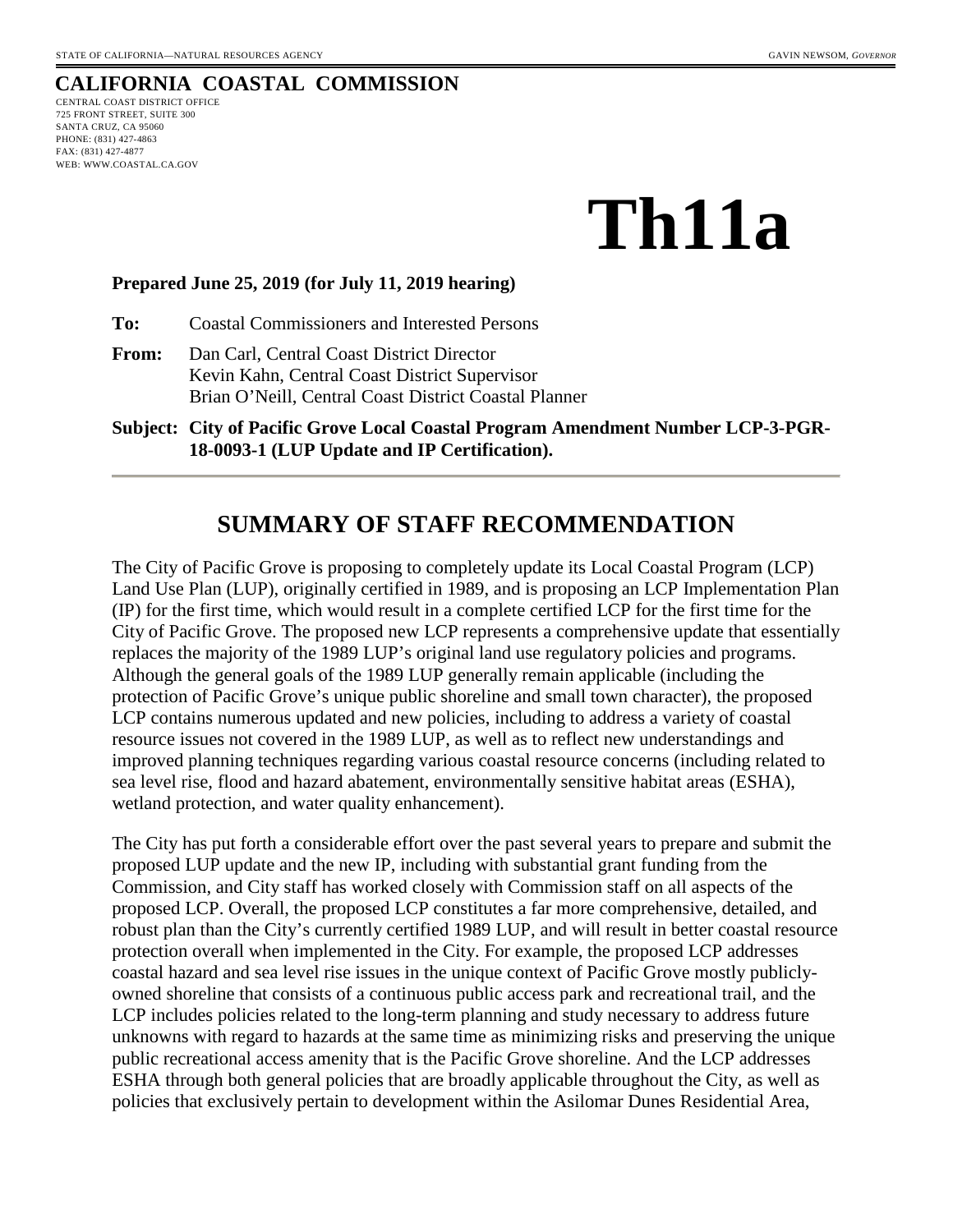where existing pre-coastal subdivisions and residential development within ESHA pose unique development issues that must be addressed. Similarly, the proposed LCP includes refined policies related to archaeological and historic resources (e.g., identification and protection of archaeological sites, coordination with tribes, and the preservation and rehabilitation of historic structures), public views (e.g., protection of public views along the shoreline such as scenic views of the bluffs, dunes, and Monterey Bay), water quality and marine resources (e.g., limitations on runoff and required water quality measures), and public services (e.g., requirement for development to be served by sustainable public services).

That said, the proposed LCP includes certain parameters that need further refinement to appropriately address coastal resource issues in the City (including related to ESHA and wetland protection, public recreational access, public views, water quality, coastal hazards, public services (including related to transportation, circulation, water, and wastewater capacities), tribal consultations, etc.). Thus, staff has been working with the City on potential suggested modifications to address these issues, where these modifications range from fairly major revisions (such as provisions to address the protection of dune ESHA within Asilomar Dunes), to site-specific revisions (such as provisions related to the Hopkins Marine Station and National Oceanic and Atmospheric Administration sites), to fairly minor changes (such as rephrasing advisory wording from 'should' to 'shall'). As of the date of this staff report, the City is in agreement with all of the suggested modifications other than a handful related to development standards for residential development within the Asilomar Dunes area, described briefly below.

With respect to the Asilomar Dunes Residential Area, the proposed LCP mostly carries forth the same development parameters that the Commission has implemented within the Asilomar Dunes Residential Area since the passage of the Coastal Act and certification of the 1989 LUP in order to protect dune resources as much as possible while still allowing some development in order to avoid an unconstitutional takings of private property. However a series of clarifications and adjustments to the 1989 parameters are needed in order to better address certain deficiencies, ambiguities, and loopholes in the existing policies, which Commission staff has identified through years of experience in processing applications for development within the Asilomar Dunes Residential Area. Specifically, the proposed LCP treats all parcels equally and provides clarity by eliminating exceptions and limiting residential development on all parcels to 15 percent coverage of the total lot size and 750 square-feet of outdoor space.

The only remaining disagreements between Commission staff and the City *on the whole LCP* as of the date of this staff report relate to potential residential development within dune ESHA in the Asilomar Dunes, where the City (1) wants to allow driveway areas in front setbacks to be exempt from dune ESHA coverage limitations; (2) wants to allow interior structural changes and past residential development under the Coastal Act to be exempt from calculations to determine when a structure is required to conform to LCP policies; and (3) wants to exempt development that doesn't reach the required LCP conformance threshold to be exempt from dune mitigation requirements (e.g., restoration and protection of remaining dune areas on the site). Staff does not believe that any of these measures are appropriate, including because all of them *increase* dune ESHA impacts due to residential development in ESHA, and the provisions that they are intended to modify are all appropriate when considering the whole LCP objective for this area is to allow for a limited amount of development to avoid a takings, and to protect the dune as much as possible, and the objective is *not* to maximize residential development in dune ESHA. The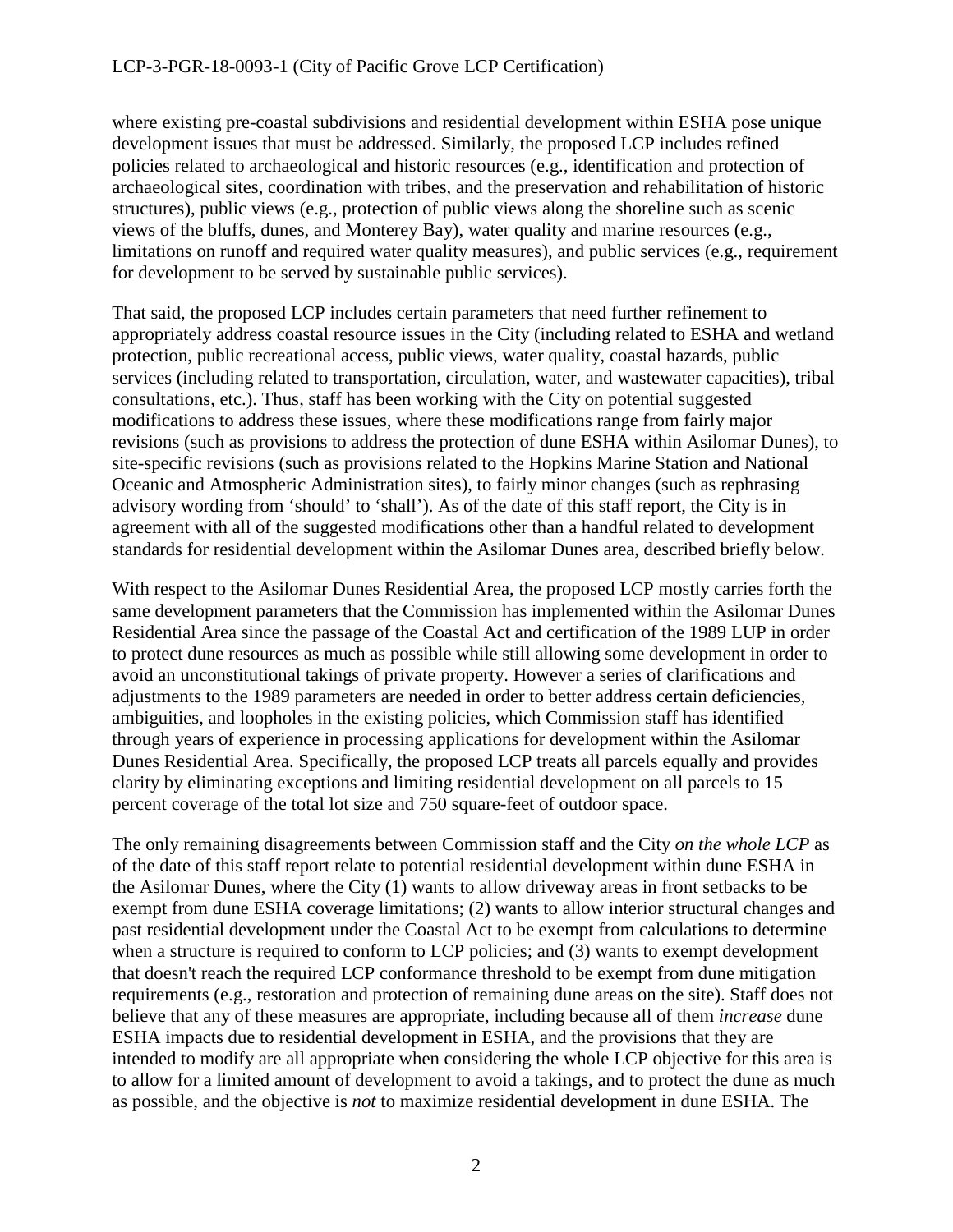Asilomar Dunes Residential Area policies, including as suggested to be modified, need to be understood through this lens and in this context. As proposed and suggested to be modified, these policies strike an appropriate balance in that regard, and staff is not supportive of changes that would push towards allowing more dune ESHA impacts, such as those identified above that remain disagreements that are currently requested by the City.

In conclusion, staff recommends that the Commission approve the LUP update and the IP certification, both subject to modifications. This will require the Commission to *deny* both the LUP amendment and the IP as submitted, and then *approve* the LUP amendment and the IP if modified as recommended by staff to incorporate the suggested modifications. The motions to accomplish this are found on pages 4 to 6 below.

# **TABLE OF CONTENTS**

| $A_{-}$      |                                                                         |  |
|--------------|-------------------------------------------------------------------------|--|
| B.           |                                                                         |  |
|              | WETLANDS AND ENVIRONMENTALLY SENSITIVE HABITAT AREAS  12                |  |
| D.           |                                                                         |  |
| E.           |                                                                         |  |
| $\mathbf{F}$ |                                                                         |  |
| G.           |                                                                         |  |
| $H_{\cdot}$  |                                                                         |  |
|              |                                                                         |  |
| $\bf{J}$ .   |                                                                         |  |
| Κ.           | CDP REQUIREMENTS, PROCEDURES, AND ANALYSIS OF PROPOSED IP SUBMITTAL  50 |  |
|              |                                                                         |  |

## **EXHIBITS**

Exhibit 1: Location Maps Exhibit 2: Aerial Photos of the Pacific Grove Coastal Zone [Exhibit 3: Proposed LUP and IP with suggested modifications in strike-through and underline](https://documents.coastal.ca.gov/reports/2019/7/Th11a/Th11a-7-2019-exhibits.pdf) 

## **[CORRESPONDENCE](https://documents.coastal.ca.gov/reports/2019/7/Th11a/Th11a-7-2019-corresp.pdf)**

# **[EX PARTE COMMUNICATION](https://documents.coastal.ca.gov/reports/2019/7/Th11a/Th11a-7-2019-exparte.pdf)**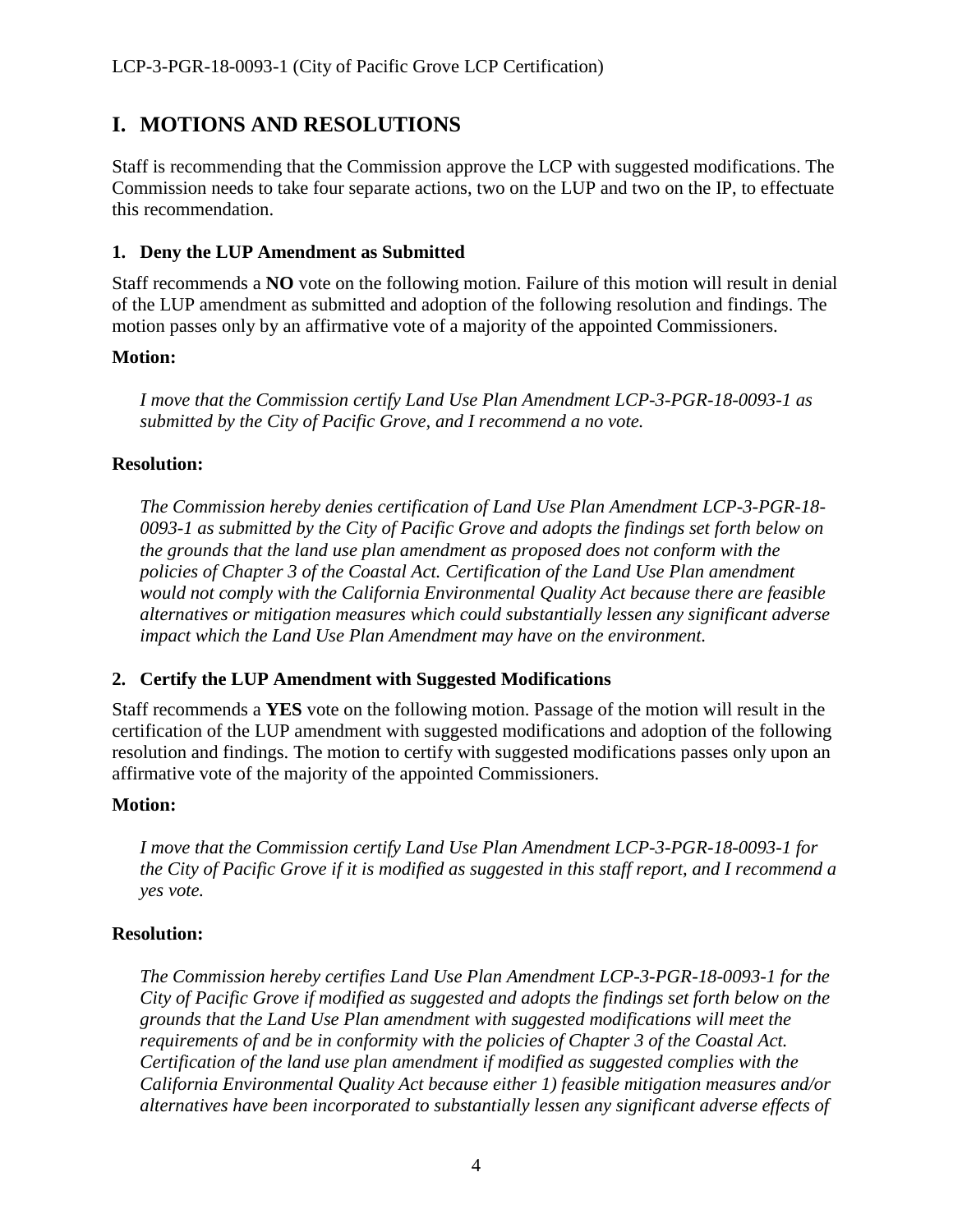Asilomar Dunes Residential Area policies, including as suggested to be modified, need to be understood through this lens and in this context. As proposed and suggested to be modified, these policies strike an appropriate balance in that regard, and staff is not supportive of changes that would push towards allowing more dune ESHA impacts, such as those identified above that remain disagreements that are currently requested by the City.

In conclusion, staff recommends that the Commission approve the LUP update and the IP certification, both subject to modifications. This will require the Commission to *deny* both the LUP amendment and the IP as submitted, and then *approve* the LUP amendment and the IP if modified as recommended by staff to incorporate the suggested modifications. The motions to accomplish this are found on pages 4 to 6 below.

# **TABLE OF CONTENTS**

| $A_{-}$      |                                                                         |  |
|--------------|-------------------------------------------------------------------------|--|
| B.           |                                                                         |  |
|              | WETLANDS AND ENVIRONMENTALLY SENSITIVE HABITAT AREAS  12                |  |
| D.           |                                                                         |  |
| E.           |                                                                         |  |
| $\mathbf{F}$ |                                                                         |  |
| G.           |                                                                         |  |
| $H_{\cdot}$  |                                                                         |  |
|              |                                                                         |  |
| $\bf{J}$ .   |                                                                         |  |
| Κ.           | CDP REQUIREMENTS, PROCEDURES, AND ANALYSIS OF PROPOSED IP SUBMITTAL  50 |  |
|              |                                                                         |  |

## **EXHIBITS**

**Exhibit 1: Location Maps** Exhibit 2: Aerial Photos of the Pacific Grove Coastal Zone Exhibit 3: Proposed LUP and IP with suggested modifications in strike-through and underline

## **CORRESPONDENCE**

# **EX PARTE COMMUNICATION**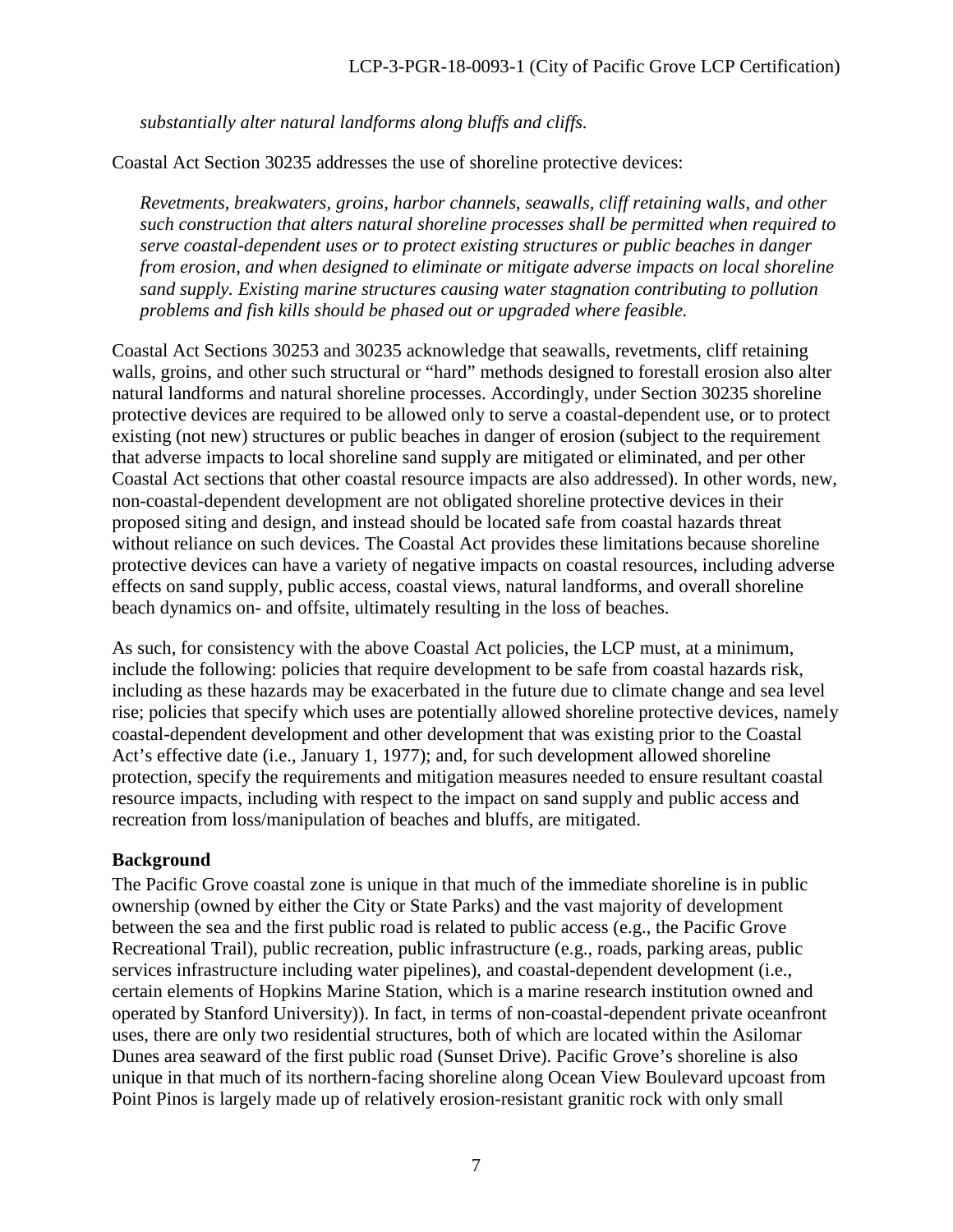### LCP-3-PGR-18-0093-1 (City of Pacific Grove LCP Certification)

stretches of sandy beaches. The granite base is overlain with marine terrace deposits between two and twelve feet thick and occasionally with manmade fill, which are both much more susceptible to erosion forces. The City maintains a continuous blufftop path, known as the Pacific Grove Recreational Trail, and parklands along the entire immediate shoreline area between the sea and the first public road, which range anywhere between a few feet and several hundred feet wide. And downcoast from Point Pinos is State Parks' Asilomar State Beach with dunes, broad sandy beaches, tidepools, and a continuous trail, some of which is made up of a boardwalk. Due to the relative abundance of public blufftop parks and the relative scarcity of sandy beach (particularly on the north side of the City), the main public access and recreational opportunities are related to activities such as walking and biking along the Pacific Grove Recreational Trail, as well as taking in the sights, sounds, and smells of the ocean, natural habitats, and abundant wildlife.

As part of the LCP Update process, the City completed a Climate Change and Vulnerability Assessment in 2015 that helped identify potential coastal hazards and identify potential resources that may be subject to such hazards (see Appendix A). In addition to potential threats from erosion and wave attack, the report also found that certain areas of the City may also be under threat from floods and tsunamis. Although granitic rock is relatively erosion resistant, localized erosion "hot spots" and large sudden fractures have periodically been identified. As a result, portions of the City's Recreational Trail and parkland along Ocean View Boulevard are already protected to varying degrees with both pre- and post-Coastal Act shoreline armoring structures, including shoreline protection devices permitted by the Coastal Commission in recent years (e.g., CDP 3-17-0335, which authorized a small bluff retention device to shore up an erosion "hotspot" and protect the trail and parkland). The City has already taken steps to develop long-range plans to deal with erosion issues, including a plan that would relocate inland several segments of the Pacific Grove Recreational Trail around the Point Pinos Lighthouse Reservation as a short-term adaptation strategy, which was approved as a CDP waiver by the Commission in April 2018 (CDP 3-18-0037-W). That plan also identified a long-term strategy that would convert Ocean View Boulevard in this location into a two-way bike and pedestrian pathway, redirecting automobile traffic around the Point Pinos area via Asilomar Avenue and Lighthouse Avenue. The City has also begun a similar larger-scale effort to develop appropriate adaptation strategies into a Shoreline Management Plan for the rest of the City-owned areas of the immediate shoreline. Thus, the City has taken coastal hazards and shoreline armoring issues seriously, including because its shoreline is its most critical publicly-owned asset, and has developed forward-thinking ideas for how to manage it both now and into the future. These ideas have been encapsulated into the proposed LCP, as described below.

### **Land Use Plan Update Analysis**

The proposed LUP includes policies that can be grouped into three categories: 1) policies that require additional long-term planning and continuous study of coastal hazards issues affecting the City, the results of which may warrant future amendment of the LCP (i.e., meant to ensure the LCP is a "living and breathing" document to be updated as new information is known); 2) policies that require new development to be safe from coastal hazards risk; and 3) policies that specify which types of uses are and are not allowed shoreline armoring, and the coastal resource protection requirements for such allowable armoring to mitigate impacts.

First, with respect to additional long-term planning, the proposed LUP generally recognizes the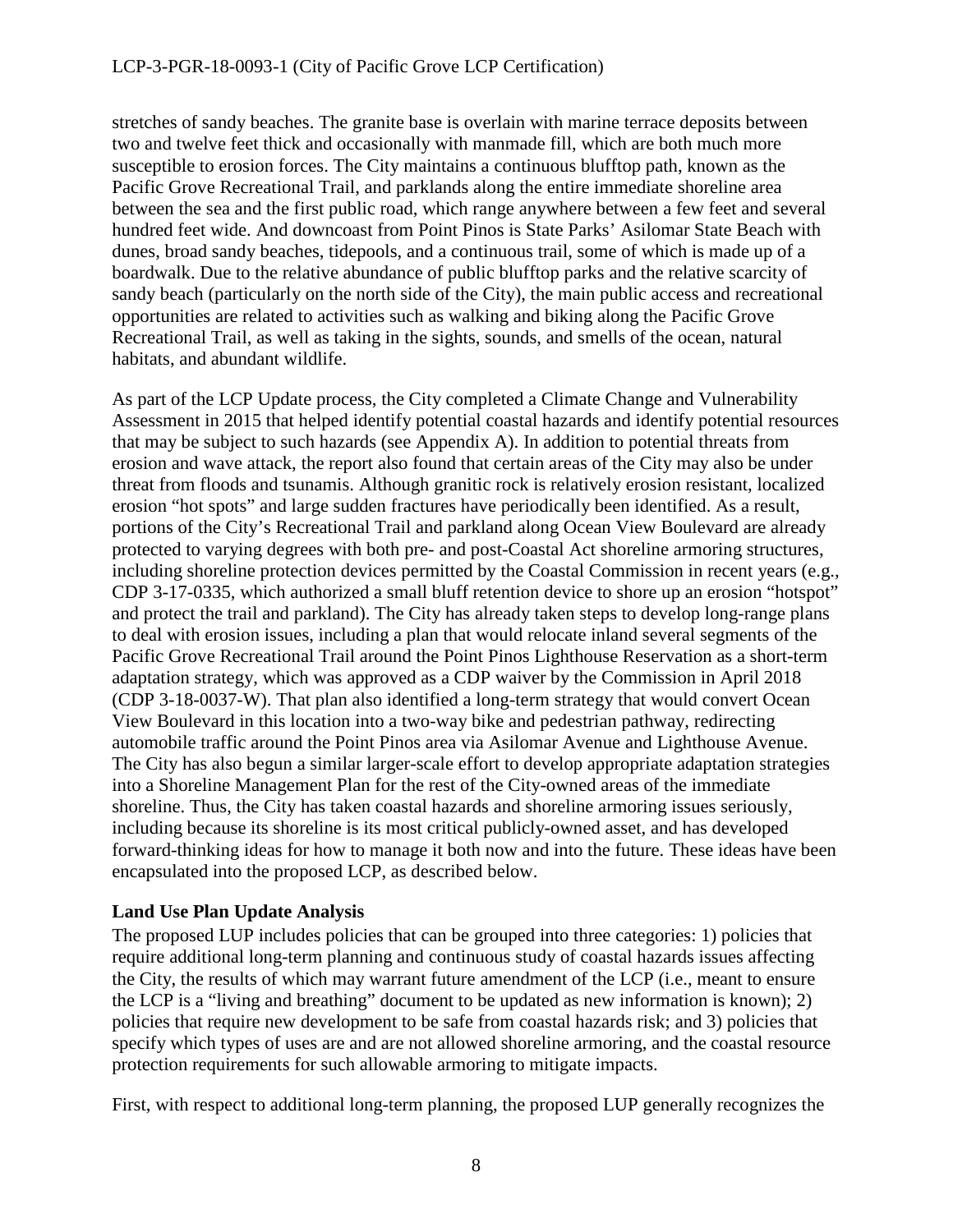potential threats from coastal hazards, including the impacts from climate change and sea level rise. The LUP also generally acknowledges that information regarding potential hazards will continue to evolve as time progresses and that planning efforts to deal with these issues will need to continue long after this LCP is certified. Thus the proposed LCP includes a series of policies that commit the City to additional research and hazards policy refinement over time, including those that ensure the City will continue to gather information regarding potential hazards, will periodically update the LCP to better address such hazards, will continuously monitor sea level rise and associated impacts, and will act in coordination with appropriate stakeholders (e.g. City of Monterey, County of Monterey, state and federal natural resources agencies, private landowners, etc.) in order to address regional and interjurisdictional hazards issues (see Policies HAZ-1 to HAZ-16 beginning on page 39 of **Exhibit 3**). The LUP also includes a policy that commits the City to finalize a Shoreline Management Plan that identifies specific prescriptions for the unique sub-geographies and issues for the entire shoreline, including to guide where along the immediate shoreline area it makes the most sense to allow for limited shoreline armoring or to allow for managed retreat so as to address coastal hazards and maximize public access, while limiting potential impacts of such access on erosion by maintaining and directing the public toward formal accessways. While these policies are generally consistent with planning suggestions provided in the Commission's adopted Sea Level Rise Guidance document, two small minor modifications (see pages 39 and 40 of **Exhibit 3**) are necessary to ensure that the City's evaluations take into consideration multiple sea-level-rise scenarios and to make explicit that the Shoreline Management Plan must include the general parameters for addressing hazards set forth in Policy HAZ-2. As modified, the LUP policies related to future planning requirements ensure that future development is consistent with Coastal Act requirements regarding coastal hazards.

Next, with respect to siting new development in safe locations and minimizing hazards risk, the proposed LCP requires proposed development in potentially hazardous areas to evaluate potential hazards risks on a site-specific basis so as to ensure that development is sited and designed to minimize coastal hazards risk. The LUP generally mirrors the language of Coastal Act Section 30253 in this regard and is therefore consistent with this policy. As an additional precaution, and carried over from the existing certified LUP, the proposed LUP also prohibits certain types of development (i.e., development that is not the following: coastal dependent or coastal related, open space, low-intensity public recreational access facilities and uses, public infrastructure, or allowable shoreline armoring) below the 20-foot elevation line, which has been identified as particularly hazardous, including through the City's prepared Vulnerability Assessment. Although generally consistent with the Coastal Act, this policy could, unintentionally, be read to allow all types of new public infrastructure along the shoreline, including major new critical infrastructure such as lift stations or wastewater treatment facilities in hazardous locations, which would not ensure consistency with respect to coastal hazards for such critical public infrastructure. The City indicates this is not the intent; rather, it is to allow for certain minor infrastructure, including existing City pipelines that may need to be located close to the shoreline, to potentially remain there. To clarify this, a modification prohibiting new large infrastructure development in hazardous areas is necessary in order to minimize risks as required by the Coastal Act – see page 42 of Exhibit 3.

Finally, the LUP also includes policies that address both existing and future shoreline protective devices, including specifying the types of development potentially allowed coastal armoring. The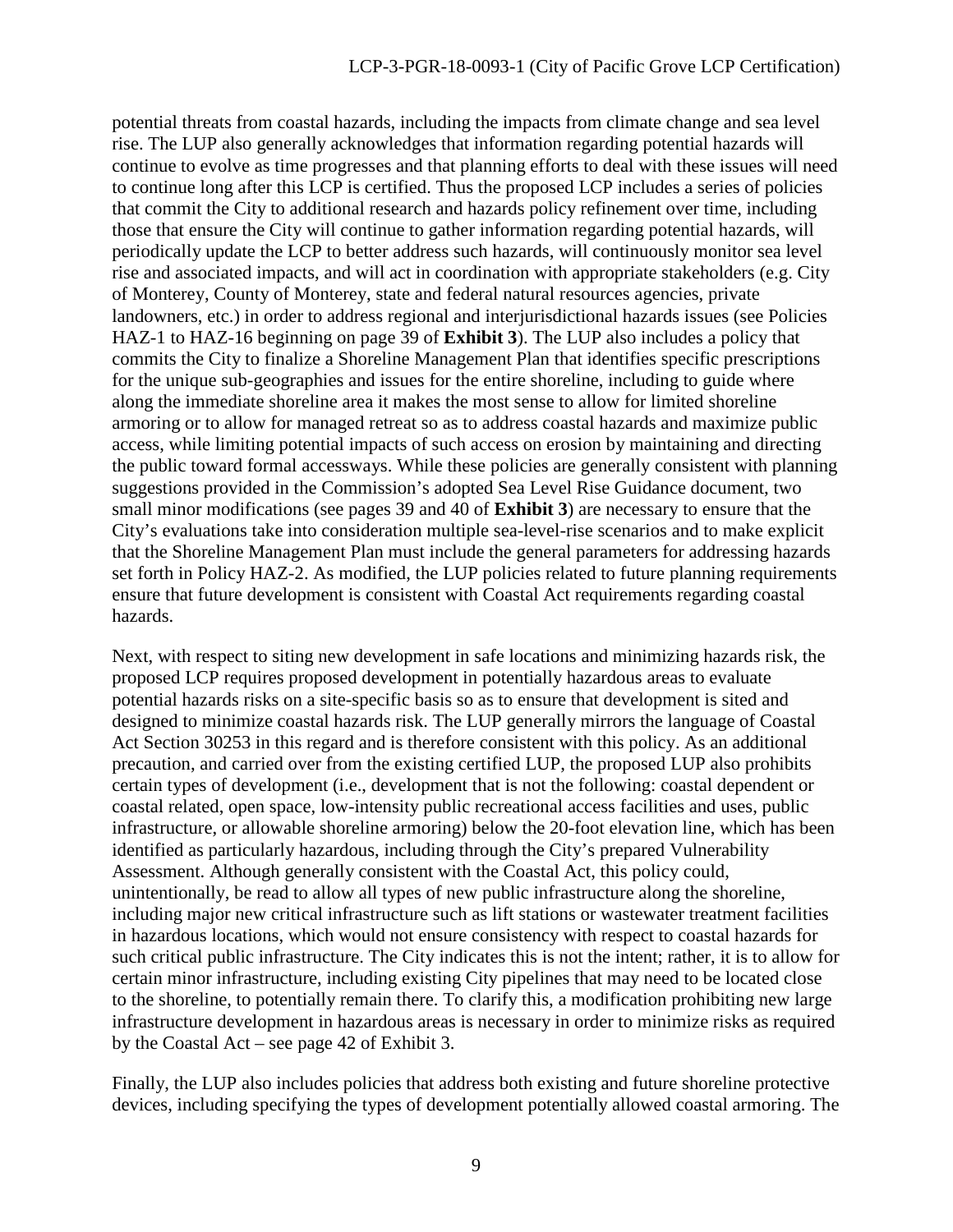#### LCP-3-PGR-18-0093-1 (City of Pacific Grove LCP Certification)

Coastal Act limits mandatory allowance for new shoreline protective devices to those that are necessary to protect existing structures (i.e., structures built before the Coastal Act's operative date of January 1, 1977 and that have not been redeveloped since), coastal-dependent development, and public beaches from erosion. As mentioned earlier, Pacific Grove's shoreline composition is unique because it mostly consists of publicly-owned parkland, with a few sites devoted to coastal-dependent marine research, and only two privately-owned residential parcels (see photos in **Exhibit 2**). Because of this, the City's shoreline consists almost entirely of a public pathway, public parklands, public infrastructure, public recreational facilities, and a public roadway that were all developed and in existence prior to the passage of the Coastal Act. Therefore, per Coastal Act Section 30235, the City defines all of the publicly-owned sections of the shoreline (i.e., all of the City's paths, roads, and infrastructure) as an "existing structure" that is *potentially* eligible for protection by shoreline armoring devices. Although it is true that discrete segments of the City's shoreline parks and pathways may have been reconfigured or realigned at one time or another since the operative 1977 Coastal Act date, such modifications along small, discrete segments of the City's shoreline do not alter the fundamental reality that the City's continuous shoreline infrastructure as a whole has been extant and operating for public use and enjoyment since before the Coastal Act and is an existing structure that is not only eligible but in some cases warrants protection because it provides the main public access and recreational opportunities within the City, as explained above. In addition to specifying the City's shoreline infrastructure as potentially eligible for shoreline armoring, the proposed policies also address the coastal-dependent structures and uses at Hopkins Marine Station, particularly those that are needed for marine research. While certain facilities within Hopkins Marine Station are coastal dependent because they must be located adjacent to the sea in order to function (e.g., boat launches and marine research equipment), other development does not necessarily qualify as coastal dependent because it could be located anywhere and does not depend on a coastal location to provide functionality (e.g. parking lots and general office buildings). The LUP thus allows armoring for coastal-dependent development at Hopkins Marine Station in conformance with Section 30235. The only other type of development along Pacific Grove's shoreline is the two private residences along Sunset Drive. Both of these residences were either constructed (see CDP 3-96-102 (Page)) or completely redeveloped (see CDP 3-01-091 (Wilde)) after the passage of the Coastal Act and are therefore are not entitled to armoring, and the LUP states as much.

Based on all of this, rather than just mirroring Section 30235's language about "existing structures" and "coastal dependent development" potentially entitled to armoring, since these two types of development are already *specifically* identified within the scope of the City's coastal zone, the City more directly defined which uses meet these criteria and thus specified in the policies which uses are allowed armoring and which are not. In other words, the LUP recognizes the uniqueness of Pacific Grove's shoreline and allows armoring for certain categories of development already determined to be existing (i.e., public recreational facilities (e.g., public parks trails, and paths) and public infrastructure (e.g., public roads, sidewalks, and public utilities)) and for certain development at Hopkins Marine Station that is coastal dependent; while prohibiting armoring for categories of development already determined not be entitled to armoring (i.e., private residential development). The City's proposed LUP is therefore consistent with the requirements of Coastal Act sections 30235 and 30253 in this regard.

In addition to LUP policies regarding what type of development is eligible for shoreline armoring, the LUP also includes a series of policies to determine when armoring will be allowed,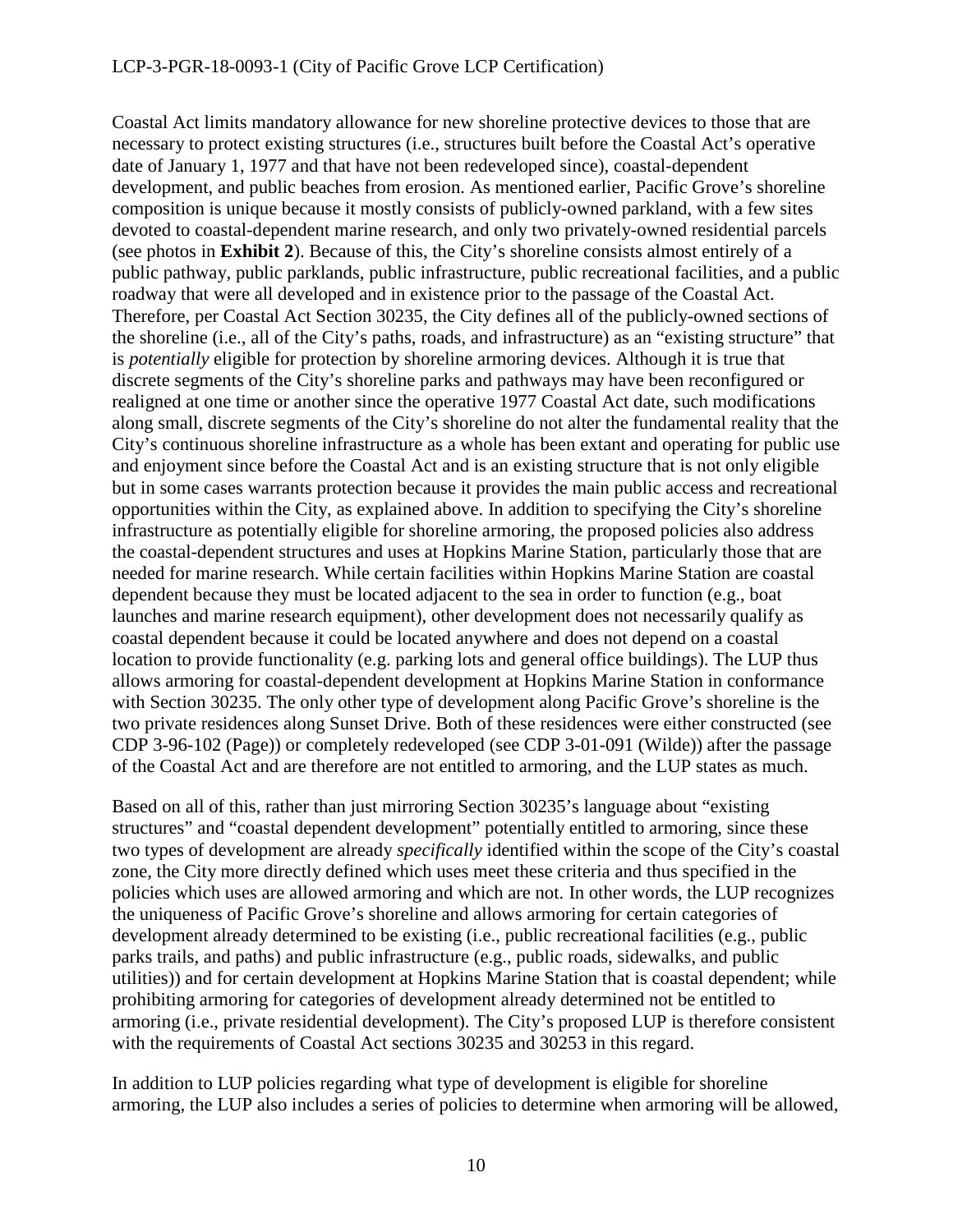how armoring should be designed, and how to appropriately mitigate armoring's impacts. The LUP states that armoring shall only be allowed when a site-specific analysis determines there is development in critical danger from erosion and armoring is the least environmentally damaging alternative. Thus, even for the types of development that are potentially allowed armoring, such allowance is not an entitlement, but rather must still be found to be the most feasible alternative through a robust alternatives analysis, including evaluation of managed retreat further inland to avoid armoring and its impacts. The LUP also requires armoring devices to protect and enhance public views; minimize alteration of, and be visually subordinate to, the natural character of the shoreline; avoid impacts to archeological resources; and protect other coastal resources as much as possible. The policies also require mitigation for the impact of proposed armoring devices, including impacts from the device's physical encroachment on a beach, fixing of the back beach, and prevention of new beach formation in areas where the bluff/shoreline would have otherwise naturally eroded, and the loss of sand-generating bluff/shoreline materials that would have entered the sand supply system absent the device. Minor modifications to this policy (see page 43 of **Exhibit 3**) are necessary to state that mitigation shall initially be determined on a 20-year basis, due to the difficulty in determining long-term impacts from shoreline armoring beyond the initial 20-year threshold. Retention of shoreline armoring devices beyond the initial 20 years of authorization require additional consideration and evaluation of impacts beyond the initial 20 years, including potentially the need for any additional mitigation for new or unmitigated impacts going forward.

Finally, proposed LUP policies also address existing legally-established shoreline armoring devices, including requirements to replace or augment existing devices in order to minimize ongoing impacts, or to remove such devices entirely if determined not to be necessary to protect development. Although these policies form a robust program for controlling and mitigating for shoreline armoring for the protection of coastal resources, one small modification<sup>[1](#page-10-0)</sup> (see page  $42$ ) of **Exhibit 3**) is required in order to specify that "critical danger from erosion" means that development will be unsafe for use within two years, which is generally consonant with past Commission actions.

In conclusion, the proposed LUP includes a robust policy framework that responds to the unique geography and issues facing Pacific Grove's shoreline, one that is almost entirely composed of public parkland and public infrastructure that pre-dates the Coastal Act, along with certain coastal-dependent uses at Hopkins Marine Station. Since these are the types of uses Coastal Act Section 30235 specifies may be eligible for armoring, instead of just repeating 30235's language, the LCP proactively defines which uses are "existing," namely public access and recreational uses and other public infrastructure, and which types of development are coastal dependent. In addition, since only two shoreline parcels are privately owned, and both with residences built or rebuilt since 1977, the LUP specifically states that such uses are not eligible for armoring. The LUP is thus directive and proactive regarding which uses are potentially allowed armoring and which are not, consistent with the Coastal Act. And the term "potentially" is an important qualification to the allowance for shoreline armoring, since the LUP still requires any proposed armoring to go through a robust alternatives analysis to evaluate non-armoring options, including

<span id="page-10-0"></span> $\overline{a}$ <sup>1</sup> Commission staff has also suggested modifications to the order and arrangement of the proposed hazards policies for greater clarity and ease of use, as noted in the comment on page 41 of Exhibit 3. These are simply for clarity and readability, and do not substantively change the policies.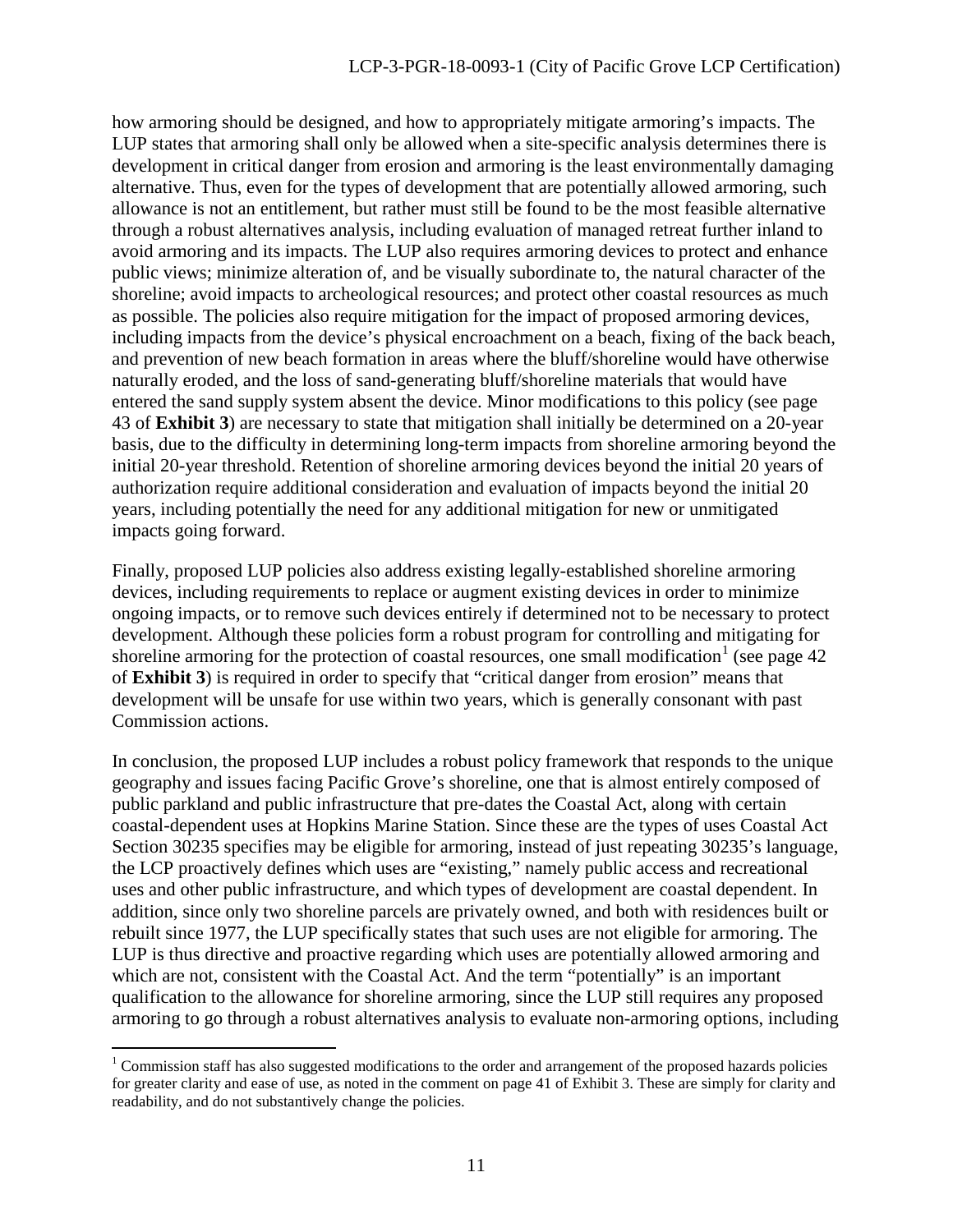the relocation inland alternative. These types of issues will also be more holistically and comprehensively evaluated through the required Shoreline Management Plan, which will give the City and the public an opportunity to more effectively plan the City's waterfront future, including where it makes the most sense to armor and where to retreat so as to maximize public access and recreation in this critically important location. In sum, as modified, the proposed policies are robust, mirror the Commission's own best practices, and are consistent with the Coastal Act.

### **Implementation Plan Analysis**

The submitted IP includes requirements necessary to carry out these LUP policies (as proposed to be amended), including the specific information that proposed development must submit during the CDP application review process to determine and ensure that a proposed project minimizes risks from coastal hazards as required of the LUP. Specifically, applications for development that is potentially subject to coastal hazards must complete an "Initial Hazards Assessment" to determine whether the proposed project may be subject to coastal hazards over its lifetime. If the Initial Hazards Assessment determines that the development may be subject to such hazards, a complete "Coastal Hazards Report" that identifies, analyzes, and mitigates for the identified hazards is required. The proposed IP also includes a number of application requirements when shoreline armoring is proposed, including an analysis of the permitting history to ensure the armoring is legally established, identification of the hazards and coastal processes applicable to the site, a full alternatives analysis to determine if there are less environmentally damaging alternatives, an impact analysis that identifies all potential environmental and public access impacts, a mitigation plan that identifies potential public access improvements that can be made to offset the identified impacts, and a maintenance and monitoring plan to ensure that the shoreline armoring device is maintained in its approved state for as long as the existence of the armoring is necessary. Finally, with respect to Hopkins Marine Station, the IP includes language encouraging the development of a long-range planning document that is designed to address coastal hazards at this particular site.

In short, the LCP is set up in such a manner that the detailed regulatory policies for specific issue areas are specified in the LUP, and the IP carries out those policies by cross-referencing back to them and specifying the application requirements and other triggers needed for their implementation. In other words, generally speaking, the IP does not include new policies, but rather reiterates the ones already articulated in the LUP. For example, with respect to coastal hazards, the LUP includes policies that require new development to be safe from coastal hazards risk, specifies the types of development potentially allowed shoreline protective devices, and lists the requirements, including in terms of requisite mitigation, for such devices. The IP carries these requirements out by, among other things, requiring a coastal hazards analysis through the CDP application review process to ensure conformance with the LUP's directive policies. As such, the IP is consistent with and adequate to carry out the LUP.

## <span id="page-11-0"></span>**C. WETLANDS AND ENVIRONMENTALLY SENSITIVE HABITAT AREAS**

The following sections of the Coastal Act pertain to preservation and enhancement of coastal waters, wetlands, and environmentally sensitive habitat areas (ESHAs):

*Section 30107.5. "Environmentally sensitive area" means any area in which plant or*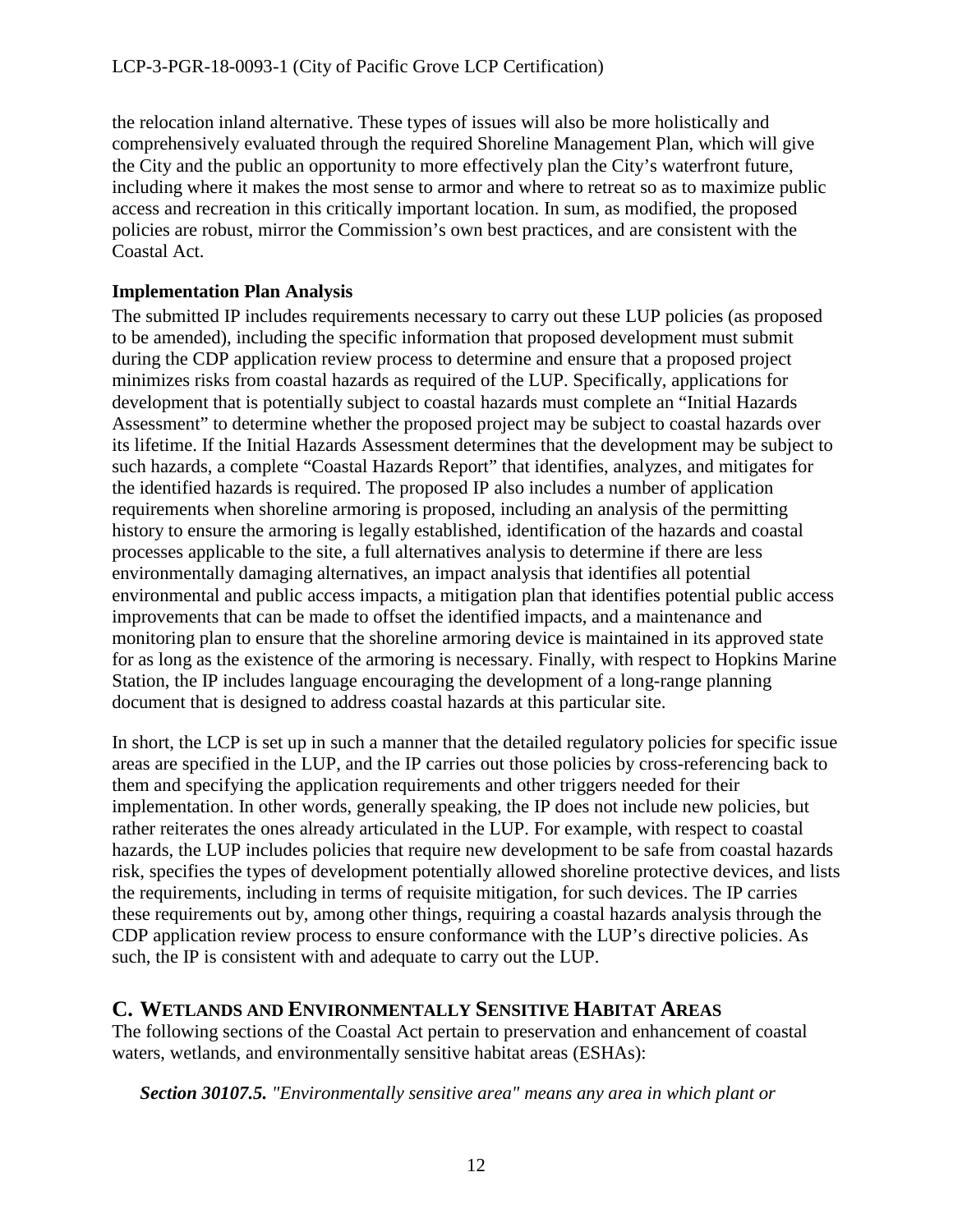*animal life or their habitats are either rare or especially valuable because of their special nature or role in an ecosystem and which could be easily disturbed or degraded by human activities and developments.* 

 *Section 30231. The biological productivity and the quality of coastal waters, streams, wetlands, estuaries, and lakes appropriate to maintain optimum populations of marine organisms and for the protection of human health shall be maintained and, where feasible, restored through, among other means, minimizing adverse effects of wastewater discharges and entertainment, controlling runoff, preventing depletion of ground water supplies and substantial interference with surface waterflow, encouraging wastewater reclamation, maintaining natural vegetation buffer areas that protect riparian habitats, and minimizing alteration of natural streams.* 

*Section 30240. (a) Environmentally sensitive habitat areas shall be protected against any significant disruption of habitat values, and only uses dependent on those resources shall be allowed within those areas. (b) Development in areas adjacent to environmentally sensitive habitat areas and parks and recreation areas shall be sited and designed to prevent impacts which would significantly degrade those areas, and shall be compatible with the continuance of those habitat and recreation areas.* 

Additionally, Section 30233, in relevant part, provides wetland protection as follows:

#### *Section 30233.*

- *(a) The diking, filling, or dredging of open coastal waters, wetlands, estuaries, and lakes shall be permitted in accordance with other applicable provisions of this division, where there is no feasible less environmentally damaging alternative, and where feasible mitigation measures have been provided to minimize adverse environmental effects, and shall be limited to the following: …*
	- *(3) In open coastal waters, other than wetlands, including streams, estuaries, and lakes, new or expanded boating facilities and the placement of structural pilings for public recreational piers that provide public access and recreation.*
	- *(4) Incidental public service purposes, including but not limited to, burying cables and pipes or inspection of piers and maintenance of existing intake and outfall lines.*
	- *(5) Mineral extraction, including sand for restoring beaches, except in environmentally sensitive areas.*
	- *(6) Restoration purposes.*
	- *(7) Nature study, aquaculture, or similar resource dependent activities.*
- *(b) Dredging and spoils disposal shall be planned and carried out to avoid significant disruption to marine and wildlife habitats and water circulation. Dredge spoils suitable for beach replenishment should be transported for such purposes to appropriate beaches or into suitable long shore current systems.*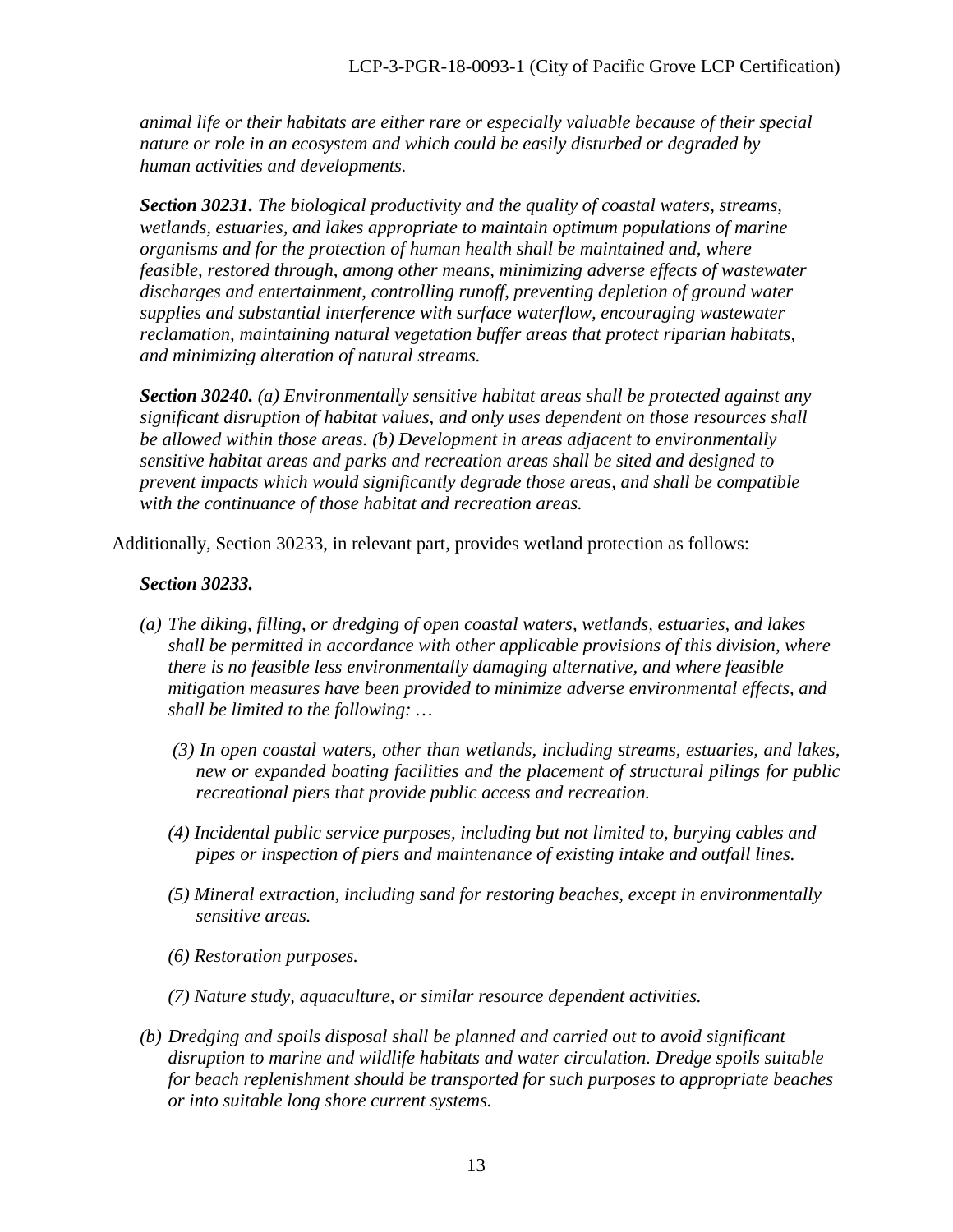*(c) In addition to the other provisions of this section, diking, filling, or dredging in existing estuaries and wetlands shall maintain or enhance the functional capacity of the wetland or estuary. …* 

## **Background**

The above Coastal Act policies emphasize the importance of protecting, maintaining, enhancing, and restoring coastal waters, wetlands, and ESHA, and stress that development within or adjacent to such areas is only allowed for a very limited numbers of uses and under exacting criteria to protect these resources from degradation. Factors that have the potential to affect the viability and stability of natural systems include alteration in drainage systems, sedimentation and erosion, obstacles to proper water circulation, grading/dredging, filling of coastal waters, construction impacts, and incompatible uses. The proposed LUP policies can only be found consistent with the above-cited Coastal Act policies provided these concerns are all properly countenanced.

The proposed LUP's ESHA policies can generally be broken into two sections. The first section includes general biological resource policies that are broadly applicable throughout the City, both to known and designated ESHA (e.g., Crespi Pond and Majella Slough, coastal sand dunes, etc.) and to ESHA that has yet to be identified. The second section includes policies that exclusively pertain to development within the Asilomar Dunes Residential Area, where existing pre-coastal subdivisions and residential development within ESHA pose unique development issues that must be addressed.

## *Pacific Grove Biological Resources*

In addition to the sand dunes and associated species described in more detail below, the City and its offshore areas contain a wide variety of significant flora and fauna that add to the unique and special qualities of the City. Characteristic flora includes Monterey pine, Monterey cypress, and Coast live oak woodlands and their associated understory plants. Characteristic fauna include monarch butterfly, black legless lizard, black-tailed deer, harbor seals, southern sea otter, humpback whale, gray whale, brown pelican, Brandt's cormorant, double-crested and pelagic cormorants, and the black oystercatcher. A particular concern with the protection of these species, particularly along the City's blufftop parklands and at Hopkins Marine Station, is balancing the protection of biological resources while still maximizing public access. The Commission has approved certain limitations on access in the past in order to protect certain sensitive resources, such as the construction of temporary fencing to protect harbor seals during pupping season. Some limitations on access, specifically the extensive fencing at Hopkins Marine Station, pre-date the Coastal Act and have never received formal Commission approval (see also "Public Access and Recreation" Section below).

The City also contains habitats, in addition to sand dunes, that were categorically defined in the 1989 LUP as ESHA, and the current proposed LUP policies bring those designations forward. Specifically, Crespi Pond and Majella Slough are two ecologically significant wetland habitats that provide important nesting and foraging habitat for both resident and migratory species, and the LUP calls them out as ESHA. Riparian habitat within the City is limited, although some areas around Majella Slough and areas around Greenwood Park likely qualify for additional habitat protections. See **Exhibit 2** for the locations of these areas.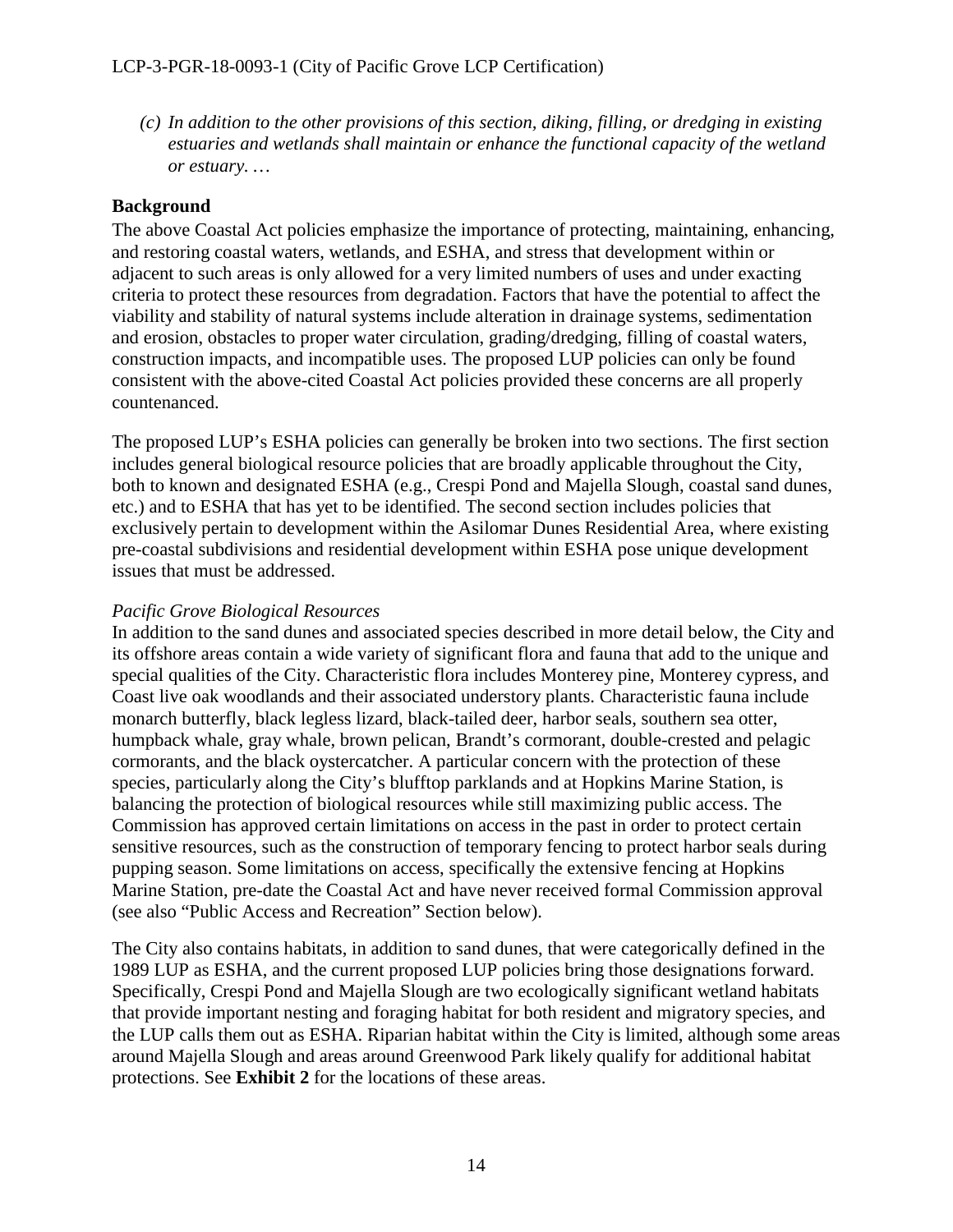#### *Asilomar Dunes Complex*

 $\overline{a}$ 

Coastal sand dunes constitute one of the most geographically constrained habitats in California. They only form in certain conditions of sand supply in tandem with wind energy and direction. Dunes are a dynamic habitat subject to extremes of physical disturbance, drying, and salt spray, and support a unique suite of plant and animal species adapted to such harsh conditions. Many characteristic dune species are becoming increasingly uncommon. Even where degraded, the Coastal Commission has found this important and vulnerable habitat to be ESHA due to the rarity of the physical habitat and its important ecosystem functions, including that of supporting sensitive species.

The Asilomar Dunes complex is an environmentally sensitive habitat area extending several miles along the northwestern edge of the Monterey Peninsula. Specifically, the Asilomar Dunes complex extends from Point Pinos at the Lighthouse Reservation in Pacific Grove through Spanish Bay and to Fan Shell Beach in the downcoast Del Monte Forest area of unincorporated Monterey County (see **Exhibits 1 and 2**). Within Pacific Grove, this dunes complex extends through two protected areas, the Lighthouse Reservation area and Asilomar Dunes State Park, which sandwich a dune-residential community. Although this dune-residential area is often described as Asilomar Dunes more broadly, it is only a part of the larger Asilomar Dunes complex. $2$ 

The Asilomar Dunes extend inland from the shoreline dunes and bluffs through a series of dune ridges and inter-dune swales to the edge of more urban development in some cases and the edge of the native Monterey pine forest in others. The unusually pure, white quartz sand in this area was formerly stabilized by a unique indigenous dune flora. However, only a few acres of the original habitat area, which spans almost five miles of shoreline and includes the Asilomar residential neighborhood in Pacific Grove, remain in a natural state. The balance of the original habitat has been lost or severely damaged by sand mining, residential development, golf course development, trampling by pedestrians, and the encroachment of non-indigenous introduced vegetation. While a number of preservation and restoration efforts have been undertaken (most notably at the Spanish Bay Resort, Asilomar State Beach, and in connection with previously approved residential developments on private lots), much of the Asilomar Dunes complex remains in a degraded state. Even so, it remains a valuable habitat area because it supports certain rare and/or endangered plants and animals that are characteristic of this environmentally sensitive and rare habitat.

The Asilomar Dunes complex includes up to ten plant species and one animal species of special concern that have evolved and adapted to the desiccating, salt-laden winds and nutrient poor soils of the Asilomar Dunes area. The best known of these native dune plants are the Menzie's wallflower, Monterey spineflower and the Tidestrom's lupine, which all have been reduced to very low population levels through habitat loss and are Federally-listed endangered species. Additionally, the native dune vegetation in the Asilomar Dunes includes other dune species that play a special role in the ecosystem; for example, the bush lupine, which provides shelter for the rare black legless lizard, and the coast buckwheat, which hosts the endangered Smith's blue butterfly. Native Monterey pine trees that comprise the forest-front (i.e., an area where the

<span id="page-14-0"></span> $2$  The Pacific Grove Asilomar Dunes Residential Area is located between Lighthouse Avenue and State Parks' Asilomar Conference Grounds, and between inland Asilomar Avenue and the Asilomar State Beach shoreline.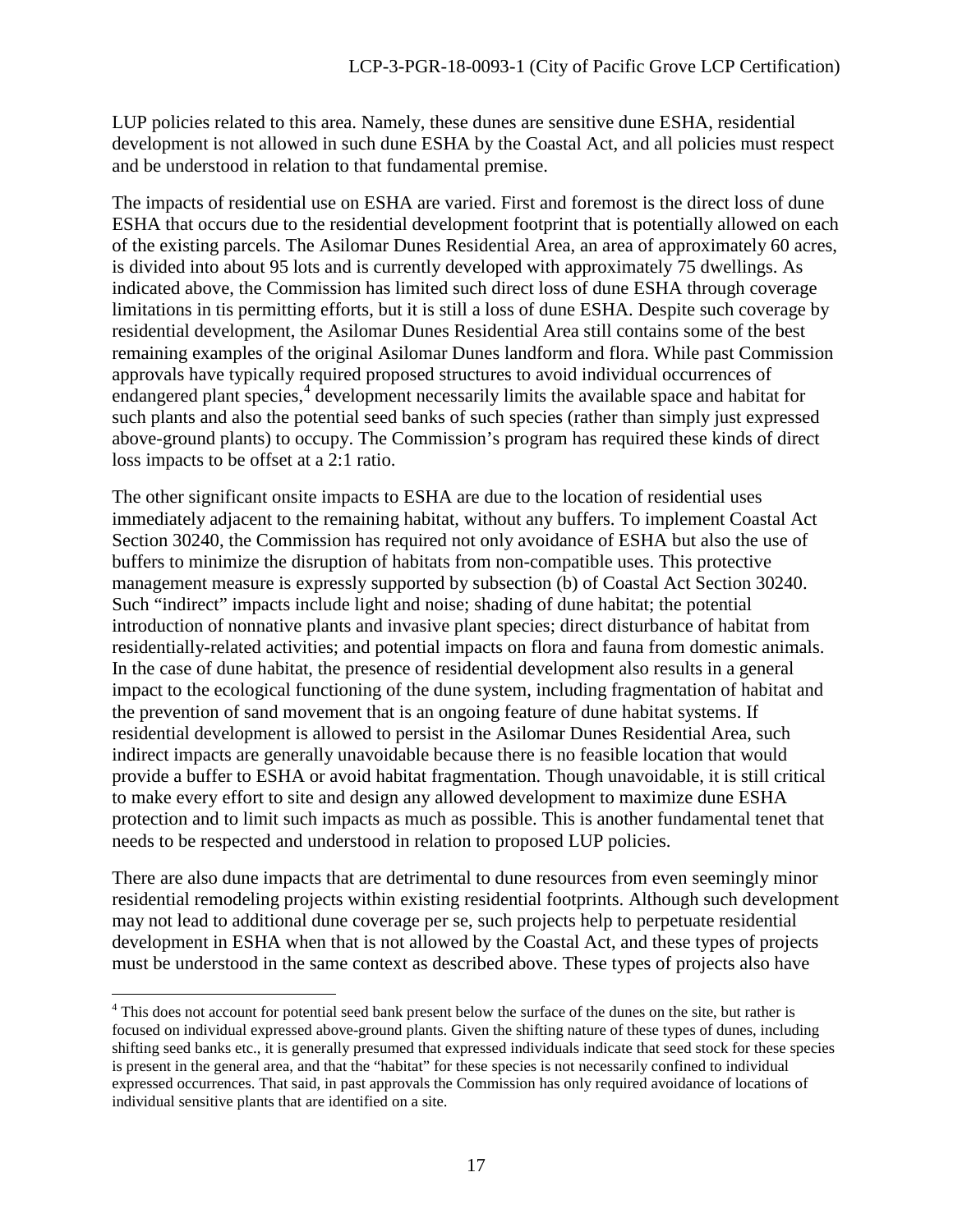how armoring should be designed, and how to appropriately mitigate armoring's impacts. The LUP states that armoring shall only be allowed when a site-specific analysis determines there is development in critical danger from erosion and armoring is the least environmentally damaging alternative. Thus, even for the types of development that are potentially allowed armoring, such allowance is not an entitlement, but rather must still be found to be the most feasible alternative through a robust alternatives analysis, including evaluation of managed retreat further inland to avoid armoring and its impacts. The LUP also requires armoring devices to protect and enhance public views; minimize alteration of, and be visually subordinate to, the natural character of the shoreline; avoid impacts to archeological resources; and protect other coastal resources as much as possible. The policies also require mitigation for the impact of proposed armoring devices, including impacts from the device's physical encroachment on a beach, fixing of the back beach, and prevention of new beach formation in areas where the bluff/shoreline would have otherwise naturally eroded, and the loss of sand-generating bluff/shoreline materials that would have entered the sand supply system absent the device. Minor modifications to this policy (see page 43 of *Exhibit 3*) are necessary to state that mitigation shall initially be determined on a 20-year basis, due to the difficulty in determining long-term impacts from shoreline armoring beyond the initial 20-year threshold. Retention of shoreline armoring devices beyond the initial 20 years of authorization require additional consideration and evaluation of impacts beyond the initial 20 years, including potentially the need for any additional mitigation for new or unmitigated impacts going forward.

Finally, proposed LUP policies also address existing legally-established shoreline armoring devices, including requirements to replace or augment existing devices in order to minimize ongoing impacts, or to remove such devices entirely if determined not to be necessary to protect development. Although these policies form a robust program for controlling and mitigating for shoreline armoring for the protection of coastal resources, one small modification  $\frac{1}{1}$  (see page 42) of *Exhibit 3*) is required in order to specify that "critical danger from erosion" means that development will be unsafe for use within two years, which is generally consonant with past Commission actions.

In conclusion, the proposed LUP includes a robust policy framework that responds to the unique geography and issues facing Pacific Grove's shoreline, one that is almost entirely composed of public parkland and public infrastructure that pre-dates the Coastal Act, along with certain coastal-dependent uses at Hopkins Marine Station. Since these are the types of uses Coastal Act Section 30235 specifies may be eligible for armoring, instead of just repeating 30235's language, the LCP proactively defines which uses are "existing," namely public access and recreational uses and other public infrastructure, and which types of development are coastal dependent. In addition, since only two shoreline parcels are privately owned, and both with residences built or rebuilt since 1977, the LUP specifically states that such uses are not eligible for armoring. The LUP is thus directive and proactive regarding which uses are potentially allowed armoring and which are not, consistent with the Coastal Act. And the term "potentially" is an important qualification to the allowance for shoreline armoring, since the LUP still requires any proposed armoring to go through a robust alternatives analysis to evaluate non-armoring options, including

<sup>&</sup>lt;sup>1</sup> Commission staff has also suggested modifications to the order and arrangement of the proposed hazards policies for greater clarity and ease of use, as noted in the comment on page 41 of Exhibit 3. These are simply for clarity and readability, and do not substantively change the policies.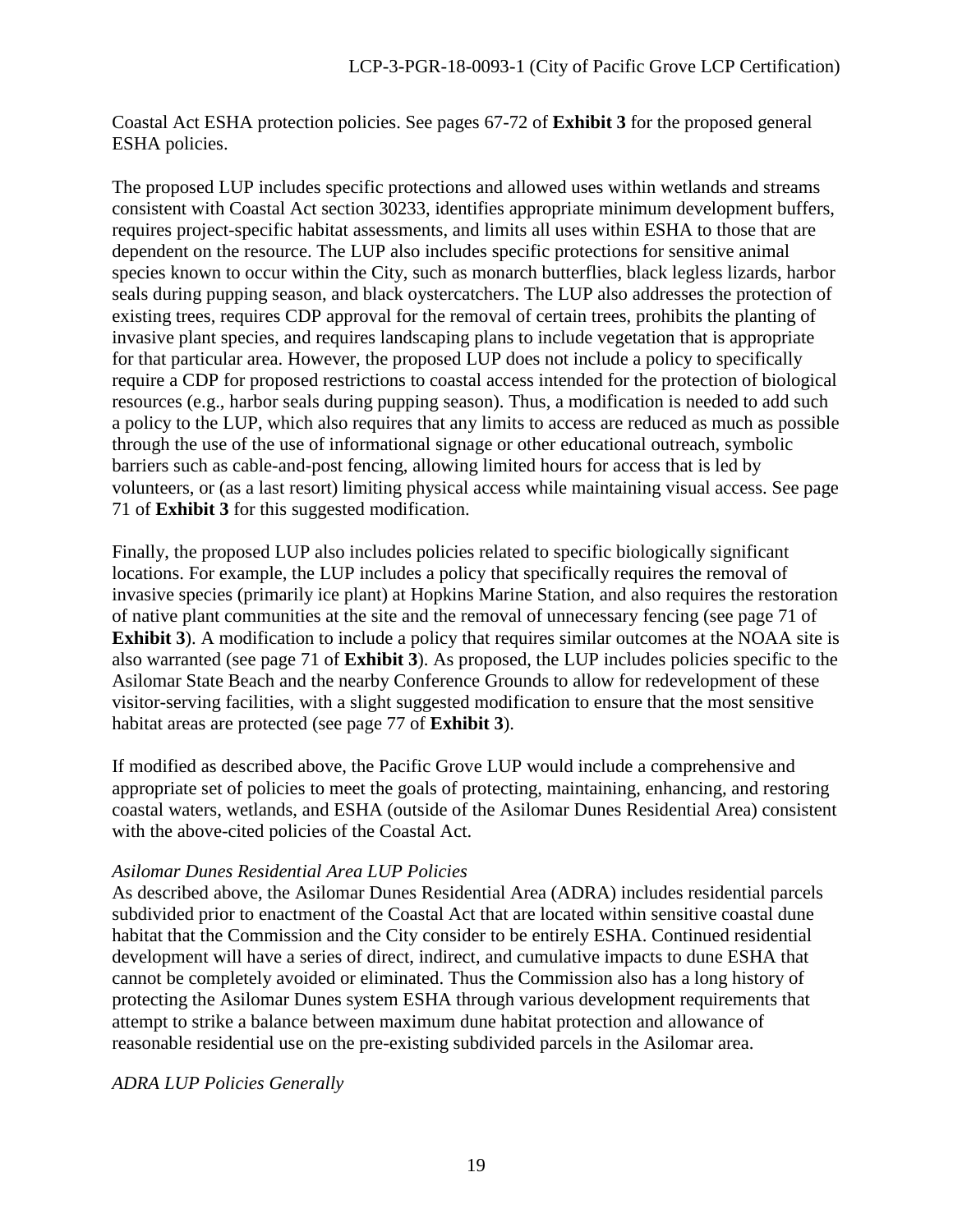#### LCP-3-PGR-18-0093-1 (City of Pacific Grove LCP Certification)

While much of the proposed LUP policies and suggested modifications simply carry forth the same dune protection and development parameters that the Commission has implemented within the Asilomar Dunes Residential Area since the passage of the Coastal Act and certification of the 1989 LUP, a series of clarifications and adjustments to the prior dune protection and development parameters are needed in order to better address certain deficiencies, ambiguities, and loopholes in the existing policies, which the Commission has been able to identify through many years of experience in processing applications for development within the Asilomar Dunes Residential Area. Suggested modifications are therefore necessary to ensure that the overall approach with respect to allowable development standards within Asilomar Dunes (recognizing the unique situation where an entire residential area is within ESHA) better achieve consistency with Coastal Act ESHA protections to the maximum extent possible relative to the current development standards set forth in the 1989 LUP. In other words, while recognizing that the City must allow *some* residential development within the Asilomar Dunes neighborhood in order to avoid unconstitutional takings, the development standards within the 1989 LUP can and should be updated to better ensure protection of ESHA, as required by Section 30240 of the Coastal Act, in light of current understandings and based on the Commission's experience, including to help clarify applicable standards, and also ultimately to better protect ESHA. This is so because the proposed modifications herein also reflect a better understanding – thirty years after the initial development standards within Asilomar Dunes were certified in 1989 – of the sensitivity of dune resources specific to this area based on the most current science and environmental analysis, and the need to interpret the resource-dependent requirements of Section 30240 consistent with subsequent jurisprudence that informs how development in ESHA, including as implemented through LCP policies, is required to be understood.<sup>[5](#page-19-0)</sup> Finally, the proposed LUP and suggested modifications are also designed to make the policies as clear and straightforward as possible to address ease of application by both members of the public and the City as it implements these standards, which will also help prevent potential unforeseen loopholes that would lead to additional adverse ESHA impacts. See pages 72-77 of **Exhibit 3** for the proposed policies that address development within the Asilomar Dunes Residential Area and for the suggested modifications to them.

The proposed LUP includes appropriate policies that are designed to limit overall development potential throughout the Asilomar Dunes Residential Area generally and to protect dune resources in a taking context. These policies include a prohibition on subdivisions, sidewalks, and detached second units. Additionally, the proposed LUP recognizes that the Asilomar Dunes Residential Area is a "sensitive coastal resource area," which means that, upon certification of the LCP, all City-approved CDPs for development in this area will be appealable to the Commission. Additionally, the proposed LUP includes a series of policies designed to ensure that individual property owners adequately protect and restore the sensitive resources of their particular property, as justified by Section 30240, notwithstanding approval of some level of development on their property in a takings context.

Commission staff and the City are in agreement on most of the suggested modifications related

<span id="page-19-0"></span> $\overline{a}$ <sup>5</sup> See, for example, *Bolsa Chica Land Trust v. Superior Court* (1999) 71 Cal.App.4th 493 ("Bolsa Chica") and *McAllister v. Coastal Commission* (2009) 169 Cal.App.4th 912 ("McAllister"). Bolsa Chica was decided approximately 10 years after the development standards within Asilomar Dunes were established within the 1989 LUP, and McAllister 20 years later.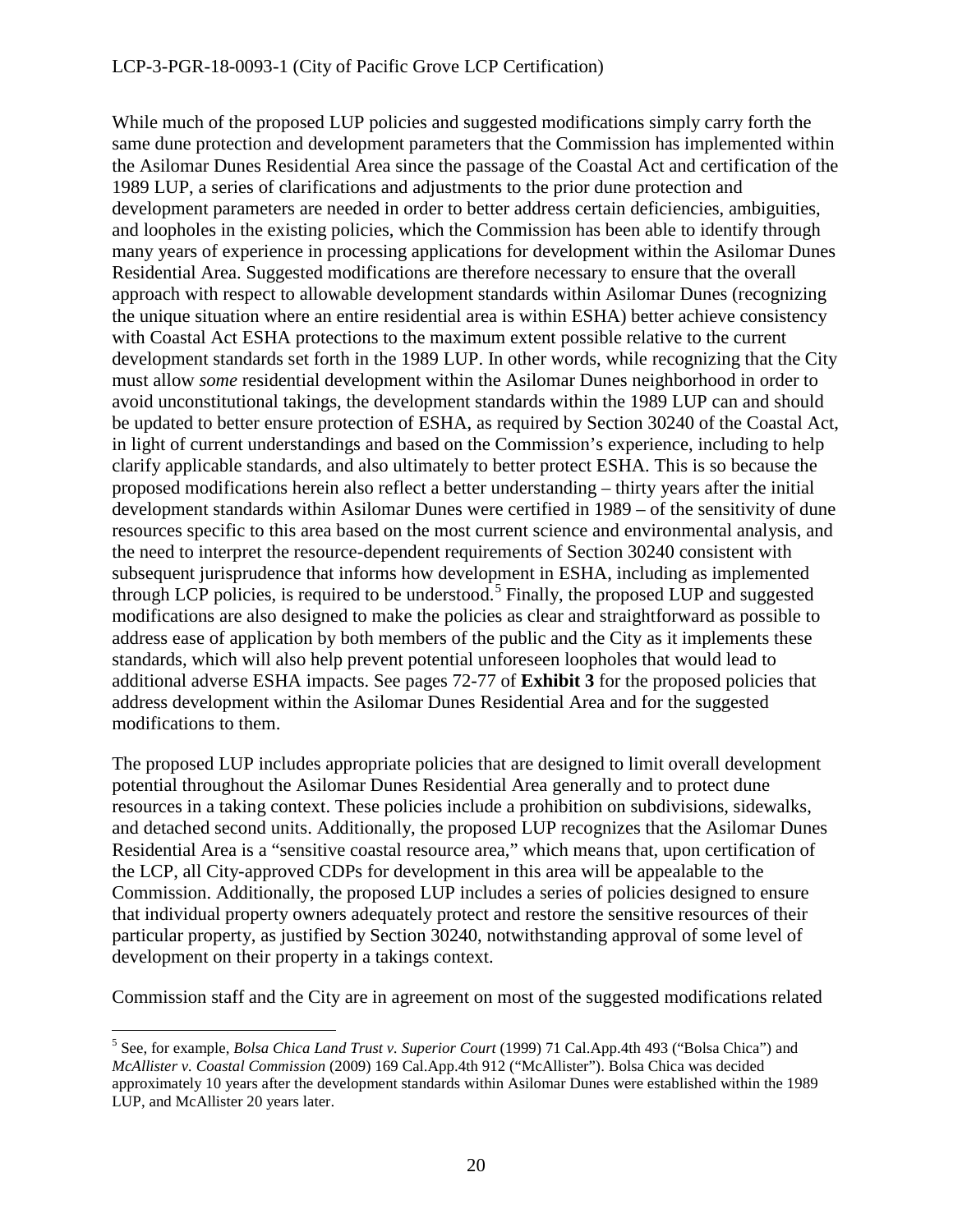to development in the Asilomar Dunes Residential Area, and these are discussed below. However, at the time of publication of this staff report Commission staff and the City disagree on three things related to development in ADRA: driveway exemptions, conformance triggers, and mitigation for projects that do not require full conformance, and these are also discussed below.

#### *Asilomar Dunes Residential Area LUP Policies Regarding Coverage*

The proposed LUP generally continues the 1989 LUP requirement that all residential development within the Asilomar Dunes Residential Area must be limited to a maximum of 15 percent of the total lot area, which is designated the "Primary Coverage Area." While the existing 1989 LUP includes exceptions to that general principle, the proposed LUP ensures that dune resource protection is maximized and that all parcels are treated equally and are subject to the same 15 percent coverage requirement. Additionally, to ensure consistency with the 15 percent coverage limitation, the proposed LUP states that any area of the lot that is not directly covered by development but instead is committed to non-dune use through siting and design (e.g. cantilevering development directly over dunes, the use of stepping stones and other pathways) will also count towards coverage. The proposed policy excludes eaves from counting as coverage, but a modification is necessary to limit this exception and specify that only roof eaves three feet or less are exempt (see page 73 of **Exhibit 3** for this modification); the City is in agreement with this modification.

#### *Asilomar Dunes Residential Area LUP Policies Regarding Driveway Coverage*

The City is not in agreement with the suggested modification requiring driveways in the front setback to count towards maxim allowed dune coverage as of the date of this report. Specially, instead, the City has proposed a Primary Coverage exemption for driveways (i.e., they would not count toward maximum allowed coverage), including all driveway areas within the required front yard setback (i.e., 75 feet for lots fronting Sunset Drive and 20 feet for all other areas) and further driveway exemptions for additional setbacks if determined to be necessary to protect coastal resources (see page 75 of **Exhibit 3** for the proposed exemptions). In short, under the City's proposal, residential development would be allowed 15% dune ESHA coverage *plus* an additional 200 square feet to 750 square feet of dune ESHA coverage for driveway coverage (assuming a 10-foot wide driveway), and possibly more if the City required a larger setback (and thus a longer driveway). For a half-acre lot, where the 15% maximum dune ESHA coverage is 3,267 square feet, the proposed driveway exemption *increases* dune coverage by 6% to 23%. This is simply not appropriate when we need to understand that the objective is not to maximize residential development in dune ESHA, rather the objective is to allow for a limited amount of development to avoid a takings, and to protect the dune as much as possible.

In short, exemptions that would allow *additional* residential development in ESHA, where all such uses are prohibited under the Coastal Act, when such residential development (driveways) can and should be accommodated within a Primary Coverage Area that is designed to allow for reasonable economic use, are not warranted. Residential driveways directly eliminate dune ESHA through coverage of dune, and lead to the types of indirect impacts described above attributable to residential development in dunes (and may cause additional impacts to dune habitat due to fragmentation of the habitat by the driveway and from potential edge effects of cars driving off the driveway edge onto adjacent habitat). In the aforementioned half-acre case, *not* allowing the driveway exemption (i.e., requiring the driveway to count towards coverage) still allows a roughly 2,500 – 3,000 square-foot footprint for the house, which some might say is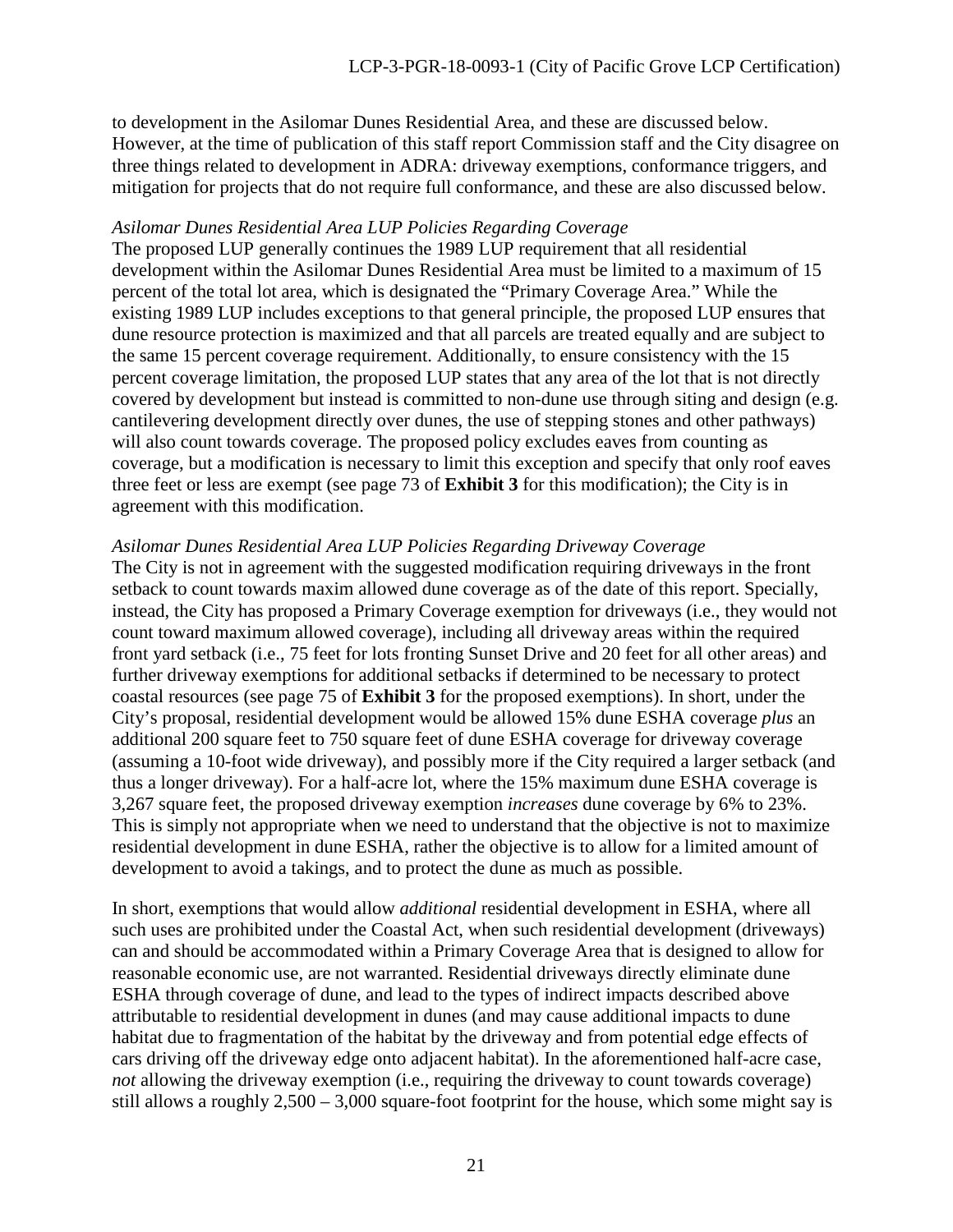overly reasonable in a takings context. And that doesn't even account for potential second stories that could conceivably up to double actual house square footage (to 5,000 – 6,000 square-foot homes in that same half-acre case), even when the driveway counts towards maximum coverage. And even larger homes would still be able to be accommodated when the lot is larger than a halfacre, which many are. It is appropriate that such driveway coverage be counted towards a project's maximum allowed dune ESHA coverage, and the Commission adopts suggested modifications to make it so (see pages 72-77 of **Exhibit 3**).

Moreover, eliminating the City's proposed driveway dune ESHA coverage exemptions will encourage neighbors to construct shared driveways that extend across property lines, meaning that the coverage burden of the driveway will be reduced for individual property owners, with the added resource benefit that overall dune impacts due to driveway coverage will also be reduced. Finally, although the City disagrees with eliminating the driveway exemption, the City has not demonstrated that counting the driveway toward the coverage limitation would somehow deprive applicants of reasonable economic use of their property so as to constitute an unconstitutional taking of property. As described above, the Asilomar Dunes Residential Area development standards are designed to maximize dune protection as much as possible, and the sole reason residential development is allowed at all (given that the Coastal Act categorically prohibits such development in ESHA) is to avoid a takings of private property. Eliminating the driveway exemption is a modest reduction in development potential that will better achieve the goal of maximizing dune protection. And, as shown above for the example half-acre case, when driveway dune ESHA coverage is *not* exempted, property owners are still afforded a considerable area of dune ESHA to construct a fairly large home. Thus a modification to eliminate the driveway exemption is warranted – see page 75 of **Exhibit 3** for the suggested modification.

### *Asilomar Dunes Residential Area LUP Policies Regarding Outdoor Use Areas*

The existing certified LUP also includes allowances for outdoor development, which have been difficult to interpret and equally difficult to enforce. For clarity, to ensure all properties are treated equally, to clearly delineate between dune habitat and areas where outdoor residential uses are allowed, and to address homeowners' concerns for a modest amount of fenced-in outdoor space for the safety of children and pets, the proposed LUP allows for a maximum of 750 square feet of "Outdoor Use Area." This area will provide for uncovered dune space where residential activities can take place and where fencing may be used to delineate the Outdoor Use Area, provided that any proposed fencing is visually unobtrusive and allows for free passage of sand, seeds, and wildlife. (Proposed policies and suggested modifications related to fencing generally, as well as structural height, are discussed in greater detail in the "Visual Resources" section below). As proposed, the Outdoor Use Area can be increased above 750 square feet if the Primary Coverage Area is reduced an equivalent amount. The Commission concurs that this outdoor use area structure makes sense, included based on lessons learned from past development cases in the Asilomar Dunes Residential Area.

### *Asilomar Dunes Residential Area LUP Policies Regarding Conformance Criteria*

Although as part of Asilomar Dunes residential development approvals the Commission has in the past required all areas outside of the approved residential development envelope to be restored, enhanced, maintained, and permanently protected as natural dune habitat in perpetuity (in order to offset the dune impacts of the approved development), the proposed LUP does not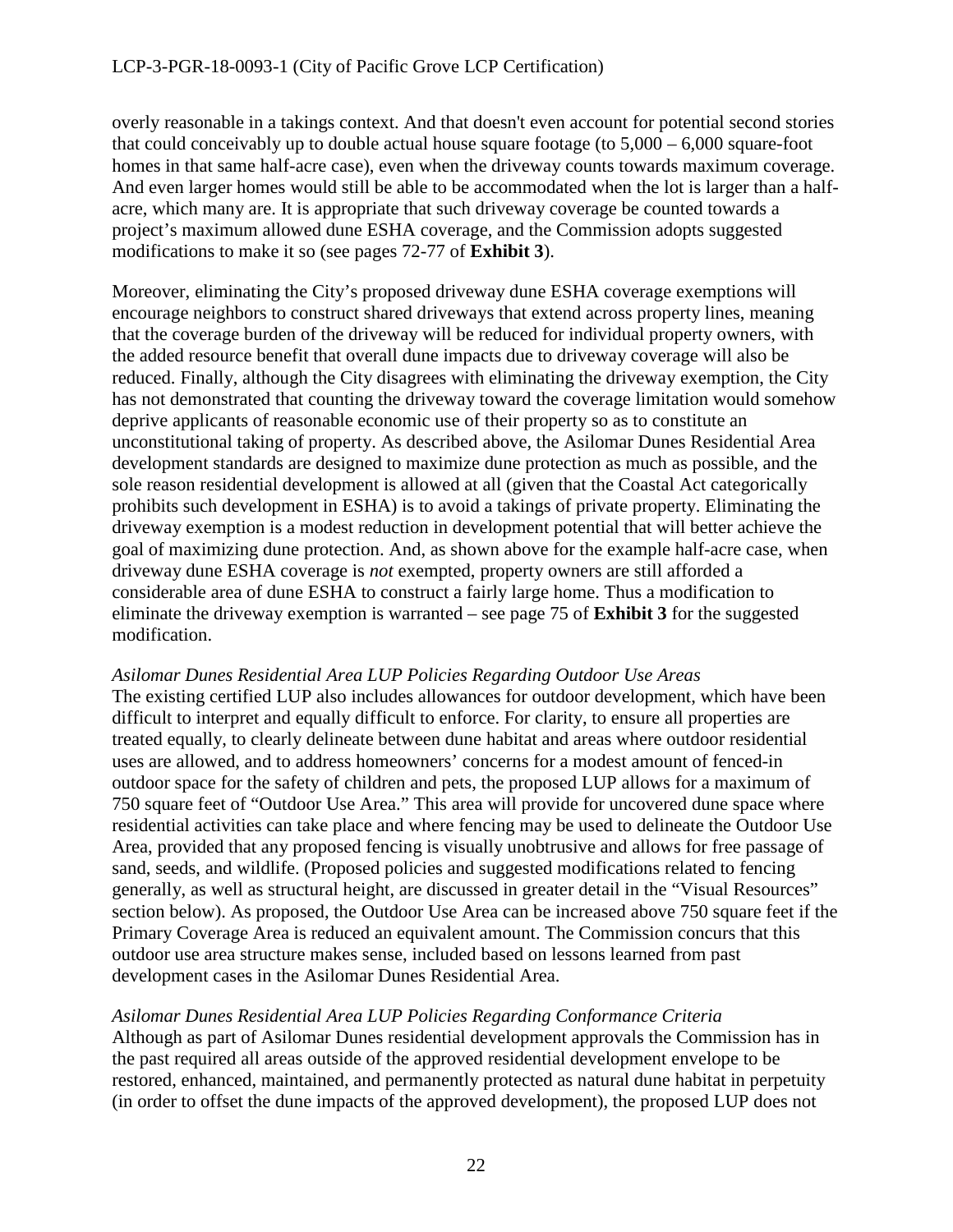specifically require such mitigation. Thus a modification is needed to ensure that dune impacts are offset and that all areas on a parcel located outside of the approved Residential Development Envelope (consisting of the Primary Coverage Area and Outdoor Use Area) are restored to dune habitat and permanently protected through a deed restriction or similar legal restriction. See page 73 of **Exhibit 3** for this modification.

While a handful of vacant parcels remain, much of the Asilomar Dunes Residential Area is already developed with residential structures, some of which were developed prior to coastal permitting requirements being in effect, and others that have been authorized by CDPs. However, many of these structures (both pre-Coastal and permitted) do not conform to the 1989 LUP policies (while acknowledging that the 1989 LUP policies are not the controlling standard of review) or the policies proposed above with respect to coverage, height, setbacks, and restoration requirements. The proposed LUP does not adequately address Coastal Act consistency with respect to applications for development where the parcel is already developed with residential structures, particularly where the existing development is nonconforming with respect to the proposed Residential Development Envelope and habitat restoration requirements. Thus modifications are necessary to provide appropriate resource protection standards for development on these properties (see page 77 of **Exhibit 3**). As explained in detail above, the proposed LUP coverage and restoration requirements are necessary to ensure that development is as consistent as possible with Coastal Act ESHA protection policies. Therefore the appropriate goal of the policies regarding legal nonconforming properties must be full conformance on all parcels, to ensure that all properties (both predating and post-dating this LCP certification) are treated equally, but more importantly to achieve maximum consistency with the ESHA protection requirements of the Coastal Act.

On this point, there will be projects where alterations to an existing structure are so extensive that they go beyond mere repair and maintenance, such that the structure should be considered a "new structure" that must conform to all applicable LUP policies. This determination stems from Coastal Act Section 30610(d) (which relates to repair and maintenance) and implementing regulation Section 13252(b), which states that replacement of 50% or more of an existing structure does not constitute repair and maintenance, but rather constitutes a replacement structure that must be addressed through the CDP process for consistency with the Coastal Act. Modifications are necessary to clarify when an existing structure is considered such a 'new structure' that is required to conform, and to provide explicit guidance on how to calculate the 50% replacement threshold for purposes of determining when such structures must be considered new and brought into full conformance with all LCP policies. See pages 76 and 77 of **Exhibit 3**  for these modifications.

Specifically, the suggested modifications explain that: only alterations to major structural components (e.g. roof, foundation, and structural walls) count toward the 50% threshold; alterations are not additive between structural components; and alterations are cumulative over time from the date the permitting requirements of the Coastal Act went into effect (i.e., January 1, 1977). The City disagrees with two aspects of the suggested modifications. First, the City does not want alterations to interior structural walls or foundations to count toward redevelopment. Second, the City proposes to use the date of certification of the LCP for the purposes of calculating the cumulative components.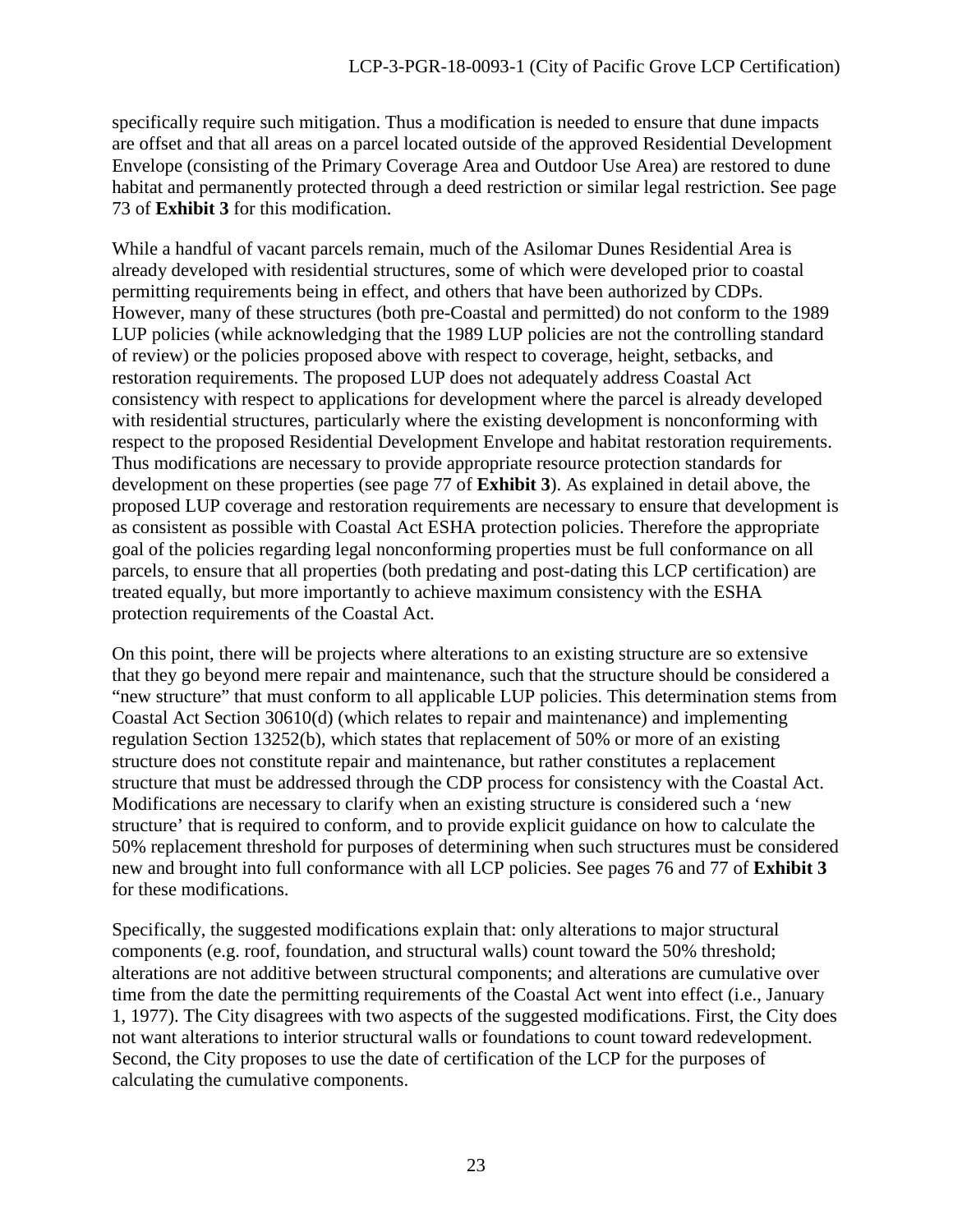#### LCP-3-PGR-18-0093-1 (City of Pacific Grove LCP Certification)

With respect to the structural components that should count toward the conformance threshold, the Commission finds that any major structural component should be counted, including internal structural components. Redevelopment of any major structural component, whether interior or exterior, is identical in terms of its effect on prolonging the life of a nonconforming structure. Not including interior structural walls or foundations in the calculation of redevelopment will allow for nonconforming development to continue beyond the "normal" life of said nonconforming development, which will simply prolong the unmitigated adverse impacts to dune ESHA. The City's suggestion to eliminate interior structural components and foundations from the calculation will allow for applicants to essentially retain the shell of an "existing" nonconforming structure in dune ESHA, while allowing for the entire interior and foundation to be completely replaced, potentially repeatedly, in order to provide support for the outside of the structure. Removing interior walls and foundations from counting towards the conformance threshold will only prolong the life of nonconforming structures and will ensure the persistence of inappropriate and extensive residential uses in dune ESHA that exceed the percentages allowed by the Residential Development Envelope. The City has not provided a justification for eliminating interior structural and foundational components from conformance trigger calculation other than to suggest that it is appropriate to delay the time at which homeowners are required to comply with current LCP standards when interior work is done. In other words, the City has not provided any meaningful distinction between interior and exterior structural and foundational structural components such that they should be treated differently with respect to the conformance trigger issue.

The Commission thus applies suggested modifications to ensure that all structural changes count towards determining when a project must conform to current LCP standards, including because the whole concept of allowing residential development in the dune ESHA is premised on allowing it provided it meets these standards and thus appropriately mitigates for the fact that it is in dune ESHA and otherwise not allowed but for a takings. The Commission notes that the City's premise (i.e., allowing continued non-conformance (and thus *more* adverse impacts to dune ESHA than the LCP allows) for what it believes are more 'minor' remodeling projects) disregards that the homes in question proposed to be remodeled constitute an economic use, and additional development (i.e., remodeling in this context) does *not* need to be allowed in dune ESHA in such a context, and in fact the Coastal Act would stand for its denial. In fact, there is an argument to be made that the 50% threshold shouldn't be applied, rather that *any* development requires conformance given that context. The Commission here chooses to allow the 50% threshold, but not to allow interior work to be exempt from the conformance calculation.

With respect to the date for calculating cumulative alterations towards required conformance in Asilomar Dunes residential cases, the City suggests that the appropriate date would be the date of certification of the LCP. However, the replacement provisions of the Coastal Act (i.e., Section 30610(d) and CCR Section 13252) all began when the Coastal Act became effective, namely January 1, 1977. Moreover, this is the date that Commission staff has used and currently uses when evaluating this very question for proposed projects in the Asilomar Dunes Residential Area. The City has suggested using the current date of LCP certification for two reasons. First, the City argues that using the current date will provide notice to the homeowners moving forward of the redevelopment standard. Second, the City states that using the 1977 date would be too time consuming and difficult for City staff to find all associated records needed to calculate if a particular residence has redeveloped over time.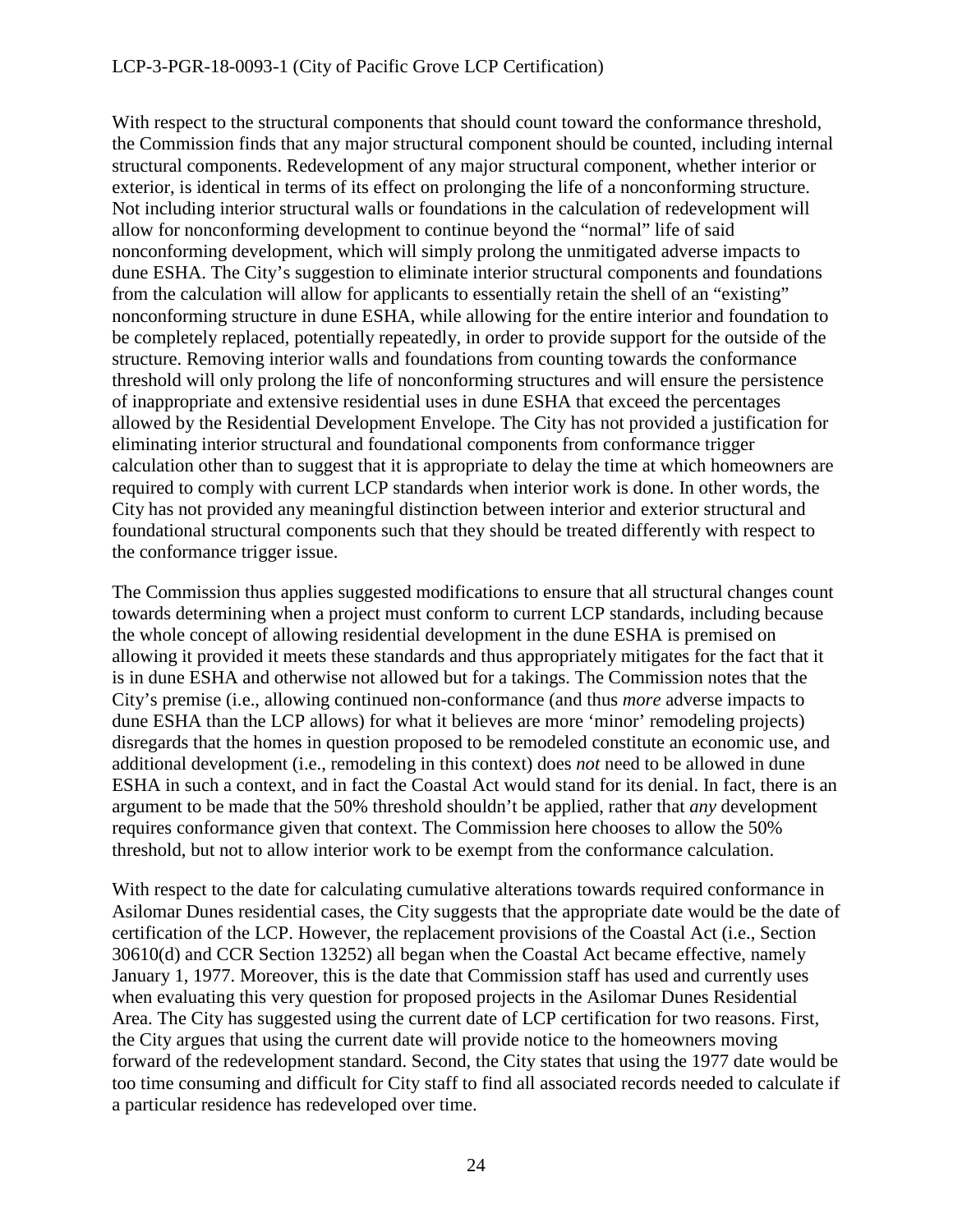Regarding notice, passage of the Coastal Act itself provided notice to homeowners in the Coastal Zone that additional land use rules and regulations would be applicable to their properties, namely the Coastal Act as informed by the Commission's implementing regulations (including Coastal Act Section 30610(d) and CCR Section 13252). In the years immediately after the passage of the Coastal Act and its effectiveness on January 1, 1977, the Commission identified the Asilomar Dunes as ESHA and early permit actions reflected the understanding that residential development must be limited to protect dune resources. The LUP policies of the 1989 LUP were not new, but rather a codification of the development standards that the Commission had already applied by that time with respect to individual permits over the years in order to ensure compliance with Coastal Act ESHA requirements. Moreover, the 1977 date is already used by Commission staff when analyzing current permit applications to determine if a structure meets the replacement structure parameters and thus needs to conform, and the proposed modification simply continues the same policy that has been applicable to homeowners for years. Thus, homeowners have had adequate notice regarding the 1977 date, including as this is the standard that the Commission has applied in such cases in Asilomar Dunes, and continuing to implement this standard using 1977 as the baseline is both reasonable and fair.

With regard to locating records, understanding and researching the permit and development history of a parcel where development is proposed is a routine practice and standard planning principle that is not unique to the Asilomar Dunes Residential Area, the City of Pacific Grove, or the proposed redevelopment standard. The permit history of all applications for development are typically thoroughly researched as a matter of course for local government planning departments in order to understand whether there are any existing land use conditions or restrictions applicable to the property, to determine whether any violations exist on the property, and to understand whether past Commission or City findings, terms, or conditions may reveal unique circumstances specific to a particular parcel. Moreover, as noted above, the Commission has been the coastal permitting authority within Asilomar Dunes since 1977, and the Commission retains permit files for all development since that date. Commission staff will be available to assist the City in permit history research and will provide all information necessary to make these conformance trigger determinations. Finally, the suggested modification includes language that affirmatively states that these determinations will be calculated based on the best readily available records, ensuring that City staff will not be tasked with onerous permit retrieval requirements simply to make a determination for any given property. Thus utilizing the 1977 date is not unreasonable or unduly burdensome, but rather a routine practice that has a clear basis in the law (i.e., the effective date of the Coastal Act), and that has been applied in the Asilomar Dunes for many years by the Coastal Commission.

In summary, the suggested modification to include alterations to all major structural components since 1977 to determine if a structure is required to be made to confirm to current LCP standards is necessary to ensure compliance for development within the Asilomar Dunes residential area with the ESHA protection policies of the LCP. Further, for the reasons discussed above, this modification should not be unduly burdensome to homeowners or the City. See pages 76 and 77 of **Exhibit 3** for this modification.

Additionally, the proposed LUP does not address applications for development on nonconforming properties in the Asilomar Dunes Residential Area where the proposed development does not constitute redevelopment. Suggested modifications require that such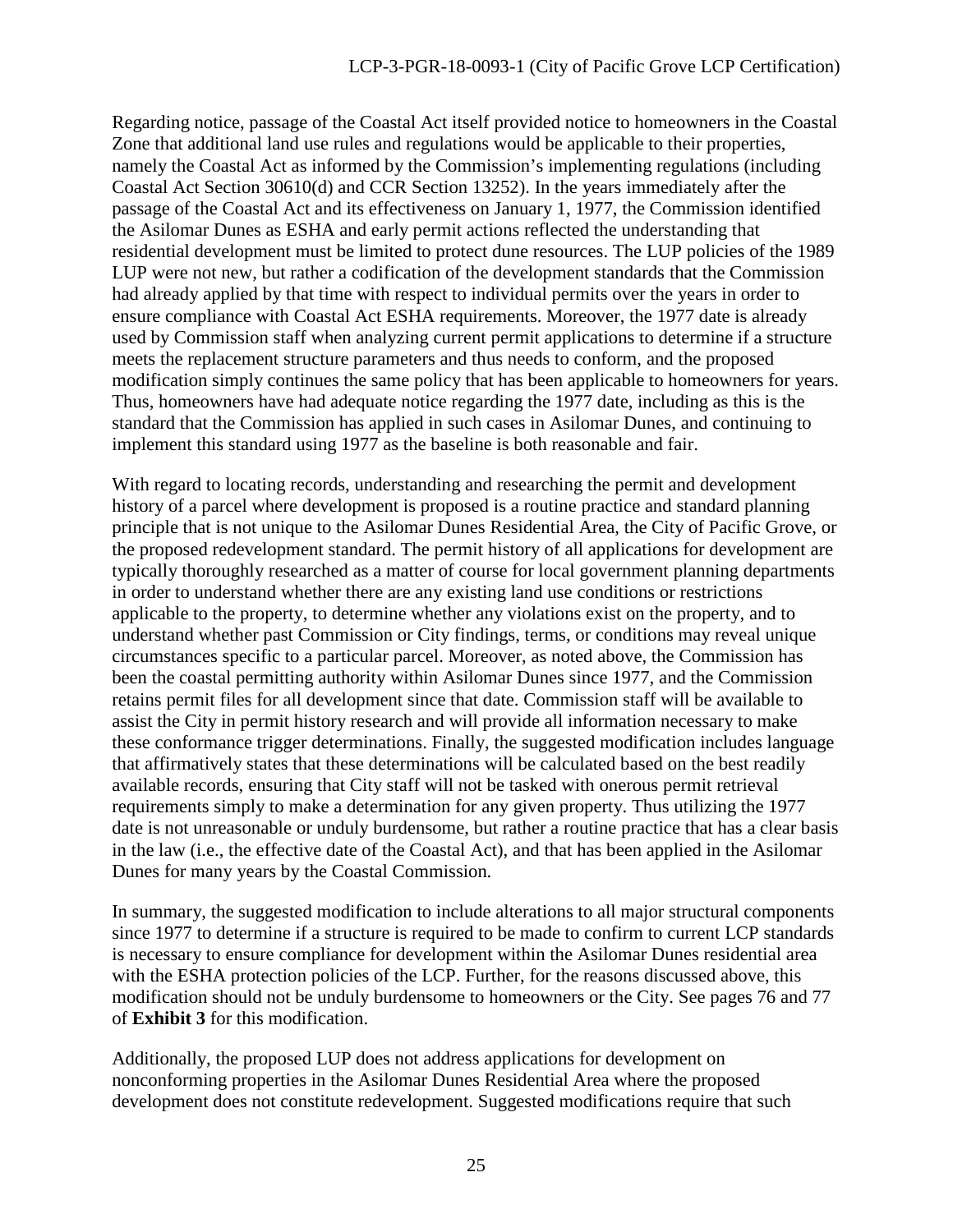applications shall only be approved if: there is no new dune coverage; the portions of the property outside of the Primary Coverage Area are restored to dune habitat and permanently protected through a deed restriction or similar legal restriction, and; an offsetting area of dune located off of the project site is restored, which when added to the onsite restoration will equal 85 percent of the total project site lot area. The City argues that requiring restoration where there are no direct impacts to dune (i.e., because no new structures will be built directly atop dune habitat) is unduly burdensome to homeowners and interferes with their right to remodel their homes.

There are also dune impacts that are detrimental to dune resources from even seemingly minor residential remodeling projects within existing residential footprints. Although such development may not lead to additional dune coverage per se, such projects help to perpetuate residential development in ESHA when that is not allowed by the Coastal Act, and these types of projects must be understood in the same context as described above. These types of projects also have impacts that are not inconsequential, and include construction impacts, increased lifespan and associated direct impacts for existing structures, as well as the potential for such structures to accommodate greater intensities of use (e.g., additional residents) and therefore additional residential impacts from increased light, noise, cars, and other residential activities. Particularly where there is an existing home that already provides for reasonable economic use of a property, there is an argument to prohibit any and all new development because approval of such projects are not necessary to avoid an unconstitutional taking of private property, and will inevitably lead to an increase of adverse effects to dune ESHA, contrary to the high standard of protection for ESHA habitat values afforded under Section 30240 of the Coastal Act. And all of these impacts would be exacerbated on a cumulative basis with like projects throughout the Asilomar Dunes area.

In fact, as explained above, as a matter of Coastal Act consistency all residential development in ESHA is prohibited and therefore there is no "right to remodel" within dune habitat. The sole reason the LCP allows development within the Asilomar Dunes Residential Area is to avoid a taking of private property. However, where there is already an existing residential structure, a property owner already has a reasonable economic use of his/her property. Thus one potential policy avenue, and arguably one more consistent with Coastal Act ESHA protection policies, would be to prohibit any and all new development on nonconforming structures unless the proposal includes the structure coming into conformance with all applicable LCP policies. However, a blanket conformance requirement like that may result in delayed dune restoration efforts if property owners choose not to pursue any such development, and could perpetuate the existence of invasive species on certain properties. Thus, in order to allow for minor remodeling that does not rise to the level of requiring full LCP conformance, the suggested modification requires protection of ESHA otherwise applicable to new development by the LCP policies (which facilitates consistency with ESHA protections set forth in Coastal Act section 30240): no new dune coverage; restoration and permanent protection of dune habitat outside of the Primary Coverage Area; and offsetting dune restoration equal to 85% of total project site lot. In short, the suggested modification allows property owners of nonconforming structures to remodel their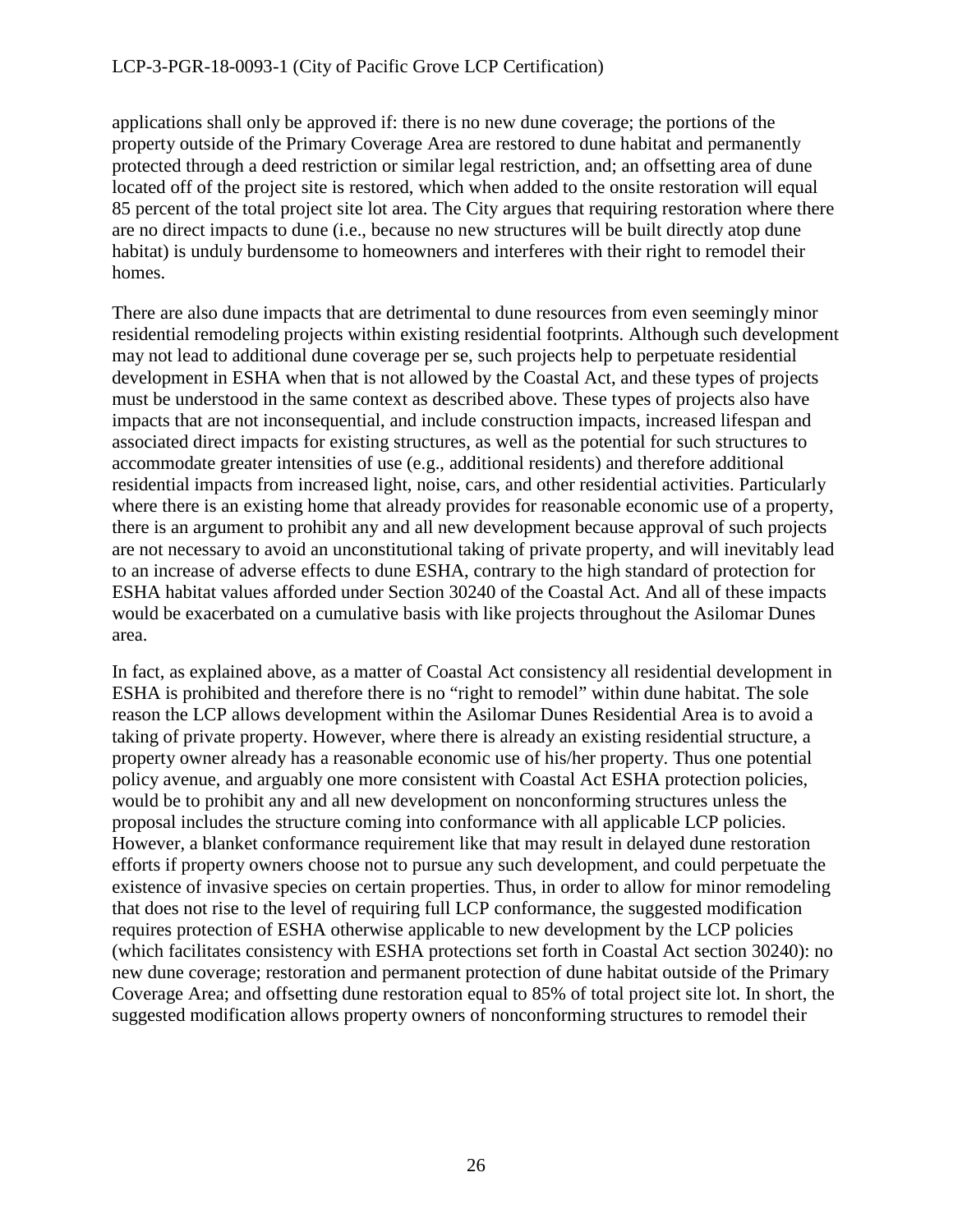homes if all impacts are appropriately mitigated.<sup>[6](#page-26-0)</sup> See page 77 of **Exhibit 3** for this modification.

If modified as described above, the Pacific Grove LUP would include a comprehensive and appropriate set of policies that are as consistent as possible with the above-cited policies of the Coastal Act in terms of protecting and enhancing dune ESHA resources, while allowing for reasonable economic use of properties within the Asilomar Dunes Residential Area in order to avoid a taking of private property.

#### **LCP Implementation Plan Analysis**

As described above, the proposed IP can only be approved if it is consistent with and adequate to carry out the LUP, as modified, as described above. The following analysis determines that the IP can be found consistent with and adequate to carry out the LUP if it is modified as suggested by the Commission. The above LUP analysis is incorporated herein by reference.

#### *General ESHA IP Requirements*

 $\overline{a}$ 

The submitted IP includes requirements necessary to carry out the general ESHA LUP policies, including the specific information that proposed development must submit in order to determine and ensure that a proposed project adequately protects ESHA and other biological resources. Specifically, applications for development that have the potential to impact biological resources, either temporarily or permanently, must submit a Biological Assessment that identifies existing resources, describes all natural features of the site, discusses potential impacts from the proposed development, and identifies avoidance and mitigation measures to eliminate, reduce, and offset those impacts. Additionally, proposed projects must also include a Construction Mitigation and Monitoring Plan to identify and eliminate potential temporary impacts related to project construction. See pages 148-149 of **Exhibit 3** for the proposed general IP ESHA requirements.

#### *Asilomar Dunes Residential Area IP Requirements*

The submitted IP includes requirements to carry out the Asilomar Dunes Residential Area LUP policies, including the specific information that proposed development must submit in order to determine and ensure that a proposed project adequately protects ESHA resources. Specifically, all applications for development in Asilomar Dunes Residential Area are required to undertake a Biological Assessment that identifies existing resources, describes all natural features of the site, discusses potential impacts from the proposed development, and identifies avoidance and mitigation measures to eliminate, reduce, and offset those impacts. Additionally, proposed projects must also include a Dune Restoration Plan that includes the provisions for adequately restoring, maintaining, and monitoring dune habitat on site, as well as an offsite mitigation plan

<span id="page-26-0"></span><sup>&</sup>lt;sup>6</sup> Although a landowner with a nonconforming structure may ultimately end up restoring more than 85% of the total project site lot (via onsite and offsite mitigation) if the landowner remodels (thus having to offset dune restoration equal to 85% of total project site lot via onsite *and offsite* mitigation) *and then* redevelops (thus having to reduce Primary Coverage Area and restoring 85% of the project site lot onsite), whereas a landowner with a nonconforming structure who simply redevelops upon certification of the new LCP policies would only have to restore 85% of the project site lot onsite, this differential outcome is justified under the Coastal Act because remodeling of a nonconforming structure *perpetuates* Coastal Act ESHA inconsistencies in a manner that a redeveloped, LCPconforming structure does not. Thus, it is reasonable for a minor-remodeled nonconforming structure which *later* redevelops and conforms to the LCP to have to mitigate for more ESHA impacts than a nonconforming structure that immediately redevelops to conform to the LCP, in order to account for the additional time of adverse impacts to ESHA resulting from prolongation of the nonconforming structure.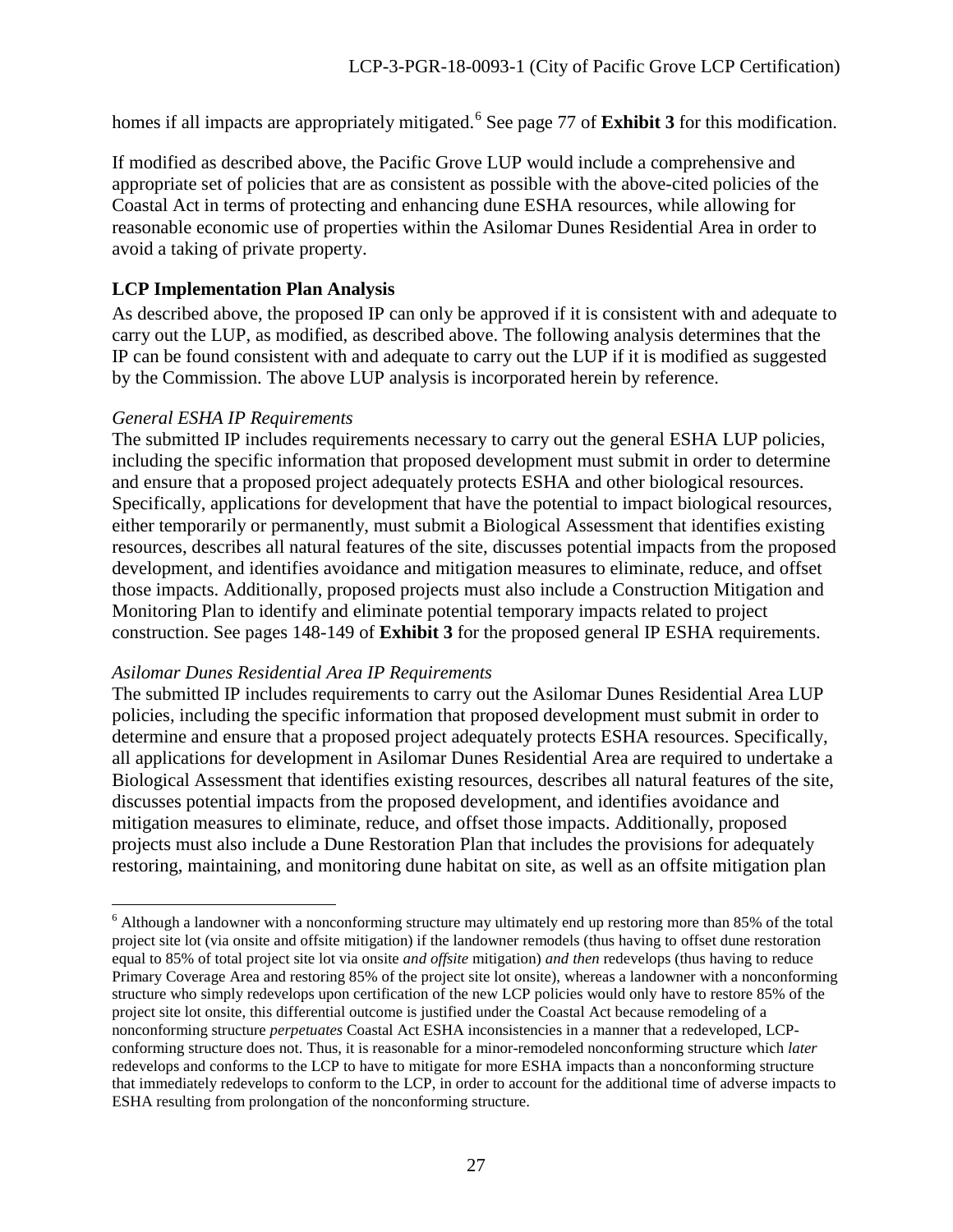when required. Projects must also include a Construction Mitigation and Monitoring Plan to identify and eliminate potential temporary impacts related to project construction, a Grading Plan that restores natural dune contours, and a Post-Construction Runoff Plan that avoids runoff impacts to the dunes. However, in order for the IP to be implemented consistent with the LUP as modified above, suggested modifications to the IP are necessary to mirror the modifications to the LUP for the same reasons as articulated in the above LUP findings. In addition, suggested modifications are also necessary to provide conformity with the LUP's conformance requirement threshold in the Asilomar Dunes Residential Area, as suggested to be modified, including regarding what constitutes an "alteration" to a particular structural component. While the City believes that the suggested modifications are too detailed and should be deleted, clarity and specificity in the definition will not only help the City to accurately calculate when conformance is required, but will also benefit homeowners by also giving them the detailed standards that apply so they can understand exactly how the standard will apply to their homes. Moreover, additional clarity will close potential loopholes and lead to less conflict over how to interpret the conformance trigger in the future. See pages 152-154 of **Exhibit 3** for these modifications.

As modified, the proposed IP is consistent with and adequate to carry out the LUP's ESHA protection policies (as suggested to be modified).

## <span id="page-27-0"></span>**D. WATER QUALITY AND MARINE RESOURCES**

The following sections of the Coastal Act pertain to the protection, maintenance, and enhancement of coastal waters and marine resources:

*Section 30230. Marine resources shall be maintained, enhanced, and where feasible, restored. Special protection shall be given to areas and species of special biological or economic significance. Uses of the marine environment shall be carried out in a manner that will sustain the biological productivity of coastal waters and that will maintain healthy populations of all species of marine organisms adequate for long-term commercial, recreational, scientific, and educational purposes.* 

*Section 30231. The biological productivity and the quality of coastal waters, streams, wetlands, estuaries, and lakes appropriate to maintain optimum populations of marine organisms and for the protection of human health shall be maintained and, where feasible, restored through, among other means, minimizing adverse effects of wastewater discharges and entertainment, controlling runoff, preventing depletion of ground water supplies and substantial interference with surface waterflow, encouraging wastewater reclamation, maintaining natural vegetation buffer areas that protect riparian habitats, and minimizing alteration of natural streams.* 

## **Background**

There are a variety of significant ocean and inland water and marine resources in Pacific Grove. The offshore waters are currently protected by a series of federal and state regulations that have been established through several designations, including the federally designated Monterey Bay National Marine Sanctuary (Sanctuary) that encompasses all offshore waters; the California Coastal National Monument that includes all offshore rocks and islands exposed above mean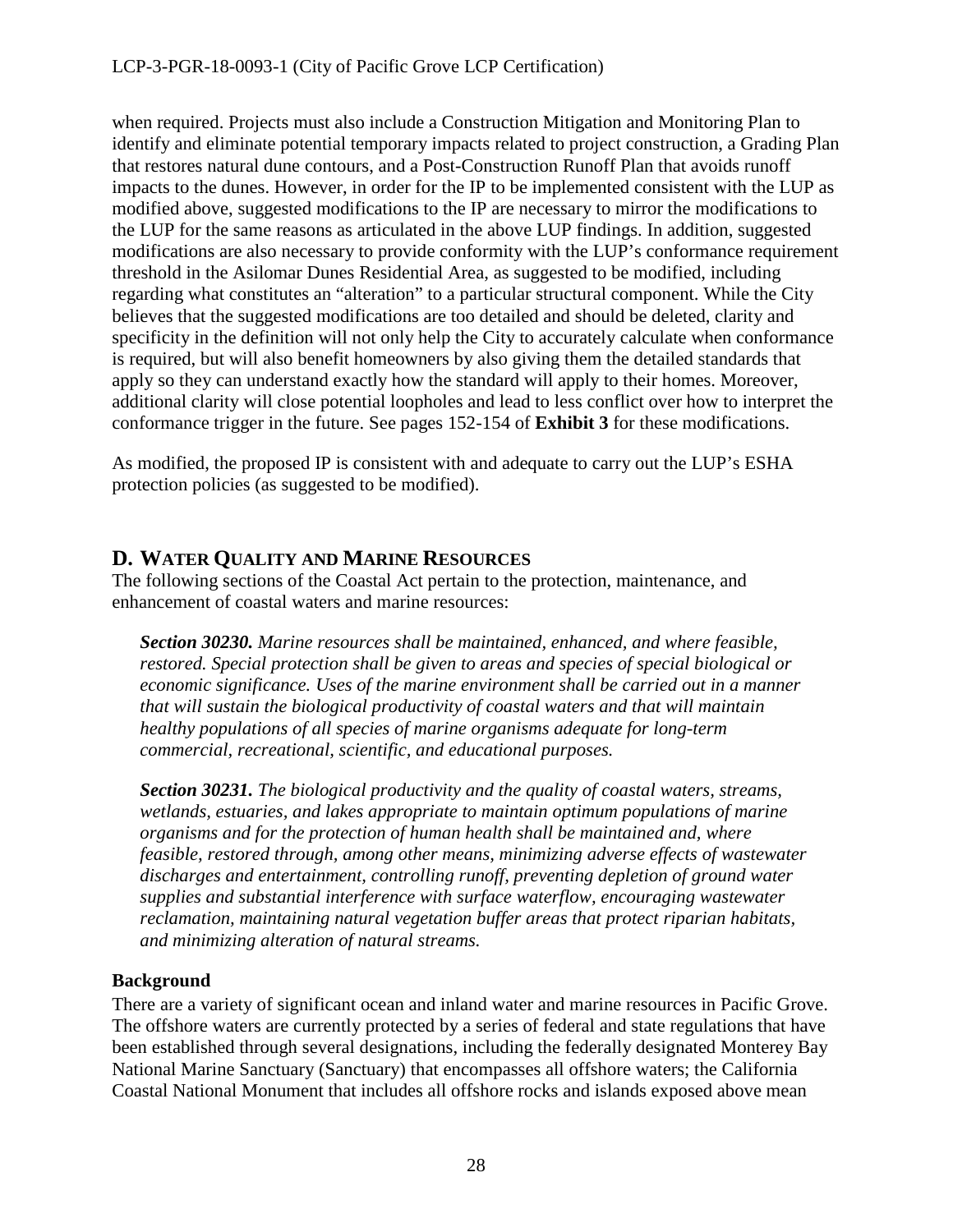high tide; three designated State Marine Protected Areas (i.e. Asilomar State Marine Reserve, Pacific Grove Marine Gardens State Marine Conservation Area, and Lovers Point-Julia Platt State Marine Reserve); and State Water Resources Control Board (SWRCB)-designated Areas of Special Biological Significance (ASBS) that includes 3.2 miles of coast from the City's border with Monterey to Asilomar Avenue**.** Although the City has made great strides in implementing a variety of projects and measures to protect water quality, potential significant pollution sources still exist and include urban runoff, erosion, pesticide use, and potential contamination from the failure of existing infrastructure. In addition to offshore waters, Pacific Grove also includes two significant wetland habitats: Majella Slough, which is located near the border of Del Monte Forest; and Crespi Pond, which is located within the Point Pinos Lighthouse Reserve. See **Exhibits 1 and 2** for the locations of the areas mentioned in this paragraph.

Pacific Grove lies within multiple watersheds that include runoff that originates within the cities of Pacific Grove and Monterey. This urban runoff flows via storm drains to multiple outfalls that flow into the Pacific Ocean and the Sanctuary. Pacific Grove maintains approximately 34 outfalls of varying sizes, with the majority of those outfalls flowing into the ASBS between the border of the City of Monterey and Point Pinos. Additionally, this area includes Lovers Point Beach and park, which is a very popular public recreational access area where beach advisories for high levels of bacteria are not uncommon. Maintaining and restoring water quality throughout the Pacific Grove's watersheds, and Pacific Grove's urban landscape in particular, is necessary to protect coastal waters and marine resources, as well as public recreational access.

The Commission's jurisdiction regarding protection of water quality and marine resources broadly overlaps with the responsibility for regulating non-point source water pollution in the coastal zone by the SWRCB and the coastal Regional Water Quality Control Boards (RWQCBs), which are responsible for implementing the requirements of National Pollution Discharge Elimination System (NPDES) that is developed and overseen by the United States Environmental Protection Agency (EPA). Management measures and practices are directed at reducing the volume and the harmful effects of polluted runoff entering Central Coast waterways, lakes, and beaches. These measures are best implemented at the local planning level, since they can be most effective during the design stage of development. All participating local governments, including the City of Pacific Grove, are required to implement these measures and coordinate with the SWRCB and the RWQCB.

The Commission and the Central Coast RWQCB are both working to protect water quality in the southern Monterey Bay area, including Pacific Grove, although each has different, but supportive, authorities and responsibilities in that effort. The Commission has primary responsibility for protecting many coastal resources, including water quality, from the impacts of development in the coastal zone. The SWRCB and RWQCBs have primary responsibility for regulating discharges that may impact waters of the state through issuance of discharge permits, investigating water quality impacts, monitoring discharges, setting water quality standards and taking enforcement actions where standards are violated.

## **Land Use Plan Update Analysis**

The City's LUP update submittal includes a variety of important policies to address water quality issues (see pages 47-50 of **Exhibit 3**). These include policies to: work collaboratively with relevant agencies to reduce pollutants; regulate illegal discharges and reduce the use of potential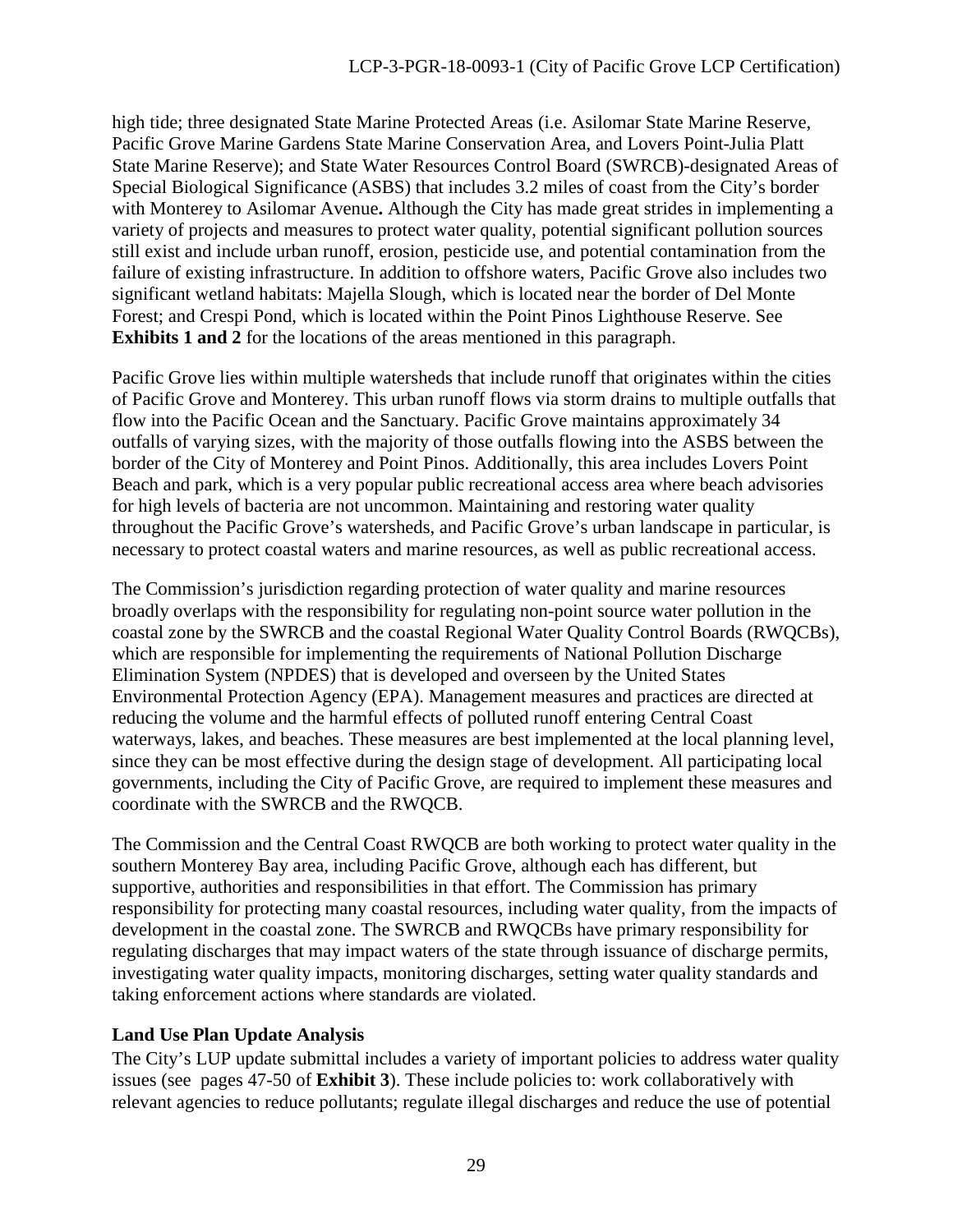pollutants such as pesticides and herbicides; maintain, enhance, and restore marine resources and the biological productivity of coastal waters; and so forth. The proposed LUP update also includes water quality protections specific to wetlands, including prohibitions on the alteration of wetlands except for essential restoration and enhancement activities. The submitted LUP update also addresses existing outfalls, including a prohibition on a net increase of existing outfalls and a requirement to pursue opportunities to consolidate and reduce the overall number of outfalls.

The submitted LUP update also includes general development policies that require the protection of natural drainage systems, site planning to address drainage and polluted runoff, minimization of impervious surfaces; and the use of Best Management Practices (BMPs). Specific standards include requirements to: design post-construction BMPs to infiltrate and/or treat storm runoff; minimize impervious surfaces; implement Low Impact Development (LID) design techniques; and more stringent requirements for developments of particular water quality concern, such as gas stations or other industrial development.

The submitted IP includes requirements necessary to carry out these LUP policies, including the specific information that proposed development must submit in order to determine whether a proposed project meets the LUP's water quality protection standards. Specifically, applications for development that have the potential to impact water quality must submit a Construction Plan that adequately addresses any potential temporary impacts during construction (e.g. temporary erosion sediment controls and other BMPs) and a Post-Development Runoff Plan that adequately addresses potential long-term impacts from stormwater runoff (e.g. identification of potential pollutants, description of LID components, and quantification of impervious surfaces).

The Commission recognizes that new development in Pacific Grove has the potential to adversely impact coastal water quality through the removal of native vegetation; an increase in impervious surfaces that could lead to an increase in runoff, erosion, and sedimentation; and the introduction of pollutants such as petroleum, cleaning products, pesticides, and other pollutant sources into coastal waters. Coastal Act Sections 30230 and 30231 require that coastal water quality be protected through policies that manage these types of new development impacts.

In particular, new development and redevelopment often results in an increase in impervious surfaces, which in turn decreases the infiltrative function and capacity of existing permeable land on project sites. A reduction in permeable surfaces can lead to an increase in the volume and velocity of storm water runoff that can be expected to leave the development site. Pollutants commonly found in runoff associated with new development include:

- petroleum hydrocarbons such as oil and grease from vehicles;
- heavy metals;
- synthetic organic chemicals including paint and household cleaners;
- soap and dirt from washing vehicles;
- dirt and vegetation from yard maintenance;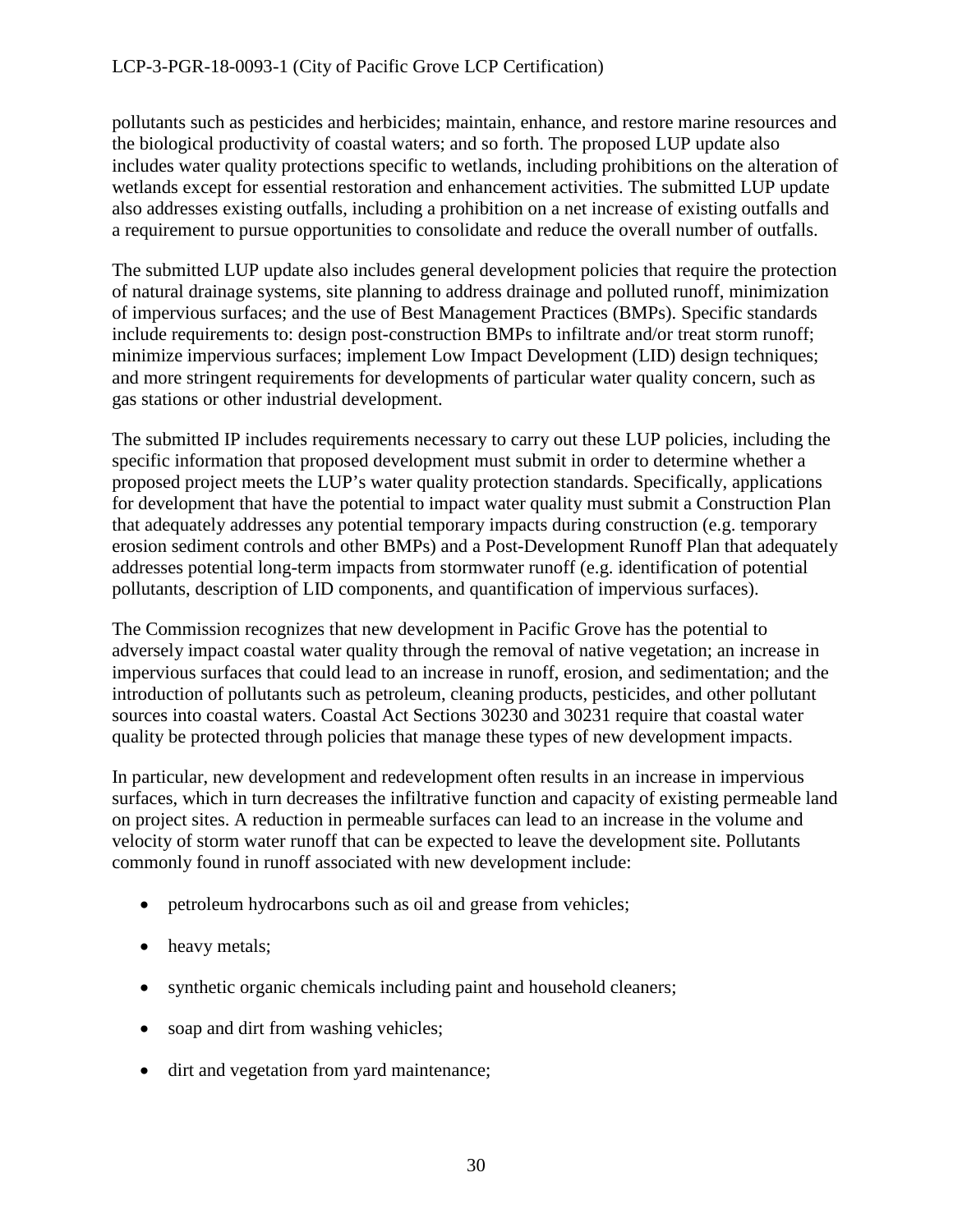- litter and organic matter;
- fertilizers, herbicides, and pesticides from household gardening, golf courses, or more intensive agricultural land use;
- nutrients from wastewater discharge, animal waste and crop residue; and
- bacteria and pathogens from wastewater discharge and animal waste.

The discharge of these pollutants to coastal waters can cause cumulative impacts such as:

- eutrophication and anoxic conditions resulting in fish kills and diseases and the alteration of aquatic habitat, including adverse changes to species composition and size;
- excess nutrients causing algae blooms and sedimentation increasing turbidity, which both reduce the penetration of sunlight needed by aquatic vegetation that provide food and cover for aquatic species;
- disruptions to the reproductive cycle of aquatic species;
- acute and sub-lethal toxicity in marine organisms leading to adverse changes in reproduction and feeding behavior; and
- human diseases such as hepatitis and dysentery.

These impacts reduce the biological productivity and the quality of coastal waters, wetlands, and lakes, and can have adverse impacts on human health. They are particularly important to manage because of the City's extensive marine resources, such as the Sanctuary, as well as significant public access areas where impacted coastal waters may also pose a risk to human health. Thus, maintaining permeable surfaces and managing runoff onsite are critical tools to reduce and limit the impacts of pollutant runoff.

As summarized above, Pacific Grove's submitted LUP update contains a comprehensive set of water quality policies designed to protect and enhance water quality and the beneficial uses of local coastal waters from adverse impacts related to land development. These policies provide for the protection and enhancement of water quality and further provide for the beneficial uses of local coastal waters, which will protect against adverse impacts related to land development, consistent with Coastal Act Sections 30230 and 30231. Specifically, the proposed LUP update includes policies that adequately require development and redevelopment to reduce sources of and/or treat pollution before it enters the storm drain system and ultimately the City's coastal waterways. These policies further direct the City to seek opportunities to consolidate and/or eliminate beach discharge facilities and outfalls where possible to improve the biological productivity and quality of coastal waters of the Sanctuary, consistent with Coastal Act Sections 30230 and 30231. However, one minor modification is required to ensure that development is designed to adequately address runoff. Specifically, the LUP update as submitted relies solely on NPDES regulations for addressing runoff, which may be changed by the EPA and/or the RWQCB without Commission input. Although NPDES requirements are often adequate to meet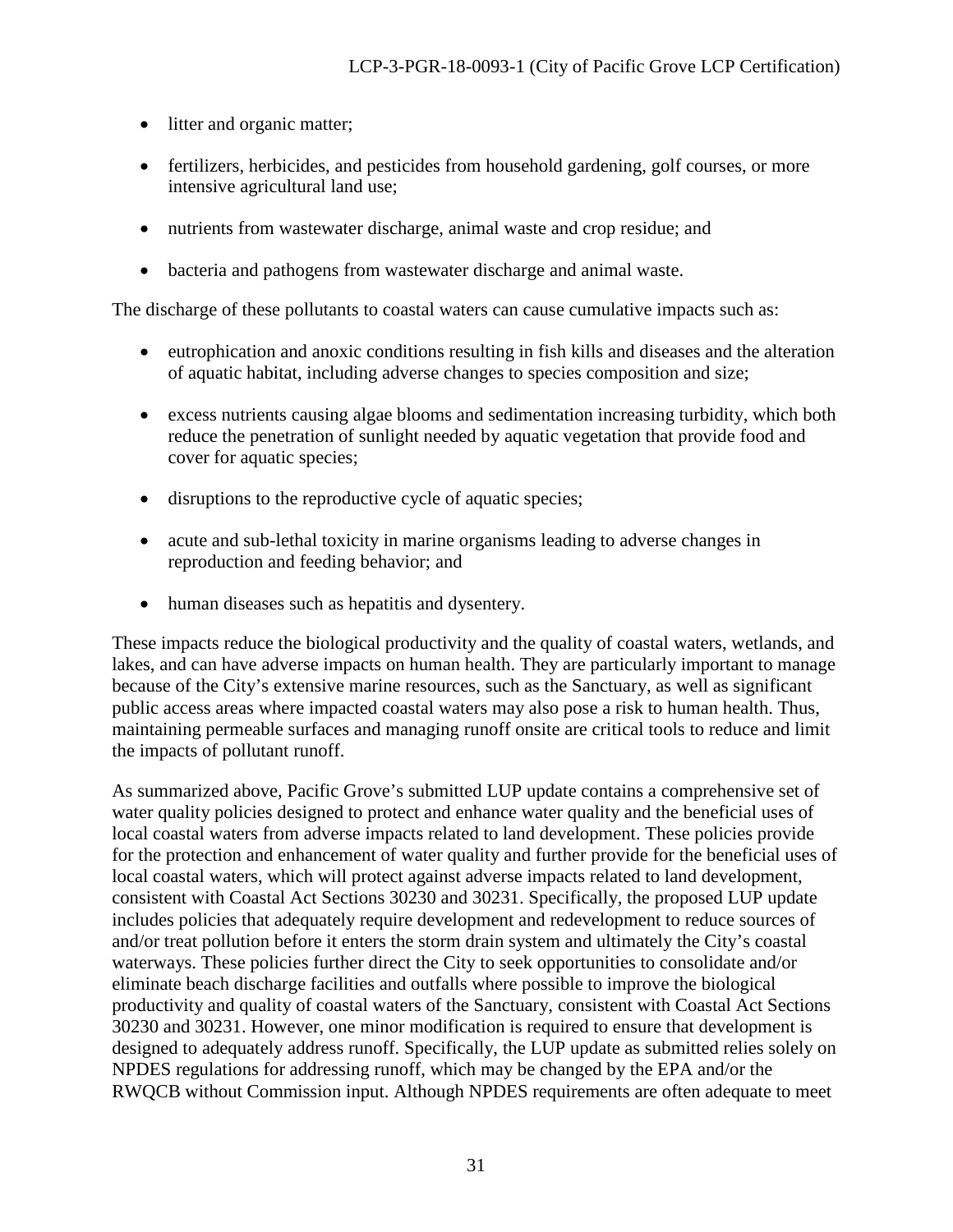Coastal Act standards, a modification (see page 48 of **Exhibit 3**) is necessary to make clear that NPDES requirements are the minimum water quality standards that development must meet, and that additional water quality protections, including through the coastal permitting process, may be necessary to adequately protect coastal waters as required by Coastal Act Sections 30230 and 30231.

If modified as described above, the Pacific Grove LUP update would include a comprehensive and appropriate set of policies that ensure the enhancement and the protection of coastal water quality, consistent with Coastal Act Sections 30230 and 30231.

## **Implementation Plan Analysis**

As previously described, the LCP is set up in such a manner that the detailed regulatory policies for specific issue areas such as water quality are specified in the LUP, and the IP carries out those policies by cross-referencing back to them and specifying the application requirements and other triggers needed for their implementation. In other words, generally speaking, the IP includes standards that implement the policies of the LUP. The IP carries out these policies by requiring projects that have the potential to impact water quality, either temporarily or permanently, to submit a Construction Plan that identifies all areas of construction and potential contaminants, includes appropriate erosion and sediment controls to be implemented, and identifies all other appropriate BMPs that will be incorporated into the project. Applicants are also required to submit a Post-Development Runoff Plan that limits impervious surfaces, describes LID features, and describes permanent BMPs that will be maintained in order to protect water quality over the life of the development. As such, the IP is consistent with and adequate to carry out the LUP.

## <span id="page-31-0"></span>**E. CULTURAL AND ARCHEOLOGICAL RESOURCES**

The following section of the Coastal Act includes protections for cultural, archeological, and special communities.

*Section 30244. Where development would adversely impact archaeological or paleontological resources as identified by the State Historic Preservation Officer, reasonable mitigation measures shall be required.* 

*Section 30253. New development shall do all of the following: (e) Where appropriate, protect special communities and neighborhoods that, because of their unique characteristics, are popular visitor destination points for recreational uses.* 

The entire Pacific Grove Coastal Zone is considered and designated as an Archaeologically Sensitive Area in the 1989 LUP. Various surveys of Monterey County found multiple archaeological sites within Pacific Grove, including the existence of a 4,000-year old village site. More recent studies also indicate the likelihood of prehistoric cultural resources. Although potential resources exist throughout the entire coastal zone, the undeveloped parklands along the bluff and the Asilomar Dunes complex are the most sensitive, as these areas have been subjected to relatively less disturbance than the residential neighborhoods on the north end of the Coastal Zone.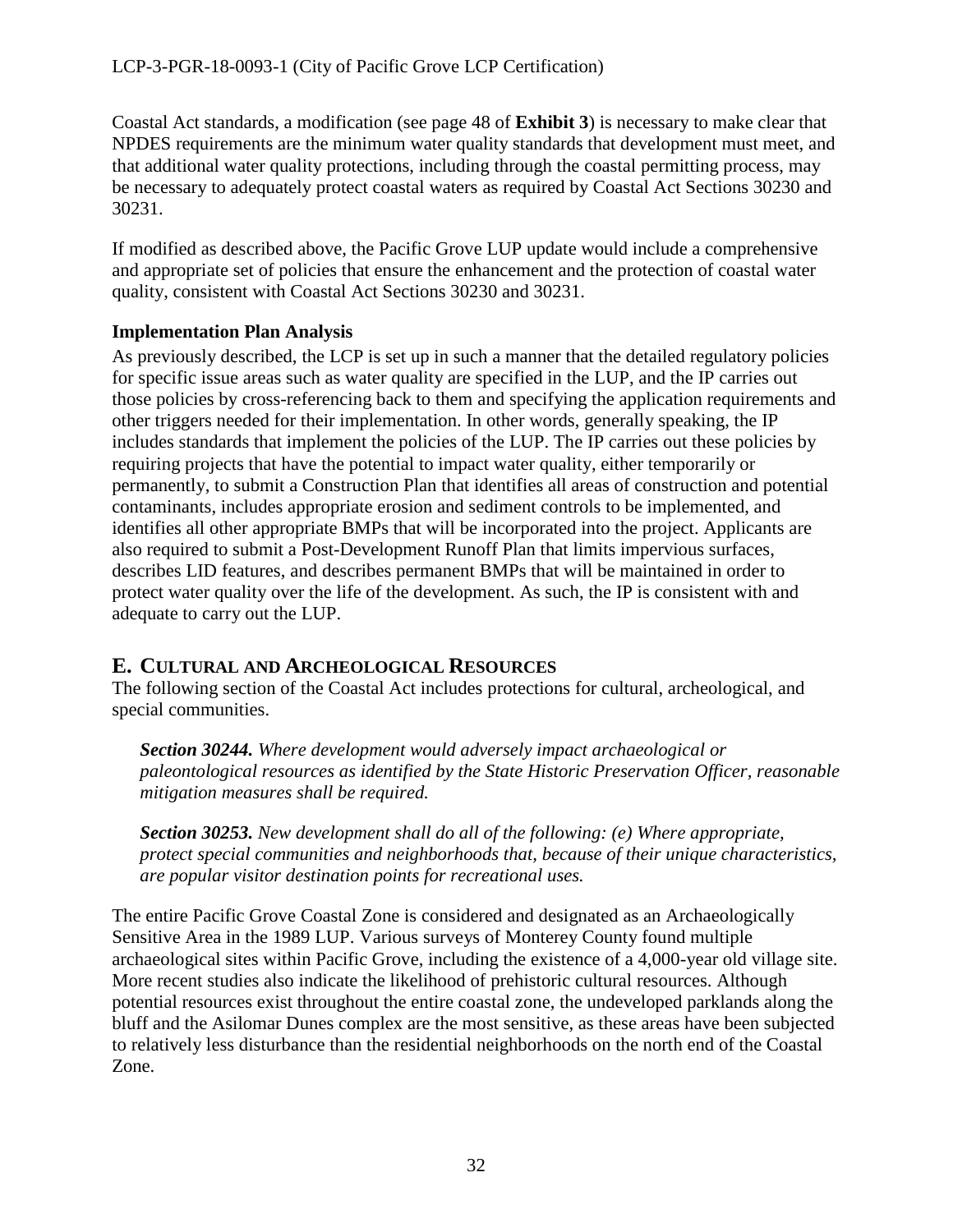With respect to archeological resources in particular, the Monterey Bay region is currently represented by the Ohlone/Costanoan-Esselen Nation (OCEN), which is comprised of over 600 enrolled tribal members of Esselen, Carmeleno, Monterey Band, Rumsen, Chalon, Soledad Mission, San Carlos Mission (Carmel) and/or Costanoan Mission Indian descent. Many descendants of these tribes still live on the Monterey Peninsula.

In terms of historical resources, Pacific Grove has a rich history with origins as a religious retreat, referred to as the "Pacific Grove Retreat." A unique feature of this early development is the small lots there were originally designed for seasonal use. The unique architectural and visual character of the Pacific Grove Retreat is due to its historic origins as a 19th century coastal Methodist coastal retreat and concentration of early structures that have survived. Over half of the structures in the Coastal Zone portion of the Pacific Grove Retreat are identified in the City's Historic Resources Inventory. The area between Pacific Street and Grand Avenue is particularly rich in historic buildings and possesses a significant concentration and continuity of sites. There are numerous historical features throughout the City in addition to the Retreat area, including the Asilomar Beach and Conference Grounds that has been designated a National Historical District. See **Exhibits 1 and 2** for the location of these areas.

### **Land Use Plan Update Analysis:**

The LUP update addresses the protection of cultural, archeological, and historical resources in a number of ways (see pages 95-102 of **Exhibit 3**). Figure 7 on page 93 of **Exhibit 3** identifies the Coastal Zone as an archeologically sensitive area and Figure 6 on page 81 of **Exhibit 3** points out the Pacific Grove Retreat Area, which the LUP designates as a "Special Community" that deserves special protections.

The LUP includes policies designed to identify, protect, and mitigate for impacts to archeological and cultural resources. The LUP includes policies that require the City to conduct tribal consultations; ensure the protection, preservation, and proper disposition of archeological resources; require development to prepare an archeological report that identifies and mitigates for potential impacts; and a policy to ensure that the City will update is inventory of significant resources and their potential vulnerability to climate change. In order to provide more specificity and better reflect the Coastal Commission's Tribal Consultation Policy that was adopted in August 2018, modifications are necessary to ensure that the City consults with all federallyrecognized tribes and California-recognized tribes, including OCEN. Additionally, modifications are necessary to make clear that tribal concerns are considered to the maximum extent feasible prior to taking any actions on proposed development. See page 95 of **Exhibit 3** for the suggested modifications. As modified, the LUP is consistent with the requirements of Coastal Act section 30244.

The LUP also includes policies designed to identify, maintain, enhance, and protect historical resources throughout the City. The LUP includes directives for the City to implement various programs and efforts to protect historical resources. Specifically, the LUP states that the City will implement loan programs to assist homeowners in maintaining historic homes; maintain and update an inventory of historic resources; and engage citizens and groups in historic preservation efforts. Additionally, the LUP requires the City to conduct design review and requires an evaluation of structures for historical significance for any structure 50 years or older in the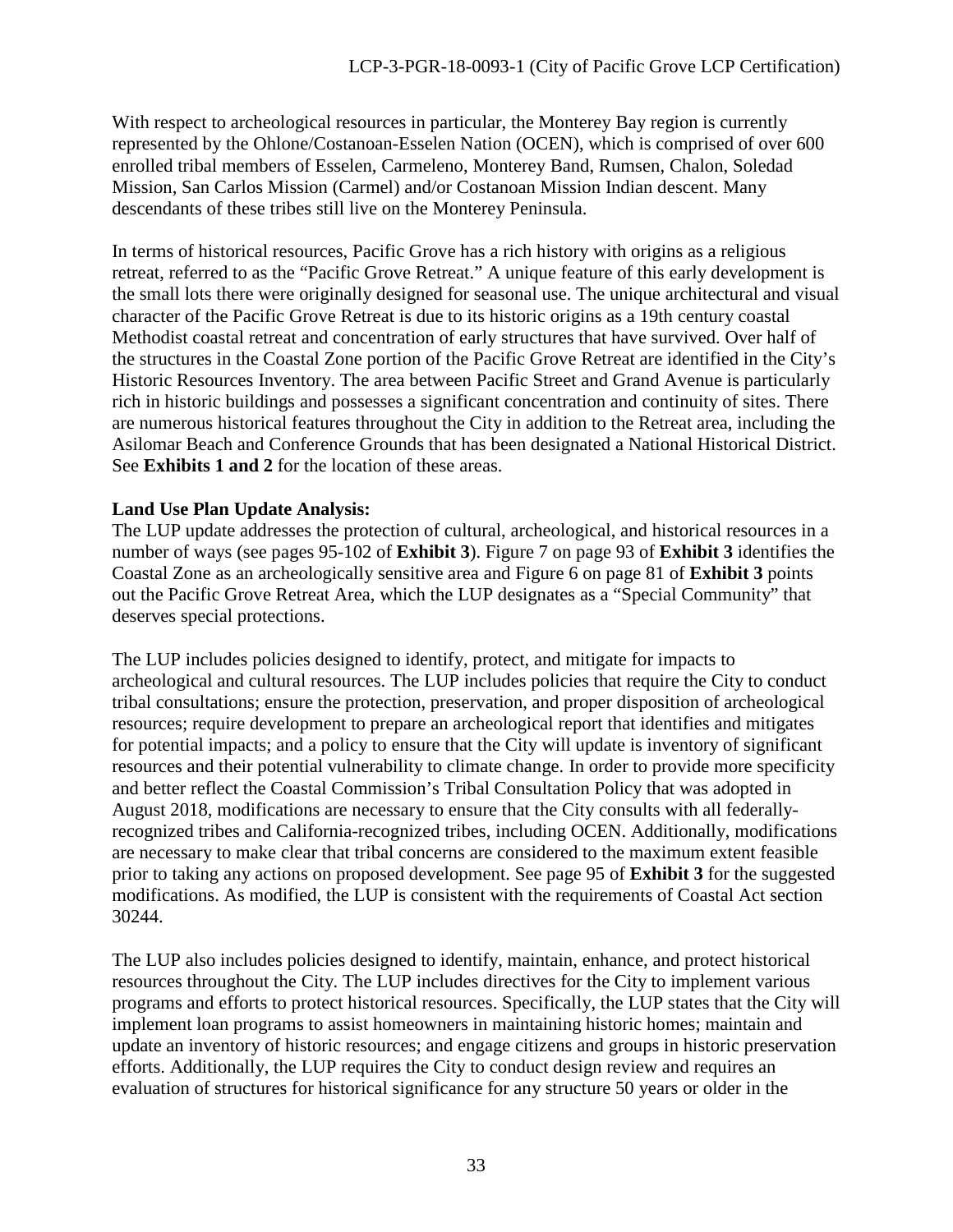Pacific Grove Retreat Area. Finally, the LUP requires development of structures of historical significance to retain the lines of original designs as much as possible and requires compliance with federal historical resource protection standards. Finally, due to the relatively small lots within the Pacific Grove Retreat Area that make this area a Special Community and to encourage the rehabilitation, repair, and maintenance of existing historic structures, policies DES-7 and DES-8 (see page 84 of **Exhibit 3**) allow for nonconforming historic resources within the Pacific Grove Retreat Area to seek relief from current design standards (e.g. building height, setbacks, lot coverage) if determined to be necessary to protect the historicity of the structure. As proposed, the LUP is consistent with the Coastal Act with respect to the protection of the unique qualities that make the Pacific Grove Retreat Area a Special Community and is adequate to protect historic resources generally.

## **Implementation Plan Analysis:**

The submitted IP includes requirements necessary to carry out these LUP policies, including the specific information that proposed development must submit in order to determine and ensure that a proposed project is consistent with the cultural, archeological, and historical resource protection policies of the LUP. Specifically, applications for development that may impact archeological resources must include an Archeological Report that reviews relevant information regarding the area, documents efforts of tribal consultations, describes findings of archeological reconnaissance, discusses potential adverse impacts, and recommends appropriate mitigation to protect significant archeological resources. Applications for development that may impact historical resources must submit a Historic Resources Report that describes the potential resources on site, discusses potential impacts, describes how impacts may be minimized, and explores alternative designs and how they relate to existing historic resources. As such, the IP includes appropriate requirements in order to adequately carry out the cultural, archeological, and historical identified in the LUP, as modified.

## <span id="page-33-0"></span>**F. LAND USE AND DEVELOPMENT**

The following sections of the Coastal Act guide land use and development locations and intensities:

*Section 30221. Oceanfront land suitable for recreational use shall be protected for recreational use and development unless present and foreseeable future demand for public or commercial recreational activities that could be accommodated on the property is already adequately provided for in the area.* 

*Section 30222. The use of private lands suitable for visitor-serving commercial recreational facilities designed to enhance public opportunities for coastal recreation shall have priority over private residential, general industrial, or general commercial development, but not over agriculture or coastal-dependent industry.* 

*Section 30223. Upland areas necessary to support coastal recreational uses shall be reserved for such uses, where feasible.* 

*Section 30250(a). New residential, commercial, or industrial development, except as otherwise provided in this division, shall be located within, contiguous with, or in close proximity to, existing developed areas able to accommodate it or, where such areas are*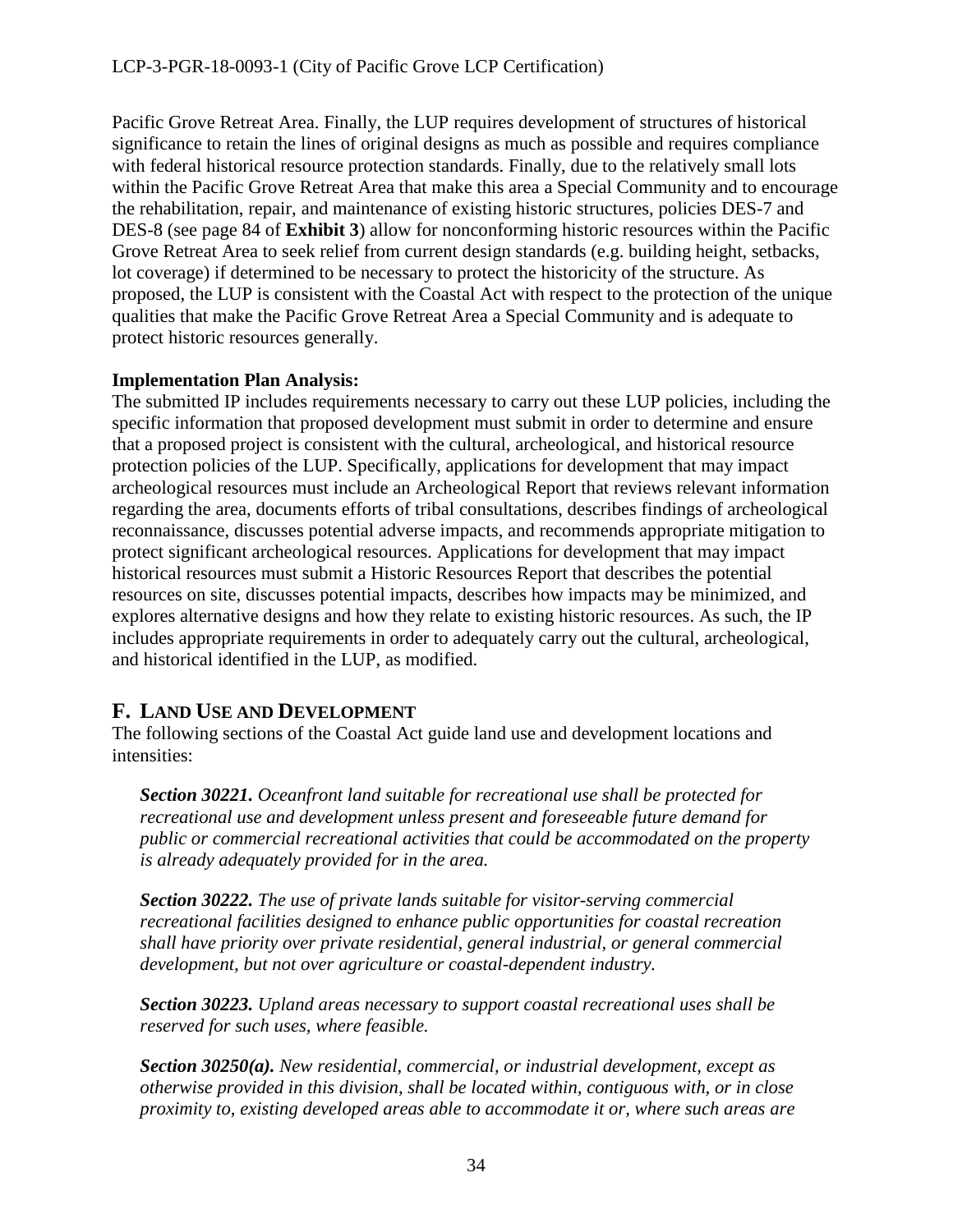*not able to accommodate it, in other areas with adequate public services and where it will not have significant adverse effects, either individually or cumulatively, on coastal resources. In addition, land divisions, other than leases for agricultural uses, outside existing developed areas shall be permitted only where 50 percent of the usable parcels in the area have been developed and the created parcels would be no smaller than the average size of surrounding parcels.*

*Section 30252. The location and amount of new development should maintain and enhance public access to the coast by (1) facilitating the provision or extension of transit service, (2) providing commercial facilities within or adjoining residential development or in other areas that will minimize the use of coastal access roads, (3) providing nonautomobile circulation within the development, (4) providing adequate parking facilities or providing substitute means of serving the development with public transportation, (5) assuring the potential for public transit for high intensity uses such as high-rise office buildings, and by (6) assuring that the recreational needs of new residents will not overload nearby coastal recreation areas by correlating the amount of development with local park acquisition and development plans with the provision of onsite recreational facilities to serve the new development.*

## **Background**

The City of Pacific Grove's coastal zone encompasses approximately 458 acres of land, which extends from the border of the City of Monterey to the Del Monte Forest. The inland extent of the coastal zone varies widely and includes areas of remnant sand dunes, residential neighborhoods, and the narrow former railroad right-of-way that cuts through the middle of the City. As defined in the 1989 certified LUP, the City's coastal zone is segmented into one Coastal Zone planning area and five subareas: Area I, which includes both commercial and residential areas; Area II, which is largely residential; Area III, which includes Lovers Point Park, hotel and commercial uses, a senior living facility, a mobile home park, and some additional residential development; Area IV, which is largely public parkland; Area V, which is the railroad right-ofway, and; Area VI, which includes most of the remnant sand dunes, the Asilomar Dunes Residential Area, the Asilomar Dunes Conference Grounds, and the Sunset Service Commercial District. A map of the City's coastal zone, subareas and corresponding land use designations are graphically represented on Figure 6 of the proposed LUP (see page 3 of **Exhibit 1** and page 81 of **Exhibit 3**).

## **Land Use Plan Update Analysis**

The proposed LUP update's sections and policies focus on the land use constraints and opportunities in each coastal zone planning area, as well as the appropriate location and intensity of new development, and ways to assure that development will not have significant adverse effects, either individually or cumulatively, on coastal resources.

The proposed LUP includes a map (Figure 6) and associated text that designate land use categories throughout the City, consistent with the Coastal Act's mandate to indicate the kinds, locations, and intensities of land use (see pages 86-91 of **Exhibit 3**). Most of the proposed land use designations reflect existing uses in each of the five subareas and apply the same land use designations to these subareas that were included in the 1989 certified Land Use Plan. In general, the proposed LUP designates much of the City's blufftop areas and areas of former sand dunes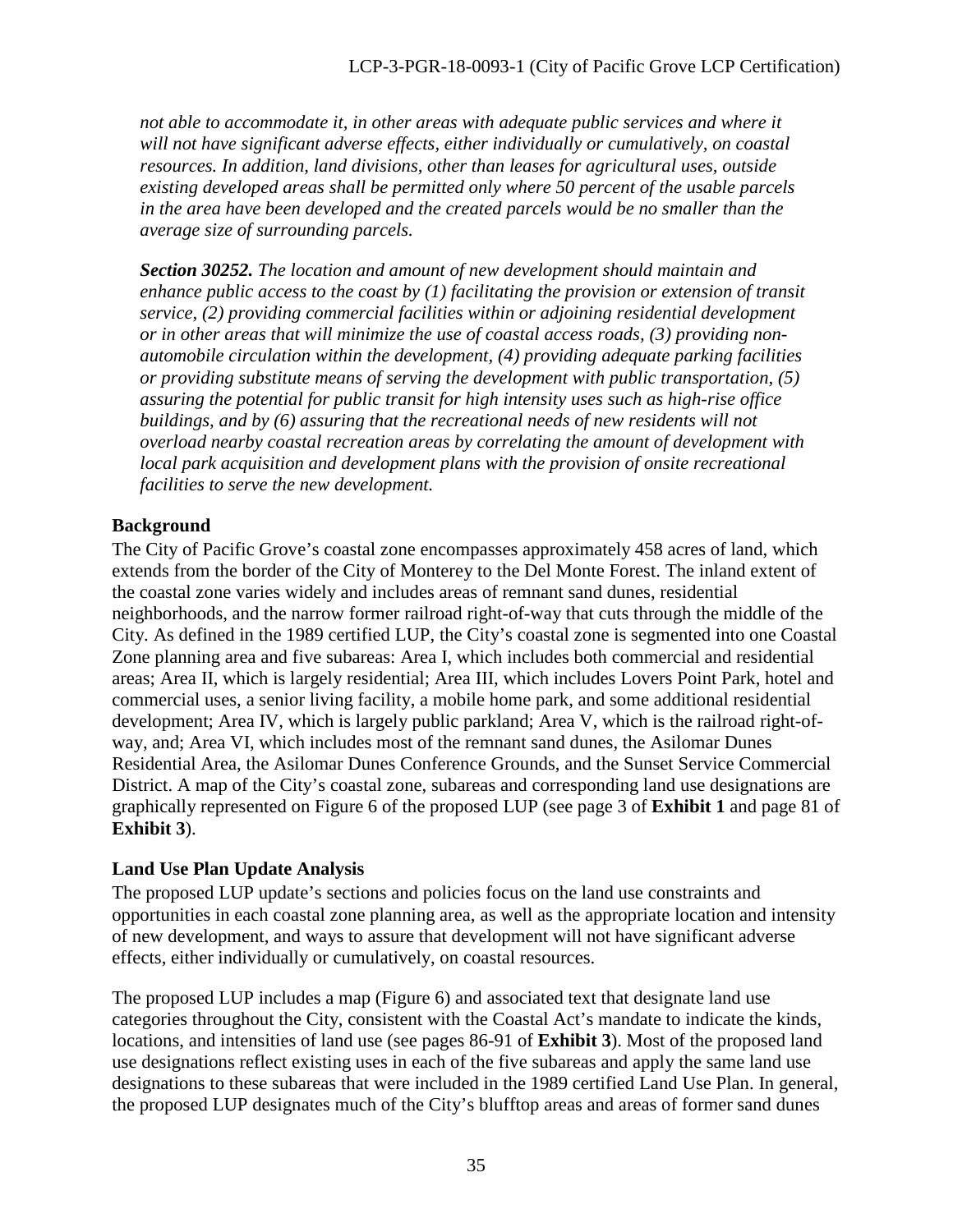for parks and open space, with the exception of the Asilomar Dunes Residential Area where limited residential development must be allowed as explained in the "ESHA" Section above. Existing hotel sites are designated exclusively for visitor-accommodations uses, and hotel uses are also allowed at the American Tin Cannery Site and within the Sunset Service Commercial area. The railroad right-of-way is designated exclusively for the development of a recreational trail corridor in order to connect Lovers Point to nearby Spanish Bay (located in unincorporated Monterey County) (see **Exhibit 2** for all of these locations). Residential uses are limited to the areas already utilized for such purposes. Thus, except for the current lack of water described in the "Public Services/Water Supply" Section below, the proposed intensity of and locations of development is generally consistent with Coastal Act Section 30250(a), which requires that development be concentrated in urban areas with available services.

There is one concern, however, regarding language in the proposed LUP that states that "no uses within the Sunset Service Commercial district shall be considered a higher priority than other uses" (see page 89 of **Exhibit 3**). Coastal Act Section 30222 clearly states that visitor-serving uses are generally more favorable and of a higher priority than general commercial or industrial uses, particularly for oceanfront lands. While both visitor-serving and general commercial uses are allowed in the Sunset Service Commercial district in the proposed LUP, to ensure full Coastal Act consistency the language that states that all uses are to be considered the same priority must be deleted (see the suggested modification on page 89 of **Exhibit 3**). This is particularly critical due to the Sunset Service Commercial district's location near significant public access and recreational facilities such as the California Coastal Trail, Asilomar State Beach, Asilomar Conference Grounds in Pacific Grove, and the Rip Van Winkle Open Space, Spanish Bay, and the trails of Del Monte Forest in adjacent unincorporated Monterey County. While maintaining the existing uses and family-owned businesses in the Sunset Service Commercial district may be desirable, due consideration for higher-priority visitor-serving uses in this subarea should be given in the future.

Finally, one minor but crucial modification regarding development standards such as heights, setbacks, density, etc. is needed to clarify that all such standards represent the maximum limit (or minimum for setbacks) of what may be approved. In other words, all specified maximum buildout numbers (or minimum buildout numbers) do not represent development entitlements that must be automatically granted. The specifics of every project must be analyzed to ensure that coastal resources are protected on a case-by-case basis. Accordingly, a modification is needed to clearly state that maximums must be reduced (or minimums increased) if needed to protect and enhance relevant coastal resources on a project specific basis considering the facts presented. See page 86 of **Exhibit 3** for this suggested modification. As modified, the proposed LUP update will provide appropriate land use and development policies, consistent with the above-cited Coastal Act Sections.

## **Implementation Plan Analysis**

The submitted IP includes requirements necessary to carry out the LUP policies, as modified, including the specific information that an applicant must submit in order to determine and ensure that a proposed project is consistent with the land use designations and policy requirements of the LUP. Specifically, applications for development must include plans that clearly show the project's consistency with all coverage, height, parking, and setback requirements. The application must also include a "Coastal Community Character Assessment" to demonstrate that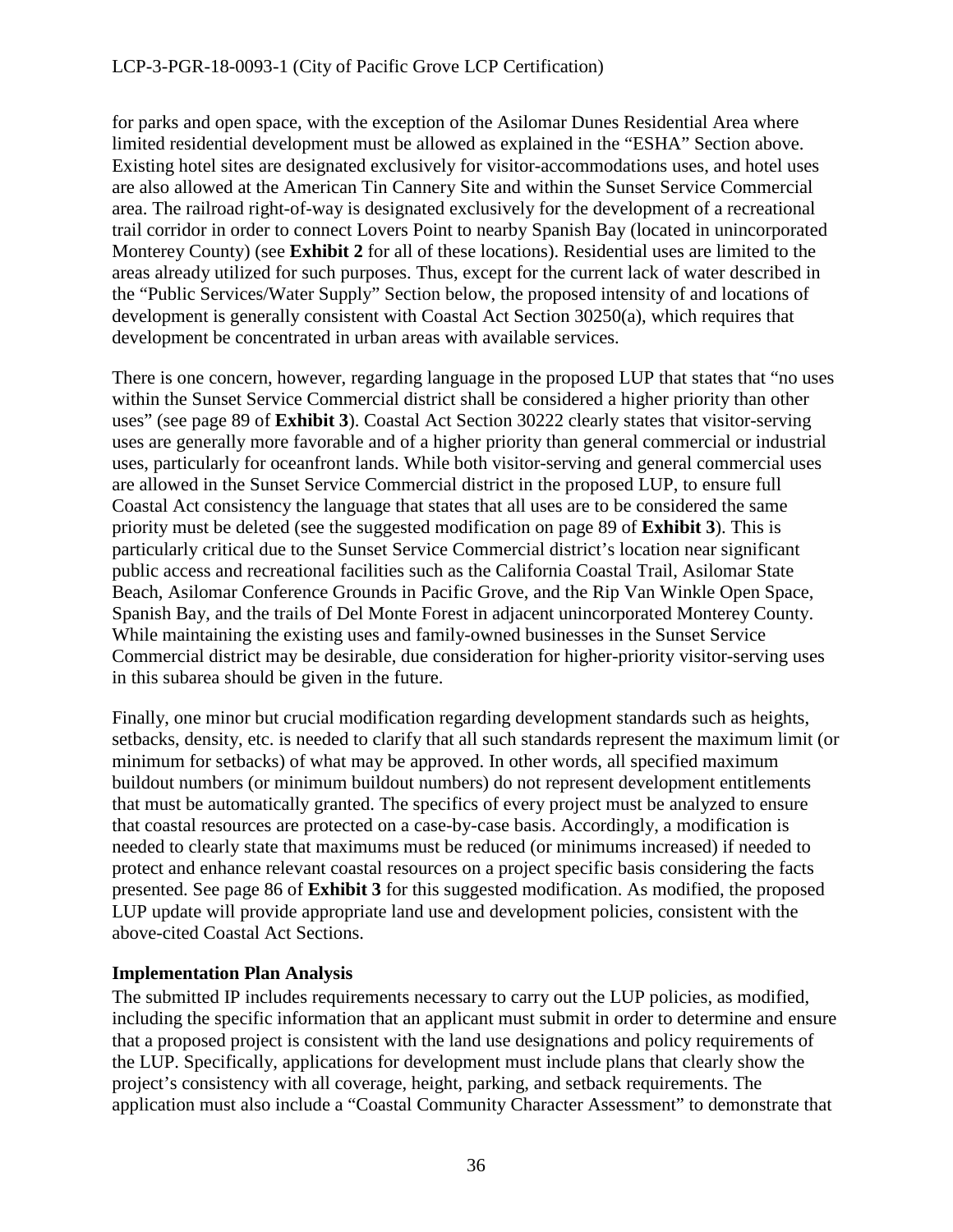the proposed development fits in with the scale and character of all development on parcels located within 150 feet of the proposed project. The IP also includes information requirements specific to certain sites of particular significance, such as Hopkins Marine Station and Asilomar Conference Grounds, to ensure that development at those specific locations address the unique needs and issues related to those sites. As such, the IP includes appropriate requirements to adequately carry out the kinds, intensities, and densities of uses identified in the LUP, as modified.

## <span id="page-36-0"></span>**G. VISUAL RESOURCES**

Section 30251 of the Coastal Act provides for the protection and enhancement of coastal visual resources and states:

*30251. The scenic and visual qualities of coastal areas shall be considered and protected as a resource of public importance. Permitted development shall be sited and designed to protect views to and along the ocean and scenic coastal areas, to minimize the alteration of natural land forms, to be visually compatible with the character of surrounding areas, and, where feasible, to restore and enhance visual quality in visually degraded areas. New development in highly scenic areas such as those designated in the California Coastline Preservation and Recreation Plan prepared by the Department of Parks and Recreation and by local government shall be subordinate to the character of its setting.* 

## **Background**

The City includes significant and extensive scenic and visual resources of public importance. Two scenic roadways, Sunset Drive and Ocean View Boulevard, as well as the Pacific Grove Recreational Trail, provide extraordinary views of the Monterey Bay and the City's blufftop parklands. Inland of the roadways and trail are sweeping views of coastal dunes, as well as views of the City's unique historical cottages. Many residential streets, particularly between 1st Street and 17th Street, are oriented to provide ocean views to motorists and pedestrians traveling from inland locations toward the ocean. Moreover, those recreating on the ocean (e.g. kayakers, boaters, surfers, etc.) enjoy inland views of the bluffs, dunes, and the unique residential landscape, which are also valuable coastal resources that must be protected. See **Exhibit 1** for a map of these locations and **Exhibit 2** for area photos.

That said, there are also areas of the City where the visual landscape is degraded and could be restored as called for in Section 30251 of the Coastal Act. Specifically, significant areas of precoastal riprap and other unnatural looking shoreline armoring that detracts from the natural bluff landscape are located throughout the City. Large areas of nonnative and invasive plants exist on both public parkland and private property. Various elements of the Recreational Trail could be improved to restore its scenic quality, including providing appropriate screening for lift station infrastructure, trash receptacles, and parking areas, as well as efforts to consolidate and limit regulatory signage. Significant fencing, both permitted and unpermitted, is present throughout the City and detracts from the natural visual landscape. Fencing is particularly prevalent and problematic in natural dune areas and along the bluffs where manmade features should be limited and, at the very least, be minimized and designed to blend into the natural environment.

## **Land Use Plan Update Analysis**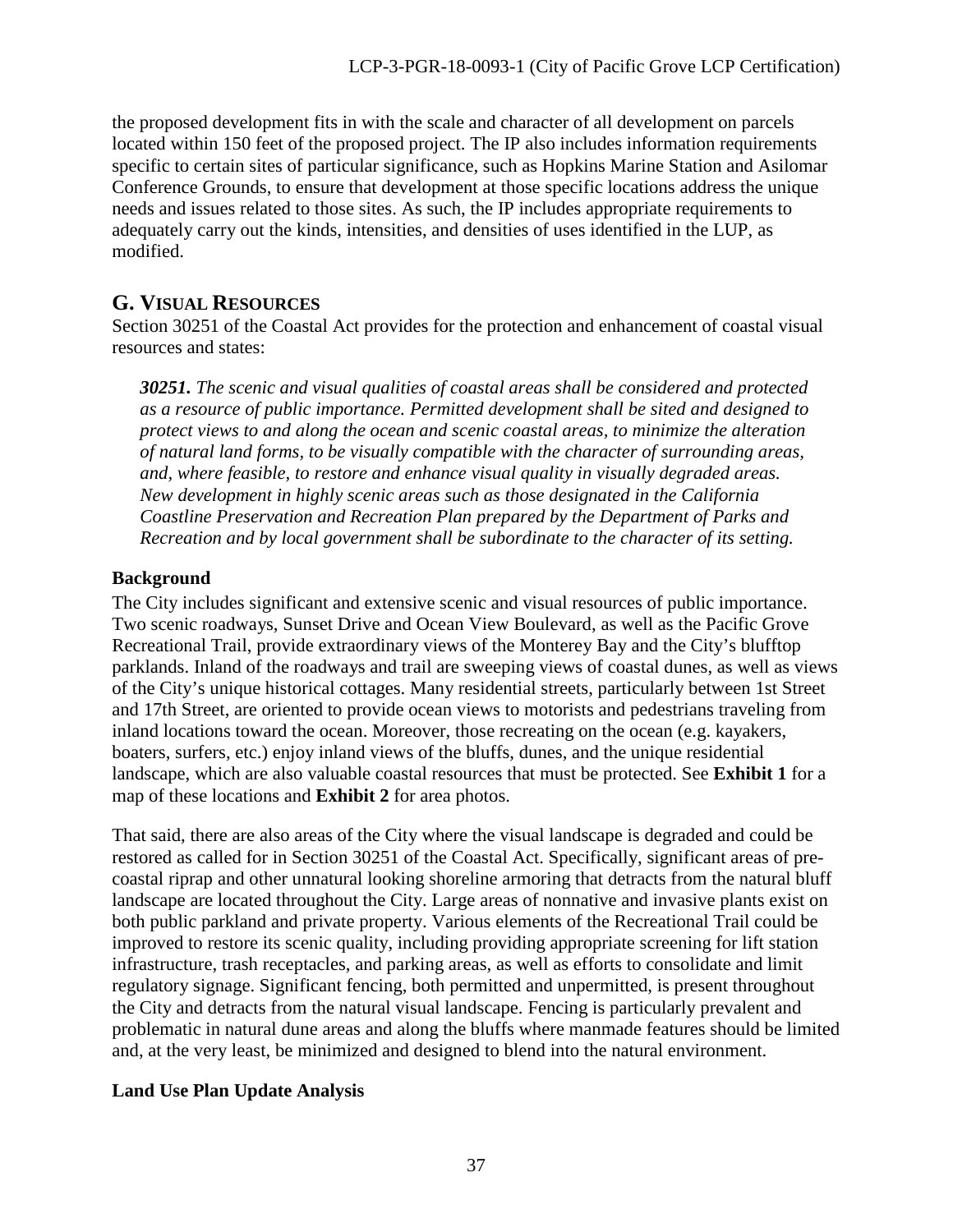The LUP update addresses the protection of views of Monterey Bay, bluffs, and dunes in a number of ways (see pages 55-57 of **Exhibit 3**). The LUP also includes a map (Figure 4) on page 54 of **Exhibit 3** identifies important view corridors from residential streets and also designates certain areas as scenic, including all areas seaward of Ocean View Boulevard and Sunset Drive. The LUP update includes a section that is focused entirely on policies necessary to protect scenic and visual resources, including by identifying certain areas in the City as scenic, and affording those areas special protections. These policies include requirements for development to: minimize the alteration of natural landforms, locate new utilities underground, provide appropriate screening and native plantings, ensure that structures (including fences) are subordinate to and blend into the natural environment, retain visually important trees, and site and design structures to protect existing views. The LUP also includes other policies throughout the document that protect public views within the context of protecting another coastal resource. For example, Policy HAZ-13 (page 42 of **Exhibit 3**) requires new shoreline protective devices to minimize the alteration of and be designed to blend into natural landforms, while Policy HAZ-12 (page 42 of **Exhibit 3**) requires replacement or augmentation of existing armoring to mitigate visual impacts. Policy DES-4 (page 84 of **Exhibit 3**) requires height and setback limitations in scenic areas, and Policy DES-6 (page 84 of **Exhibit 3**) requires that exterior lighting limit offsite glare.

However, the proposed LUP update does not provide full protection for visual resources associated with dunes, does not address potential impacts from commercial signs, and does not adequately address specific visually degraded areas, including Hopkins Marine Station facilities and the National Oceanic and Atmospheric Administration (NOAA) site on Lighthouse Avenue. As such, the proposed LUP update falls short of achieving full consistency with Coastal Act Section 30251 and thus modifications must be made to ensure LUP conformance with this policy.

With respect to the dune landscape, Figure 4 highlights certain important views throughout the City, but fails to identify the Asilomar Dunes Residential Area as a protected scenic area. The unique natural dune landscape, as explained in more detail above, is an extremely rare and important visual resource that must be afforded special protection. Thus Figure 4 must be modified to specifically designate this area as "scenic." Additionally, the LUP proposes to increase the height limit on structures in the dunes along Sunset Drive from 18 feet (which is the height limit in the currently certified 1989 LUP) to 20 feet. This will lead to larger homes in the most visually prominent and sensitive area of the dunes, which is not consistent with Coastal Act Section 30250 (relative to the status quo) and must be modified. Moreover, the LUP as proposed only limits structures to 20 feet in height on parcels that share a common boundary with Sunset Drive; under the proposed LUP, structures in the Asilomar Dunes that do not share a common boundary with Sunset Drive are allowed a height up to 25 feet. However, the purpose of the currently certified 18-foot height limitation along Sunset Drive is to protect dune views as seen from Sunset Drive and the Pacific Grove Recreational Trail, and to ensure that structures visible from these designated scenic viewing areas appropriately blend into, and are subordinate to, the natural dune landscape. Thus the structures themselves, not the parcels on which the structures sit, are the target of the height limitation. There are many structures that would be clearly visible from Sunset Drive and the Recreational Trail even though the parcel itself does not share a common boundary with Sunset Drive, particularly if those structures were allowed to reach heights of 25 feet. Thus in order to protect the visual aesthetic of the natural dune landscape as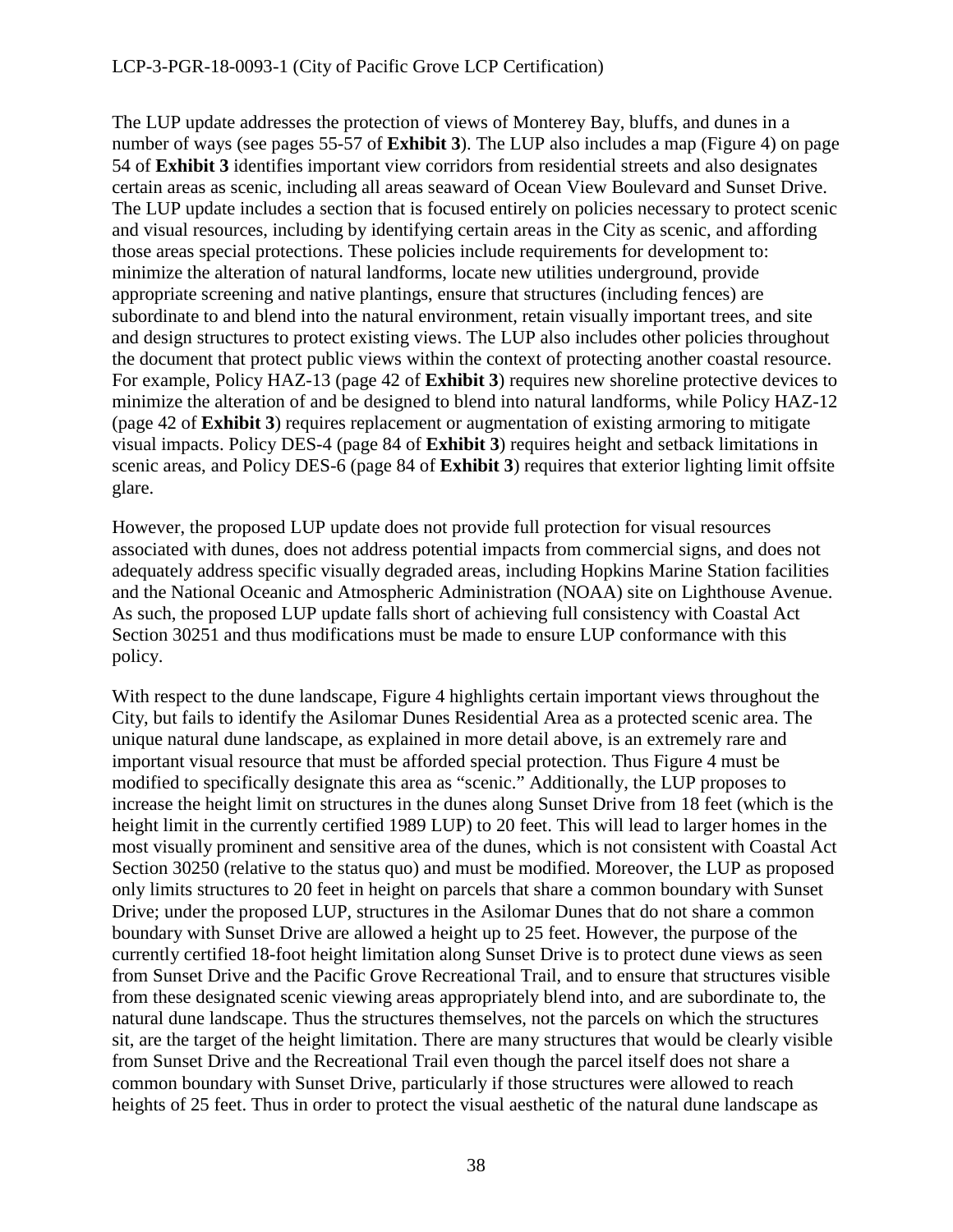seen from these important public viewing areas, a suggested modification retains the existing 18 foot height limit for all structures in the dunes that are visible from Sunset Drive and the Pacific Grove Recreational Trail. Additionally, fencing within the dunes (other than fencing that is needed to delineate approved Outdoor Use Areas from dune habitat areas – see "ESHA" section above) must be minimized and limited solely to fencing that is necessary to protect the dunes. Fencing that is solely used to delineate property line boundaries, provide additional privacy, or for decorative purposes is inappropriate and antithetical to the natural dune aesthetic and is also inconsistent with Section 30251 of the Coastal Act, and thus should be prohibited. The various purposes for such fencing identified above do not justify causing significant adverse impacts to the natural dune landscape as a significant visual coastal resource. Thus LUP modifications to designate the Asilomar Dunes Residential Area as scenic, limit the height of structures visible from Sunset Drive and the Pacific Grove Recreational Trail, and prohibit most fencing unless necessary to protect dune habitat are necessary to achieve full Coastal Act consistency. See pages 74 and 75 of **Exhibit 3** for these suggested modifications.

Additionally, both Hopkins Marine Station and the NOAA site on Lighthouse Avenue are two visually prominent areas that currently contain numerous elements that degrade the natural landscape, which should be enhanced where possible as called for by the Coastal Act. Specifically, both sites include widespread areas of invasive plants and extensive chain link fencing, both of which adversely impact dune and ocean views. The aesthetic of both sites could be substantially enhanced visually through the removal of invasive plants and restoration with native dune species, as well as by minimizing fencing as much as possible. Replacement fencing, if deemed necessary, must be replaced with fencing that blends better into the natural environment in these sensitive coastal areas. Policies to address these specific sites are therefore necessary and are included in the proposed LUP (see page 71 of **Exhibit 3**).

With respect to other areas of the City, particularly areas inland of Ocean View Boulevard and the Pacific Grove Retreat Area, these areas primarily consist of relatively densely developed neighborhoods located inland of the Recreational Trail. Views from the Recreational Trail would be generally seaward in these areas, and away from the residential development. Therefore less restrictive standards for the protection of coastal visual resources, and minor exceptions to height limits in these areas as proposed can be considered appropriate, but modifications are necessary to allow such exceptions only if public views are protected (see pages 83 and 84 of **Exhibit 3**). Additionally, the LUP as proposed does not include any policies that specifically address commercial signs, which have the potential to impact public views, particularly the commercial areas in and around Lovers Point Park. Thus a modification to ensure that any commercial signs are sited and designed to protect scenic qualities is appropriate – see page 83 of **Exhibit 3**. As modified, the proposed LUP update will protect the scenic views and visual resources of Pacific Grove's parks, beaches, dunes, and open space areas, consistent with Coastal Act Section 30251.

### **Implementation Plan Analysis**

The submitted IP includes requirements necessary to carry out the visual resource protection LUP policies (as proposed to be modified), including the specific information that proposed development must submit in order to determine and ensure that a proposed project protects scenic and visual resources as required by the LUP. Specifically, any application for development that has the potential to impact public views must submit a site-specific visual resource analysis that identifies existing views and provide visual simulations of the proposed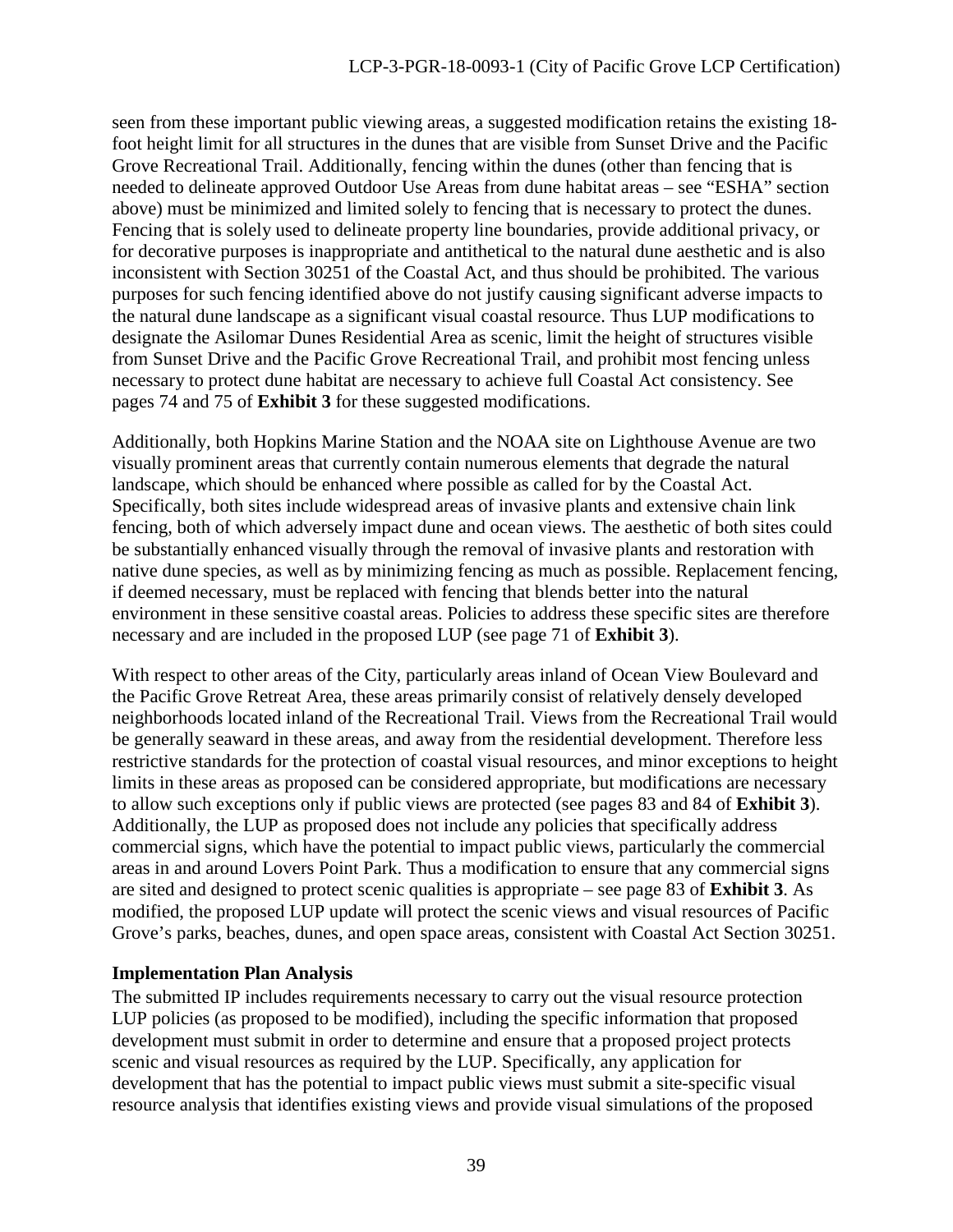project, an exterior lighting plan that identifies and minimizes all proposed lighting features, and a landscaping plan that utilizes drought-tolerant plants that are appropriate for the area. Two minor IP modifications are necessary to fully ensure the LUP policies are appropriately carried out. First, the definition of "building height" does not specify that height shall be measured from the existing grade that has been legally established, which could potentially lead to site grading in order to benefit from an altered site elevation. Second, the site-specific visual analysis does not specifically state that an applicant may be required to develop visual simulations, erect story poles, or analyze surrounding development if the City determines that this information is necessary to understand the visual impact of a particular development. Accordingly, modifications are necessary to explicitly state that building height is measured from legally established existing grade, and to require additional visual impact information if deemed necessary (see pages 146 and 147 of **Exhibit 3**). As modified, the proposed IP is adequate to carry out the visual and scenic resource protections of the LUP, as amended.

## <span id="page-39-0"></span>**H. PUBLIC ACCESS AND RECREATION**

The following sections of the Coastal Act are among those that provide for the preservation and enhancement of public access and recreation in the coastal zone.

*Section 30210. In carrying out the requirement of Section 24 of Article X of the California Constitution, maximum access, which shall be conspicuously posted, and recreational opportunities shall be provided for all the people, consistent with public safety needs and the need to protect public rights, rights of private property owners, and natural resource areas from overuse.* 

*Section 30211. Development shall not interfere with the public's right of access to the sea where acquired through use or legislative authorization, including, but not limited to, the use of dry sand and rocky coastal beaches to the first line of terrestrial vegetation.* 

*Section 30212(a). Public access from the nearest public roadway to the shoreline and along the coast shall be provided in new development projects except where: (1) it is inconsistent with public safety, military security needs, or the protection of fragile coastal resources; (2) adequate access exists nearby; or (3) agriculture would be adversely affected. Dedicated accessway shall not be required to be opened to public use until a public agency or private association agrees to accept responsibility for maintenance and liability of the accessway.*

*Section 30214(a). The public access policies of this article shall be implemented in a manner that takes into account the need to regulate the time, place, and manner of public access depending on the facts and circumstances in each case including, but not limited to, the following: (1) Topographic and geologic site characteristics; (2) The capacity of the site to sustain use and at what level of intensity; (3) The appropriateness of limiting public access to the right to pass and repass depending on such factors as the fragility of the natural resources in the area and the proximity of the access area to adjacent residential uses; (4) The need to provide for the management of access areas so as to protect the privacy of adjacent property owners and to protect the aesthetic values of the area by providing for the collection of litter. (b) It is the intent of the Legislature that the public access policies of this article be carried out in a reasonable manner that considers*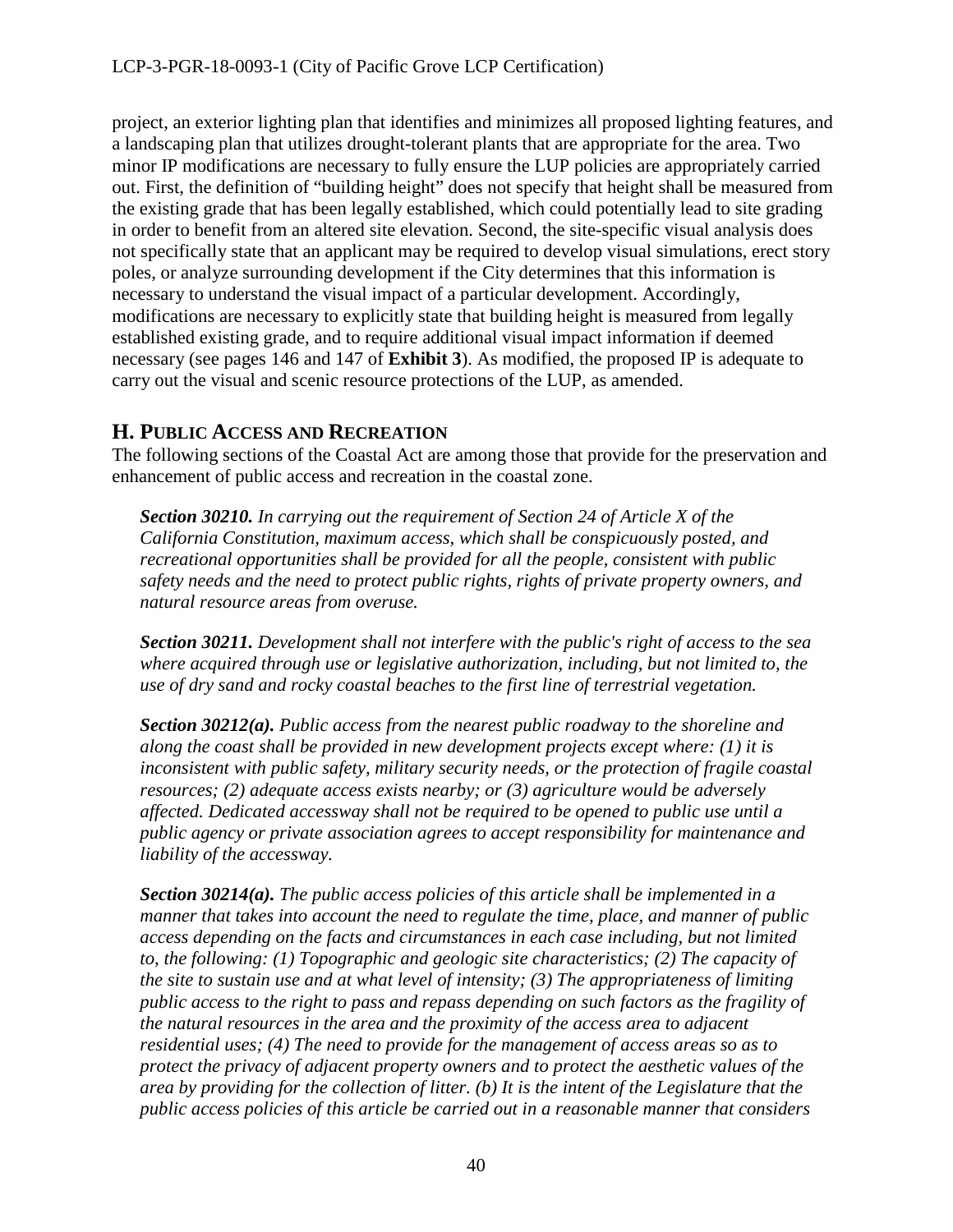*the equities and that balances the rights of the individual property owner with the public's constitutional right of access pursuant to Section 4 of Article X of the California Constitution. Nothing in this section or any amendment thereto shall be construed as a limitation on the rights guaranteed to the public under Section 4 of Article X of the California Constitution. (c) In carrying out the public access policies of this article, the commission and any other responsible public agency shall consider and encourage the utilization of innovative access management techniques, including, but not limited to, agreements with private organizations which would minimize management costs and encourage the use of volunteer programs.* 

The following sections of the Coastal Act are among those that pertain to the protection, enhancement, and provision of recreational opportunities:

*Section 30220. Coastal areas suited for water-oriented recreational activities that cannot readily be provided at inland water areas shall be protected for such uses.* 

*Section 30221. Oceanfront land suitable for recreational uses shall be protected for recreational use and development unless present and foreseeable future demand for public or commercial recreational activities that could be accommodated on the property is already adequately provided for the area.* 

*Section 30212.5 Wherever appropriate and feasible, public facilities including parking areas or facilities, shall be distributed throughout an area so as to mitigate against impacts - social and otherwise - of overcrowding or overuse by the public of any single area.*

*Section 30224. Increased recreational boating use of coastal waters shall be encouraged in accordance with this division by developing dry storage areas, increasing public launch facilities, providing additional berthing space in existing harbors, limiting nonwater dependent land uses that congest access corridors and preclude boating support facilities, providing harbors of refuge, and by providing for new boating facilities in natural harbors, new protected water areas, and in areas dredged from dry land.* 

*Section 30234. Facilities serving the commercial fishing and recreational boating industries shall be protected and, where feasible, upgraded. Existing commercial fishing and recreational boating harbor space shall not be reduced unless the demand for those facilities no longer exists or adequate substitute space has been provided. Proposed recreational boating facilities shall, where feasible, be designed and located in such a fashion as not to interfere with the needs of the commercial fishing industry.* 

## **Background**

The City's Coastal Zone contains an expansive network of trails, bike paths, parkland, beaches, and vertical accessways that provide a wide range of public access and recreational opportunities for both local residents and visitors. Among these features include the extremely popular sandy beaches at Lovers Point and Asilomar State Beach. Various rocky outcroppings and tidepools provide great wildlife viewing, including at the recently restored Great Tidepool Site. Caledonia, Jewell, and Greenwood Parks provide important additional greenspace within the residential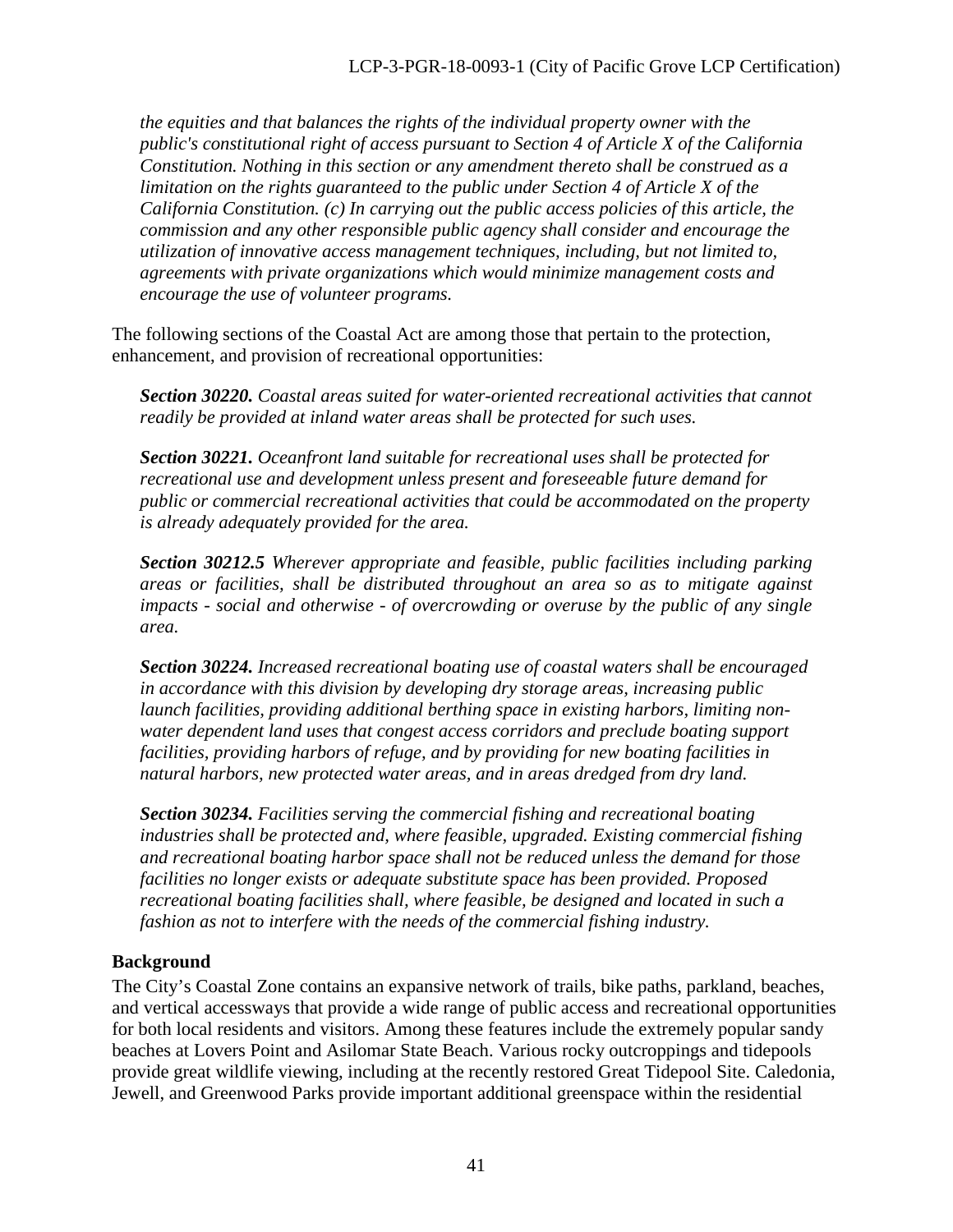neighborhoods, and the Point Pinos Reservation Grounds provide access to the historic lighthouse, nearby trails, and a public golf course. The Asilomar State Conference Grounds provides public dune trails, lower-cost overnight lodging, and an important community center capable of hosting a variety of events and conferences. Perhaps the City's most defining feature, however, is the extensive network of trails, benches, overlooks, interpretive signs, and open space along the largely publicly-owned blufftop that stretches the entire length of the City's shoreline from the City of Monterey border to the Del Monte Forest. This trail network, known as the Pacific Grove Recreational Trail, is a jewel of the California Coastal Trail. Other important features of the Pacific Grove shoreline include the relative abundance of free public parking, public restrooms that are available at Lovers Point and Crespi Pond, and visitor-serving amenities such as restaurants, a children's pool, and recreational equipment rentals at Lovers Point, not to mention access to rocky outcrops and sandy beaches. See **Exhibits 1 and 2** for the sites mentioned in this paragraph.

The City faces various challenges with respect to maximizing, maintaining, and retaining existing public access and recreational opportunities. Specifically, ongoing coastal erosion threatens the existing trail network and associated public access amenities, including parking areas. Moreover, conflicts exist between maintaining and maximizing public access while still providing for the protection of sensitive biological resources in certain areas. Additionally, there are areas within the City where public access and recreational opportunities could be enhanced. Specifically, additional visual and physical access should be established at Hopkins Marine Station as this development currently interferes with access to the shoreline (see **Exhibits 1 and 2**), while still providing for the research needs of that facility. Likewise, trail improvements could be made at certain pinch points, notably near Crespi pond and Esplanade Park, where trail users are often forced to walk in the street. A separate and paved bike path is available from the City of Monterey border to Lovers Point, but bike path improvements, or at a minimum bike lanes, should be provided along the shoreline through the rest of the City. Finally, the City's Coastal Zone also specifically includes the railroad right-of-way with the potential for reuse as a public recreational trail that could, with some improvement, provide access through the heart of the City.

## **Land Use Plan Update Analysis**

The proposed LUP update includes, among other things, the goals, objectives, and policies designed to protect, maintain, and improve a multitude of public access and recreational opportunities along the Pacific Grove shoreline and its parks (see pages 120-123 of **Exhibit 3**). With respect to public access and recreation, the proposed LUP update includes policies that are generally consistent with Coastal Act Sections 30210, 30211, 30212, 30212.5, 30213, 30214, 30220, and 30221.

The proposed LUP update policies identify and designate many of the areas discussed above (e.g. the Pacific Grove Recreational Trail, Asilomar State Beach, Point Pinos Lighthouse Grounds, etc.) as open space recreational areas where only low-intensity public recreational and other appropriate ancillary uses are allowed. The proposed policies within the Public Access and Recreation section of the LUP specifically require a continuous coastal accessway to be maintained to the maximum extent feasible and require the City to consider improvements to access, particularly non-automotive access, in all CDP applications for development near trails, beaches, or open space. The proposed LUP update also contains policies encouraging a trail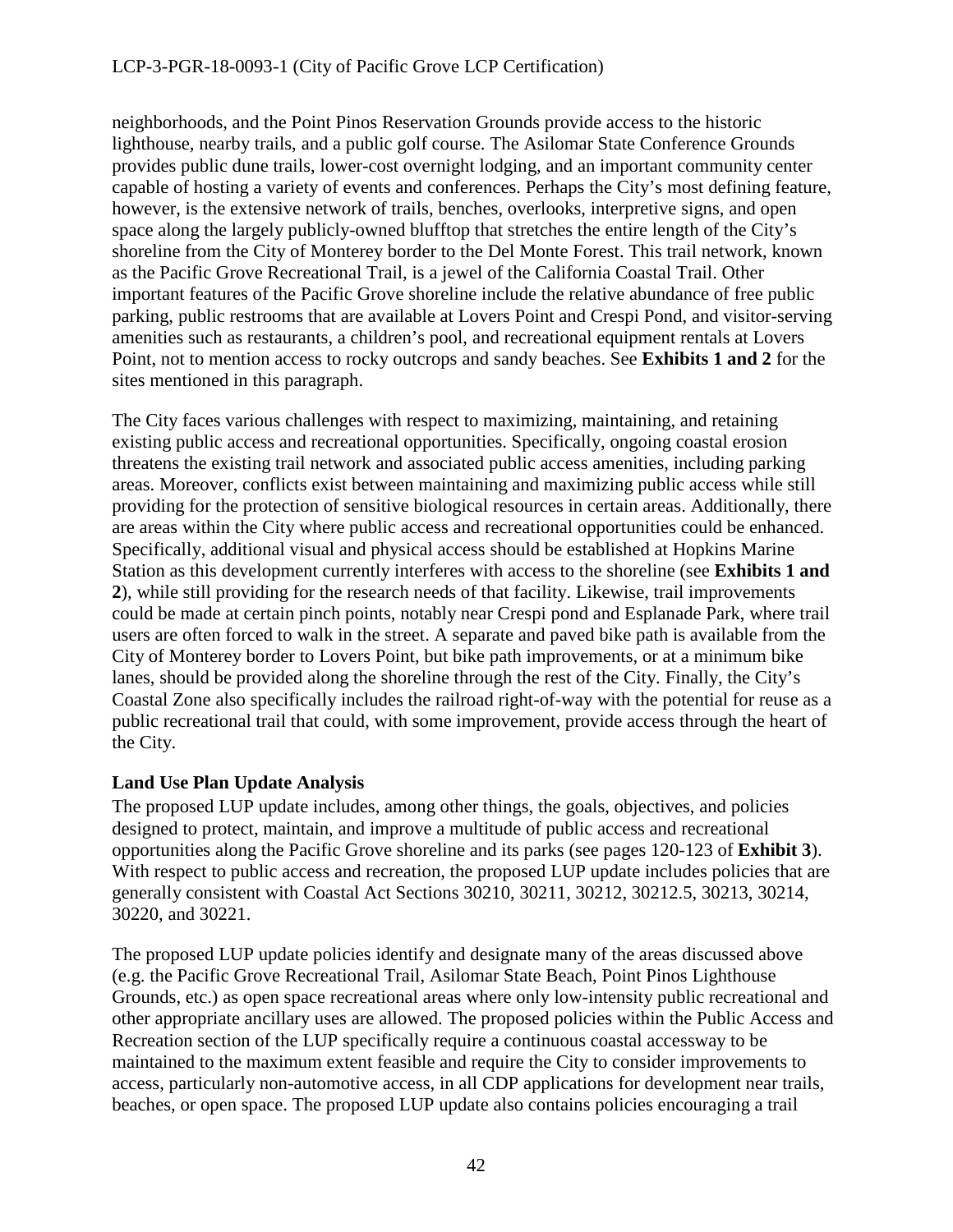within the railroad right-of-way that would connect Lovers Point and Spanish Bay (located just downcoast of the City in unincorporated Monterey County), and prohibiting development that would obstruct such a trail (which includes the existing public access trail located between the Fish Wise restaurant and Pacific Grove Self Storage building, that has been utilized by members of the public for decades). The proposed LUP also includes policies encouraging "Complete Streets," meaning maintenance of a continuous bike path along the City's shoreline, provisions requiring bike racks, maintenance of existing public parking areas, etc.

Despite the relative abundance of free public parking throughout the City, the popularity of Lovers Point Park with tourists and visitors often leads to a relative scarcity of parking in this particular area. Additionally, due to existing commercial uses and the park's relative proximity to the City's downtown business district (located outside of the Coastal Zone), parking is often limited and can lead to the decreased public access opportunities when visitors are unable to find parking. In order to increase visitor turnover and allow access to a greater number of visitors, as well as to discourage overuse of Lovers Point and encourage the public to utilize other areas of the City's parklands, the City has considered implementing metered parking. While paid parking (or other parking restrictions) may sometimes discourage access, in this particular case paid parking in the area between Forest Avenue and Sea Palm Avenue during peak use hours may be appropriate due to the relative abundance of free parking elsewhere along the coast, as long as parking fees are solely utilized to provide public access improvements elsewhere. The proposed LUP update makes it clear that if the City wishes to institute any parking restrictions in the Coastal Zone (including a paid parking program), a CDP is required and must be limited in scope as explained above (see page 123 of **Exhibit 3**).

As summarized above, Pacific Grove's submitted LUP contains a comprehensive set of policies designed to protect, maintain, and maximize public access and recreational opportunities throughout the City, consistent with the Coastal Act's public access and recreation policies. However, one minor modification is required to ensure that it is clear that any development that impacts access, including changes to hours, types, or location of existing access (including parking), requires a CDP (see pages 70 and 71 of **Exhibit 3**). As modified, the proposed LUP public access and recreation policies are consistent with above-cited public access and recreation policies of the Coastal Act.

## **Implementation Plan Analysis**

The LCP is set up in such a manner that the detailed regulatory policies for specific issue areas, such as public access and recreation, are specified in the LUP, and the IP carries out those policies by cross-referencing back to them and specifying the application requirements and other triggers needed for their implementation. In other words, generally speaking, the IP includes appropriate standards to implement the policies articulated in the LUP. The submitted IP includes requirements necessary to carry out the LUP's public access and recreation policies, including the specific information that proposed development must submit in order to determine and ensure that a proposed project maximizes public access as required by the LUP. For example, any application for development that has the potential to impact public access, either temporarily or permanently, must submit a Public Access Plan that identifies existing access and recreational opportunities, analyzes impacts to such access, and provides mitigation in order to reduce or offset those impacts. As such, and as proposed, the IP is consistent with and adequate to carry out the LUP, as amended.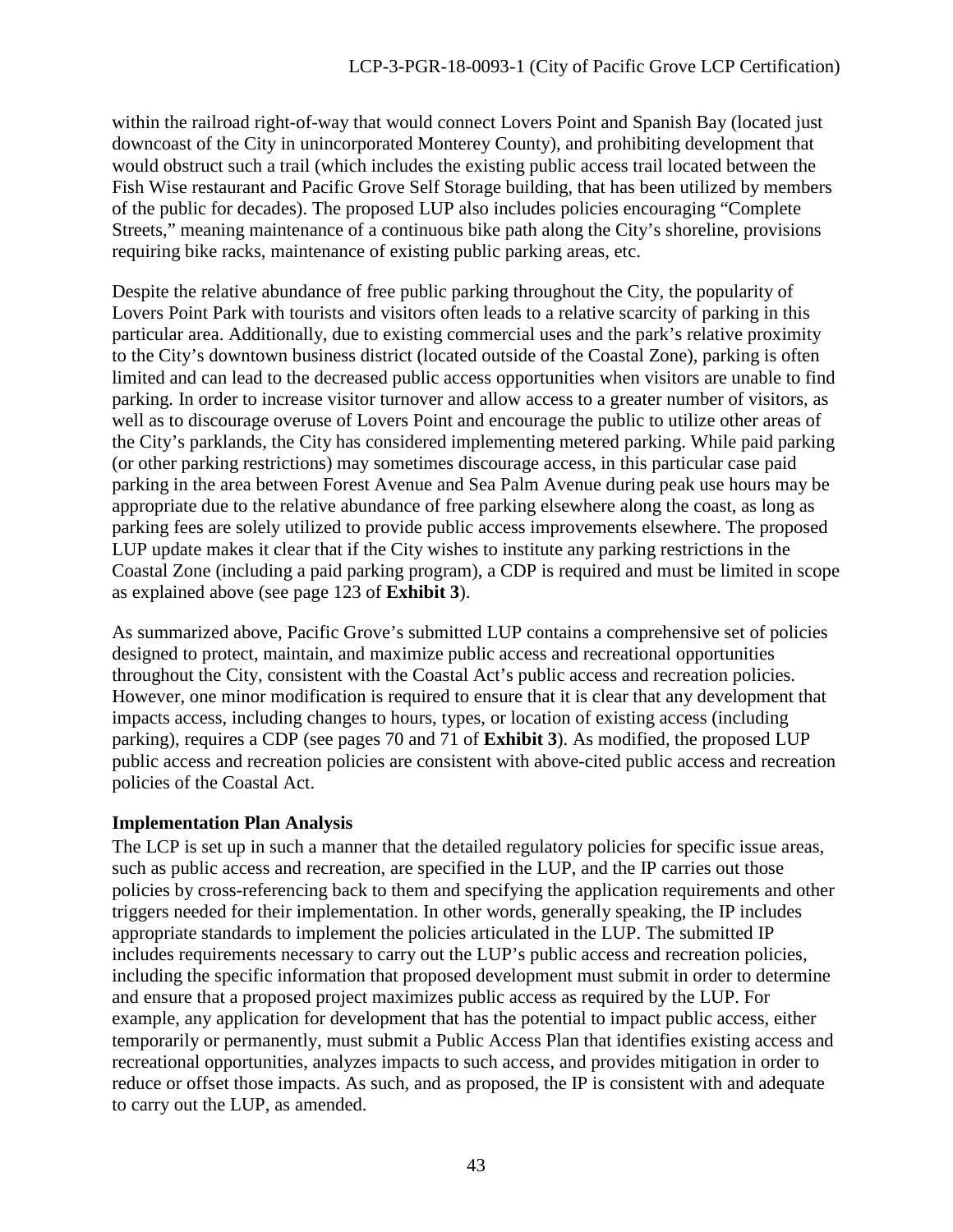## <span id="page-43-0"></span>**I. LOW-COST VISITOR ACCOMMODATIONS**

In addition to the public access and recreation policies cited above, the following section of the Coastal Act addresses the specific need for lower-cost visitor and recreational facilities:

*Section 30213 Lower cost visitor and recreational facilities shall be protected, encouraged, and, where feasible, provided. Developments providing public recreational opportunities are preferred.* 

*Neither the commission nor any regional commission shall either: (1) require that overnight room rentals be fixed at an amount certain for any privately owned and operated hotel, motel, or other similar visitor-serving facility located on either public or private lands; or (2) establish or approve any method for the identification of low and moderate income persons for the purpose of determining eligibility for overnight room rentals in any such facilities.*

### **Background**

A critical aspect of the Coastal Act's public access policies is the protection and provision of lower-cost overnight visitor accommodations. Although spending a day at the beach, viewing wildlife, or walking the coastal trail is inherently a low- or no-cost venture, the ability to stay overnight at a reasonable cost is a huge barrier for the vast majority of the public, particularly families, who do not live near the coast. This is particularly critical for lower-income families that do not have equal access to recreational opportunities along California's coast in this respect. Generally, there is a significant lack of lower-cost overnight accommodations along the coast, particularly hotel rooms, and new overnight accommodations projects are often higher cost.

However, Pacific Grove is unique in that the City maintains several lower-cost accommodations options, including the Asilomar Conference Grounds, several moderatelypriced inns and motels, and several small bed-and-breakfast lodging establishments. Protection of these existing lower-cost options is critical. Additionally, new high-cost hotel development within the City is possible, particularly at the American Tin Cannery site in the near term and possible future endeavors within the Sunset Service Commercial district (see **Exhibits 1 and 2** for these locations).

Moreover, utilizing the existing residential areas for short-term rentals (STRs) can provide lower-cost options, particularly for families or large groups that typically would need to rent several hotel rooms in order to accommodate a greater number of guests. The City of Pacific Grove has developed an STR ordinance, although that ordinance has never been submitted or approved by the Commission, and thus is not in effect in the City's Coastal Zone. Because changes to regulatory rules regarding STRs is a change in the intensity of use and access to the coast, such regulations constitute development and must be approved by the Commission either through the LCP or CDP context to be legally enforceable. Thus, the current STR landscape within Pacific Grove is that STRs are an allowed, and largely unregulated, residential use throughout the Coastal Zone. While the City has the authority to require ministerial permits, such as a business license, and collect taxes on STRs, the City cannot deny residents within the coastal zone the ability to utilize their home as an STR based on the provisions of its current ordinance unless and until the City submits, and the Commission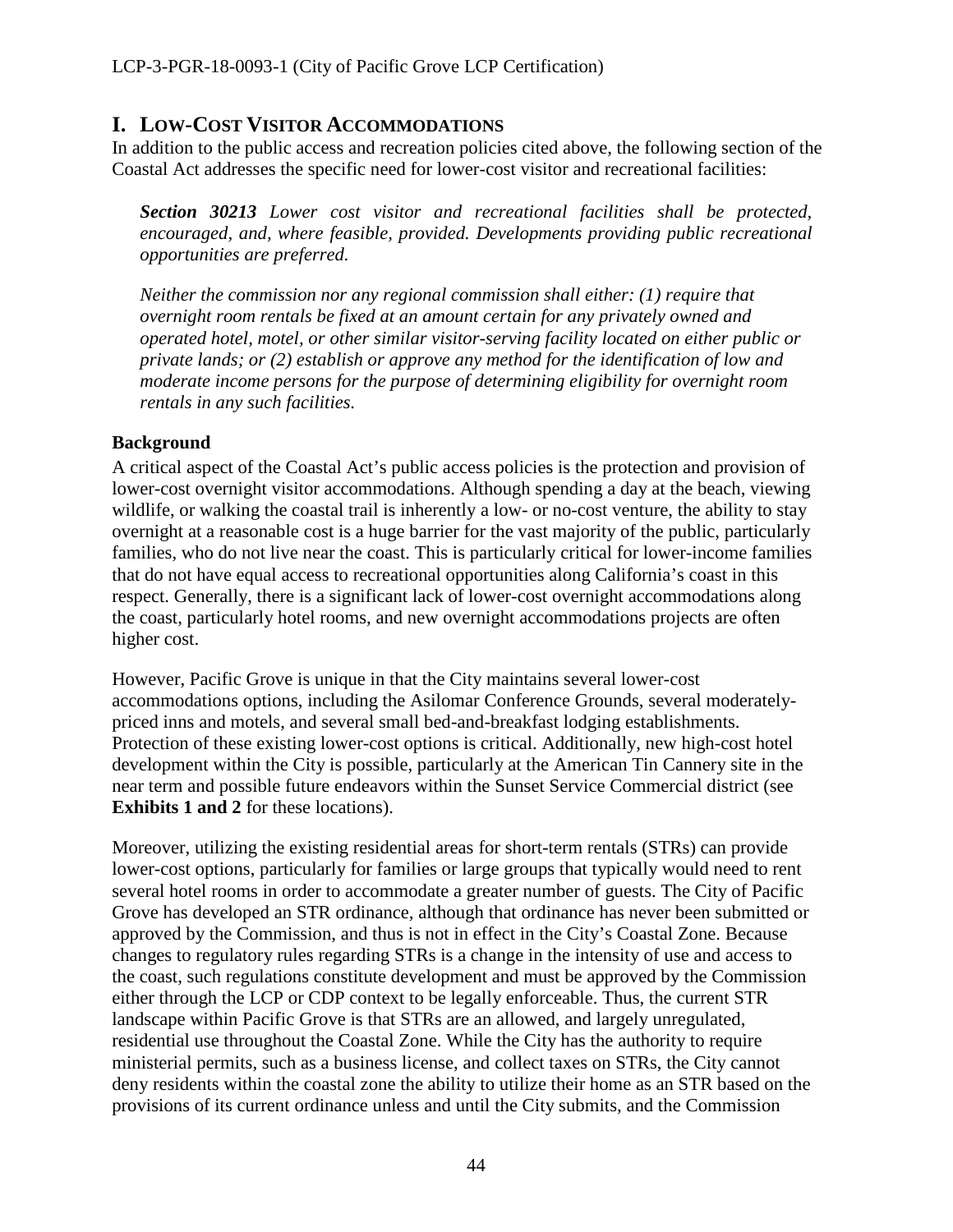approves, an LCP amendment (or standalone CDP) to regulate STRs in the Coastal Zone.

## **Land Use Plan Update Analysis**

The proposed new language in the LUP update acknowledges the need to provide lower-cost visitor-serving facilities, particularly overnight accommodations. The LUP includes policies that protect existing lower-cost accommodations and require new high-cost accommodations to mitigate for impacts to the availability of lower- and moderate-cost accommodations on a project-specific basis. Finally, the LUP recognizes that STRs play a critical role in providing lower-cost accommodations and specifically allows for such rentals as long as STRs do not unduly burden residential neighborhoods. These policies (see page 123 of **Exhibit 3**) will ensure that the existing lower-cost facilities are not adversely affected, and that new high-cost development appropriately mitigates for potential impacts, consistent with the intent of Coastal Act Section 30213. However, one minor modification is necessary to ensure that overnight accommodations are not inappropriately converted to residential or any other type of use that would not be available to the general public. Thus, a modification is proposed to reserve all overnight accommodations for transient use only (i.e., 30 days or less – see page 123 of **Exhibit 3**). As modified, the proposed LUP update is consistent with Coastal Act Section 30213.

### **Implementation Plan Analysis**

Although the submitted IP includes some requirements to carry out the LUP's low-cost visitor accommodation policies, the IP is not specific enough to adequately address this critical issue. Modifications are necessary to ensure that existing lower-cost accommodations are protected, and that new high-cost accommodations either include lower-cost options, when appropriate, or otherwise provide appropriate mitigation. With respect to new high-cost accommodations, the proposed IP includes requirements to analyze the feasibility of providing lower-cost accommodations onsite. Modifications are necessary to include in the analysis whether certain amenities designed to serve as a lower-cost option for families (e.g. additional beds, kitchen facilities, suites, etc.) can be provided, which could ultimately make a seemingly moderate-cost room with respect to price actually serve as a lower-cost option considered more holistically. Modifications are also necessary to identify with greater specificity the mitigation that projects must provide when either replacing existing lower-cost accommodations (i.e. replacement with high-cost units requires a one-to-one replacement while replacement with moderate-cost units requires mitigation commensurate with the impact, depending on the amenities provided and final cost) or when proposing new high-cost units (maximize number of lower-cost units provided with a minimum of an equivalent of 25% of the number of high-cost units). The IP strongly encourages lower-cost units to be provided on- or offsite, but also provides the option for projects to pay an equivalent in-lieu fee. Modifications are also necessary to establish an inlieu fee program that requires the City to manage funds exclusively for the development of lower-cost accommodations that are available to the general public. See pages 161-163 of **Exhibit 3** for these suggested modifications.

With respect to STRs, the IP specifies that STRs are an allowed residential use, but the proposed IP does not include the operational standards necessary to ensure that STRs do not unduly burden residential neighborhoods, which can lead to unnecessary and avoidable conflicts with neighbors. Thus, modifications are necessary in order to add appropriate operational standards to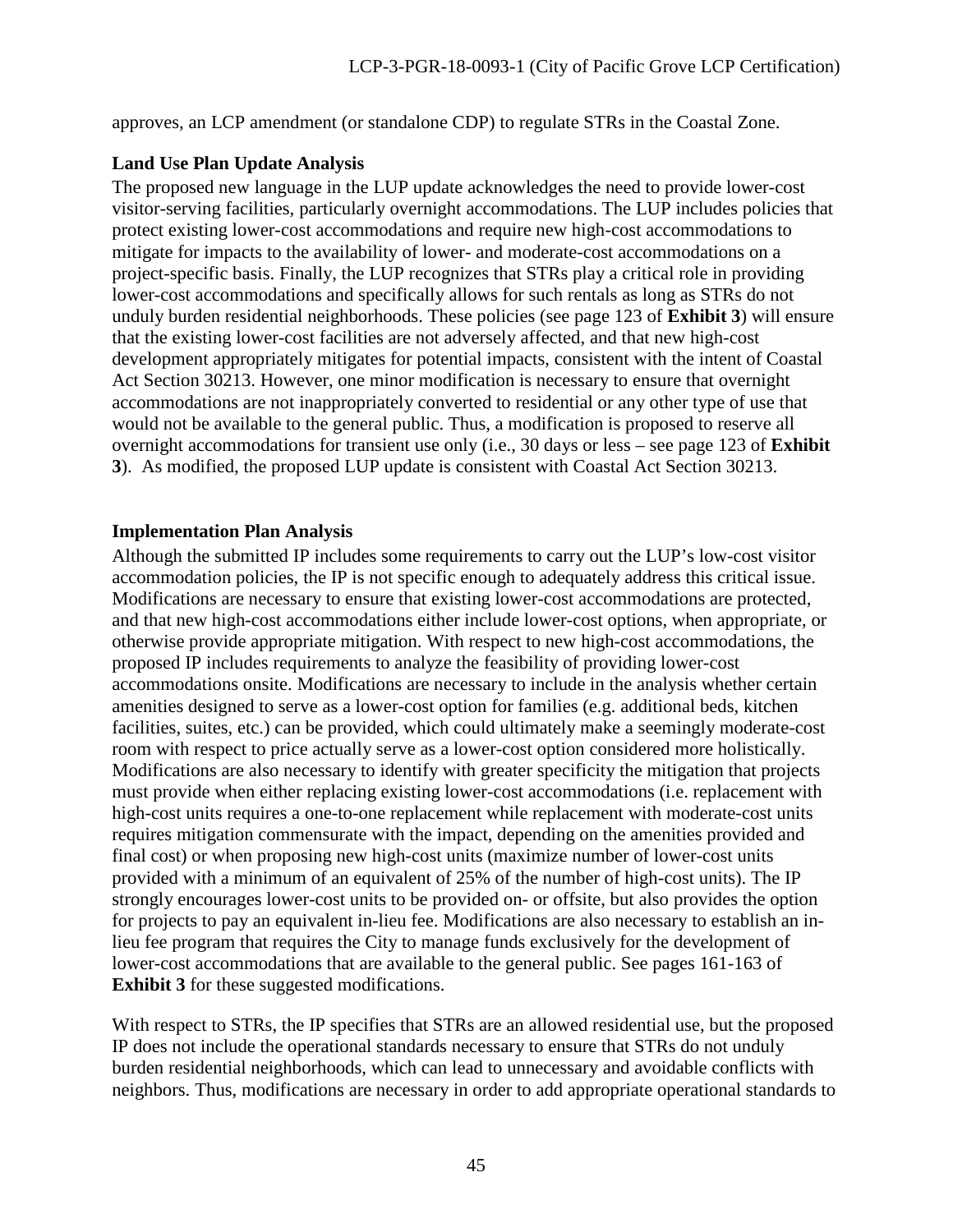## LCP-3-PGR-18-0093-1 (City of Pacific Grove LCP Certification)

regulate STRs. The City has subsequently requested that the parameters set forth in their existing STR ordinance, which has not yet been approved by the Commission and is therefore not yet legally enforceable in the Coastal Zone, be included in this LCP update. These requirements include a number of appropriate operational standards that help minimize the impact of STRs on residential neighborhoods, including limiting the number of STRs to one per parcel, prohibiting STRs from being utilized for commercial functions (such as auctions, weddings, temporary events, etc.); limiting the number of persons allowed in each STR; and parking standards for STRs. Additionally, standards requiring STRs in the Asilomar Dunes Residential Area to provide occupants with information regarding the sensitivity of the surrounding dunes and any restrictions specific to the STR parcel are appropriate to ensure STRs do not adversely impact dune habitat.

Moreover, a limit to the overall number and density of STRs in the Coastal Zone is also necessary in order to protect the residential character of neighborhoods. The City has subsequently proposed limiting STRs to a total of 250. Currently, approximately 60 STRs exist inside the Coastal Zone. Thus the 250 maximum will allow existing STRs to remain in operation, while also allowing for additional growth. Additionally, the City proposes to implement a 55foot "zone of exclusion," where no STR can be located within 55 feet of an existing STR. In more densely built residential neighborhoods, the 55-foot exclusion zone would translate to an STR being allowed every third house on a particular block. The zone of exclusion will help limit overall STR density and ensure that one particular area will not be overwhelmed with STRs and potentially lose its residential character, while still allowing for a reasonable number of STRs throughout the Coastal Zone. See page 163 of **Exhibit 3** for these suggested modifications.

As modified, the proposed IP is consistent with and adequate to carry out the low-cost visitor accommodations policies of the LUP, as amended.

## <span id="page-45-0"></span>**J. PUBLIC SERVICES/WATER SUPPLY**

The following sections of the Coastal Act are among those that pertain to the management of available water supplies:

*Section 30250(a). New residential, commercial, or industrial development, except as otherwise provided in this division, shall be located within, contiguous with, or in close proximity to, existing developed areas able to accommodate it or, where such areas are not able to accommodate it, in other areas with adequate public services and where it will not have significant adverse effects, either individually or cumulatively, on coastal resources. In addition, land divisions, other than leases for agricultural uses, outside existing developed areas shall be permitted only where 50 percent of the usable parcels*  in the area have been developed and the created parcels would be no smaller than the *average size of surrounding parcels.* 

*Section 30254. New or expanded public works facilities shall be designed and limited to accommodate needs generated by development or uses permitted, consistent with the provisions of this division; provided, however, that it is the intent of the Legislature that State Highway 1 in rural areas of the coastal zone remain a scenic two-lane road. Special districts shall not be formed or expanded, except where assessment for, and provision of, the service would not induce new development inconsistent with this*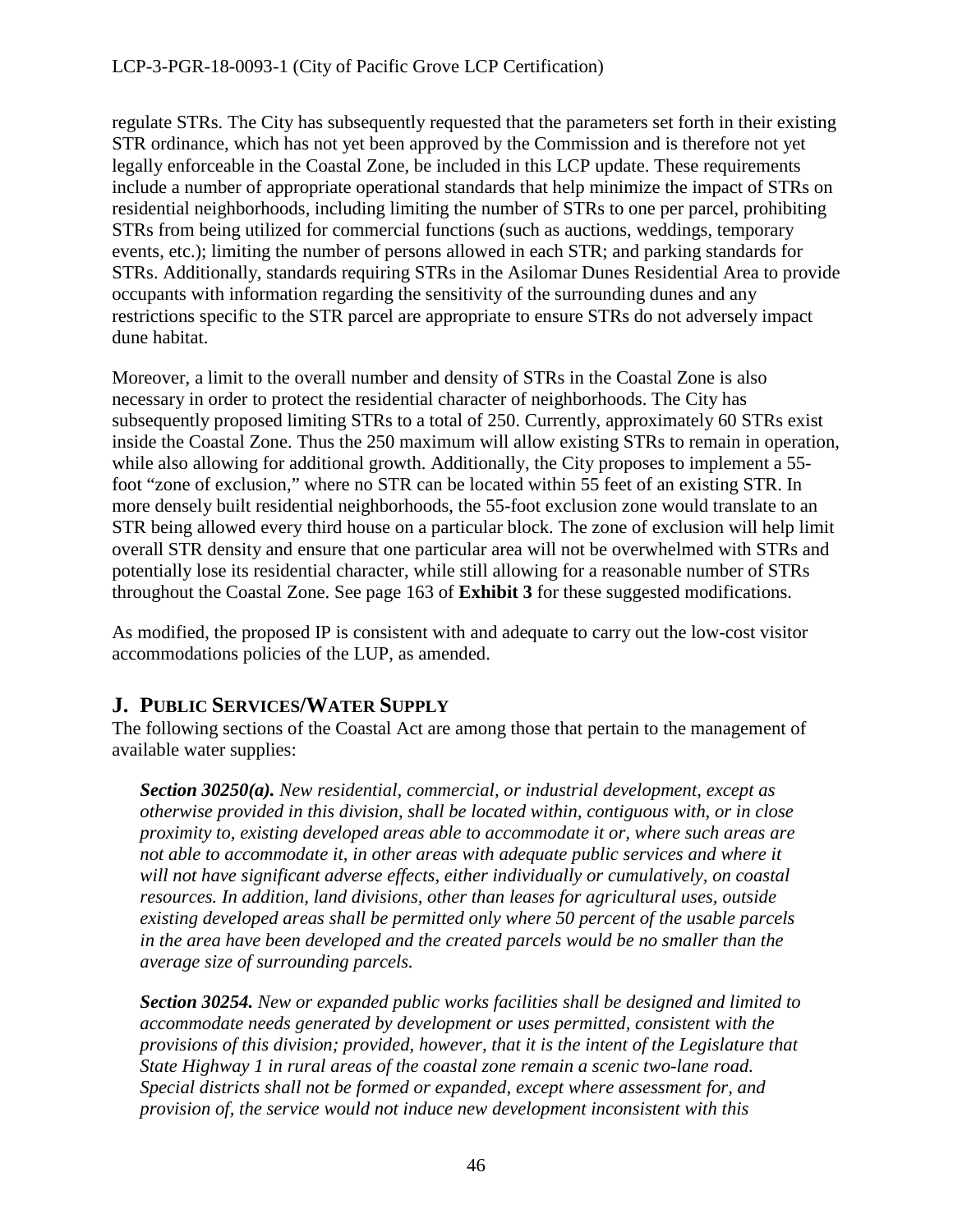*division. Where existing or planned public works facilities can accommodate only a limited amount of new development, services to coastal dependent land use, essential public services, and basic industries vital to the economic health of the region, state, or nation, public reaction, commercial recreation and visitor-serving land uses shall not be precluded by other development.* 

### **Water Supply Background**

Following severe drought conditions in the late 1970's, the Monterey Peninsula Water Management District (MPWMD) was formed to regulate water resources on the Monterey Peninsula. The MPWMD regulates the collection, storage, distribution and delivery of water within the 170-square-mile area of the district. Currently, all of the water used within the MPWMD comes from the following sources: the Carmel River, wells in the Carmel Valley, and the Seaside Groundwater Basin. The MPWMD allocates water from these sources to various water companies and smaller local jurisdictions, including the City of Pacific Grove.

The largest water distribution system in the Monterey Peninsula is operated by the California-American Water Company (Cal-Am), which provides water to nearly 95 percent of the 112,000 residents in the MPWMD. Cal-Am provides the vast majority of its water to its users through groundwater extractions and diversions from the Carmel River, including via the Los Padres Dam. Adverse impacts on the Carmel River from Cal-Am water withdrawals have been well documented<sup>[7](#page-46-0)</sup> and are discussed in further detail below. The River, which lies within the approximate 250-square-mile Carmel River watershed, flows 35 miles northwest from the Ventana wilderness in Big Sur to the Pacific Ocean. Surface diversions and withdrawals from the River's alluvial aquifer have had significant impacts on riparian habitat and associated species, particularly in the River's lower reaches.<sup>[8](#page-46-1)</sup> This includes adverse impacts to two federally threatened species, California red-legged frog (*Rana draytonii*), listed as federally-threatened in 1996, and steelhead (*Oncorhynchus mykiss*), listed as federally-endangered in 1997. In particular, water diversions and withdrawals reduce the stream flows that support steelhead habitat and the production of juvenile fish, especially during dry seasons.

In 1995 the State Water Resources Control Board (SWRCB) issued Order 95-10, in response to complaints alleging that Cal-Am did not have a legal right to divert water from the River and that the diversions were having an adverse effect on the public trust resources of the River. The SWRCB found that Cal-Am has a legal right only to withdraw about 3,376 acre-feet per year (afy), and that the Cal-Am diversions were having an adverse effect on the lower riparian corridor of the River, the wildlife that depend on this habitat, and the steelhead and other fish inhabiting the River. SWRCB thus ordered Cal-Am to extract no more than a maximum of 11,285 afy from the River, and to implement measures to minimize harm to public trust resources and to reduce withdrawals. Existing withdrawals continue to have adverse effects on

<span id="page-46-0"></span> $\overline{a}$  $7$  See, e.g. 2005 Watershed Assessment and Action Plan for the Carmel River, Carmel River Watershed Conservancy; The Carmel River Watershed Assessment and Action Plan 2016 (update to the 2005 Plan).

<span id="page-46-1"></span><sup>&</sup>lt;sup>8</sup> See, for example, Instream Flow Needs for Steelhead in the Carmel River: Bypass flow recommendations for water supply projects using Carmel River Waters, National Marine Fisheries Service, June 3, 2002.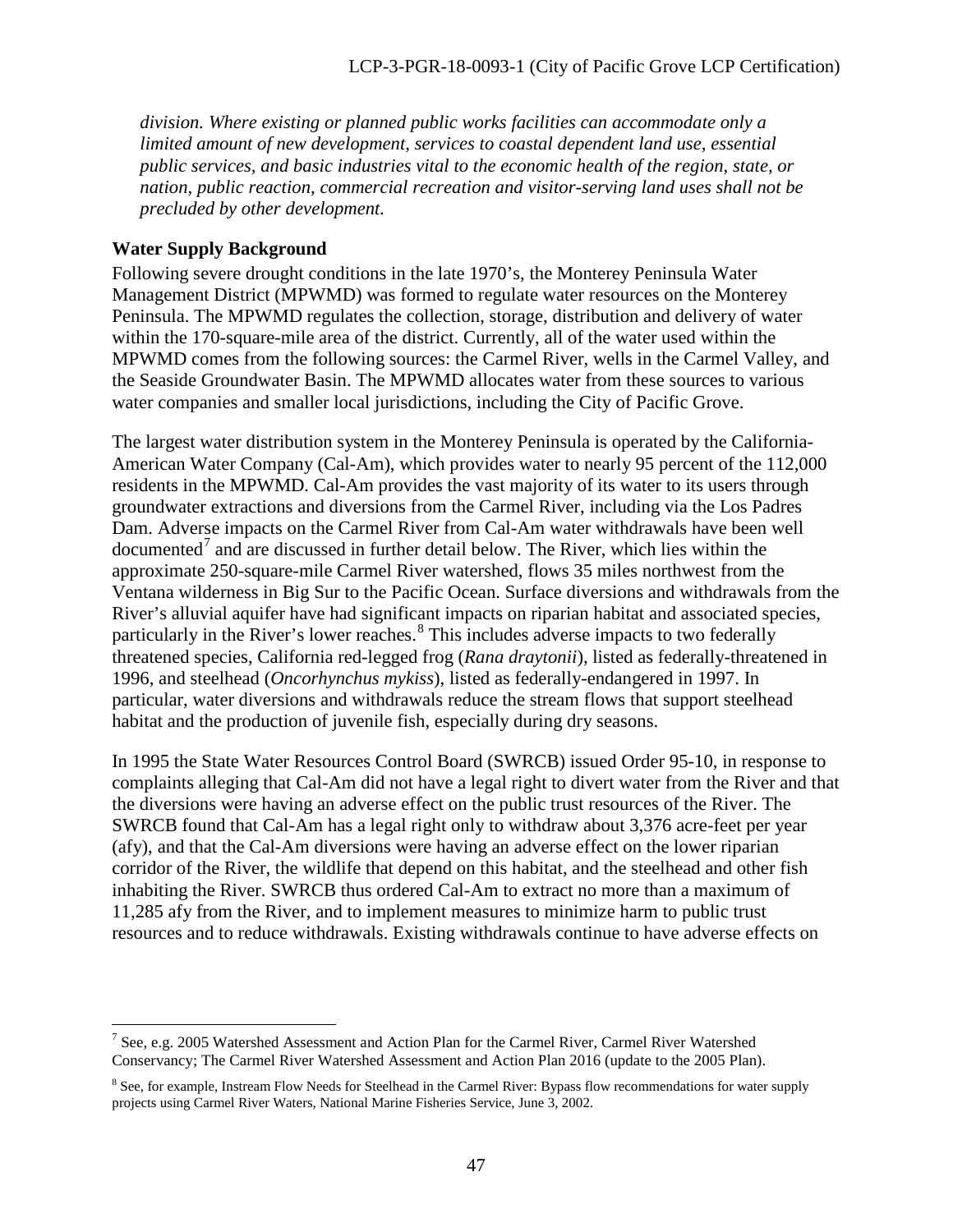the coastal resources of the River, and it has not been determined what the "safe yield" of the Carmel River might be so as to assure protection of the River's habitat resources.<sup>5</sup>

In October 2009, SWRCB issued Order WR2009-0060, which prescribes a series of additional cutbacks to Cal-Am's pumping from Carmel River from 2010 through December 31, 2016. Specifically, it includes a schedule for Cal-Am to reduce diversions from the Carmel River, bans new water service connections, bans increased use of water at existing service connections resulting from a change in zoning or use, and establishes a requirement to build smaller nearterm water supply projects. Although Cal-Am failed to cease its illegal diversions by the end of 2016, SWRCB issued Order WR2016-0016 that extended to deadline until December 31, 2021 due to Cal-Am's efforts to reduce its unlawful diversions and implement a variety of fish conservation and habitat restoration projects. The Order also recognizes that various agencies and stakeholders are actively pursuing alternative water supply projects, including desalination project options, groundwater recharge, conservation, and other options for the Monterey Peninsula, so that withdrawals from the Carmel River could be reduced or perhaps even be eliminated over time. However, although some of these projects have come to fruition, there have been significant challenges in identifying an acceptable project for all stakeholders, including one that could be successfully permitted by state and local entities.<sup>[10](#page-47-1)</sup>

Given the state of both the Carmel River and the Seaside Basin (which is overdrafted) and the current SWRCB Orders, there is little or no water on the Monterey Peninsula to allocate for new development. Consequently, Pacific Grove (as well as Monterey County and the other cities within Cal-Am's service area) maintains a waiting list for new water connections. At this time, there is no definite timeline for a new supply of water. Cal-Am and the MPWMD are currently searching for additional water supplies and possible alternative strategies include implementation of groundwater injection (e.g., storage of excess water from the Carmel River in the Seaside Coastal Basin during winter months), desalinization of seawater, wastewater recycling (i.e., using reclaimed wastewater for irrigation purposes and/or groundwater injection), and additional water conservation efforts that include retrofitting or replacing water-using appliances and fixtures and drought-resistant landscaping.

Given that water is an important coastal resource, especially within the Monterey Peninsula area where water supplies are extremely limited, it is vitally important that the LUP contains policies that adequately regulate development to protect water resources. These policies must be consistent with Coastal Act policies requiring that new urban development be located in urban areas with adequate public services, and that give priority to certain types of development when public services are limited.

## **Wastewater Background**

 $\overline{a}$ <sup>9</sup> Neither Cal-Am's legal right (3,376 afy) nor the Order 95-10 maximum (11,285 afy) is meant to imply safe yield.

<span id="page-47-1"></span><span id="page-47-0"></span> $10$  In addition, the City of Pacific Grove has recently completed the Pacific Grove Local Water project, which is a water recycling facility that is designed to provide 125 acre-feet per year of non-potable water for irrigating the City of Pacific Grove's 18-hole golf course and parkland. The facility includes headworks/influent screening, biological treatment with a suspended growth/activated sludge process, membrane separation, UV disinfection, chlorine addition, recycled water storage utilizing the refurbished Point Pinos concrete tanks and a recycled water distribution pump station, along with ancillary improvements. The facility features advanced noise and odor controls, and has an architectural design that blends in with the surrounding community.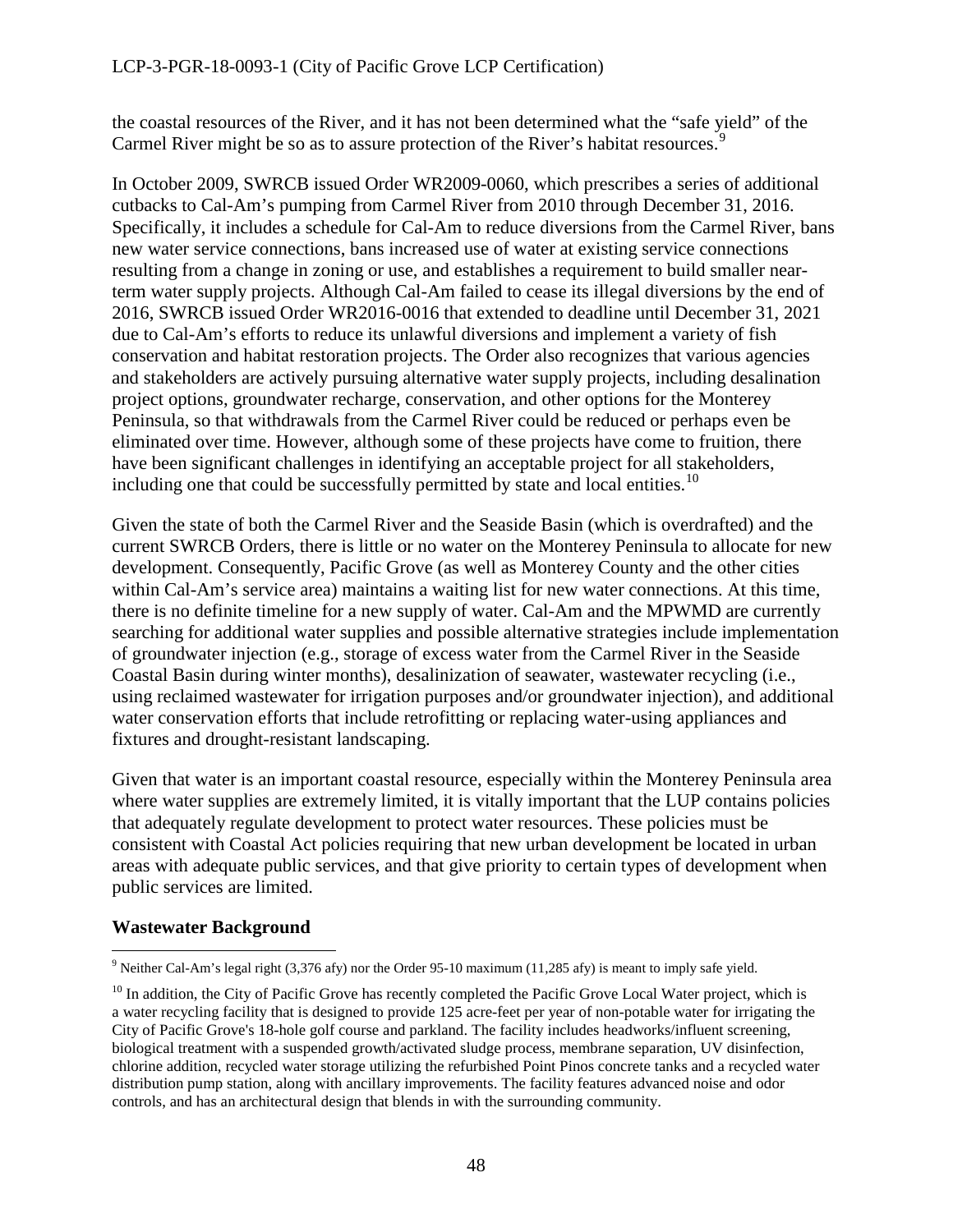Wastewater treatment and disposal for Pacific Grove is provided by the Monterey One Water treatment plant (formerly the Monterey Regional Water Pollution Control Agency). The treatment plant is located two miles north of the town of Marina. Each day 21 million gallons of wastewater is processed at the plant; total plant capacity is approximately 30 million gallons per day (mgd) and the plant currently processes approximately 18.5 mgd. Additionally, Monterey One Water operates a water recycling facility and manages the distribution system under contract from the Monterey County Water Resources Agency. Sixty percent of incoming wastewater is recycled. In recent years, as much as four billion gallons of water has been delivered to farmers in the Northern Salinas Valley annually.

#### **Land Use Plan Update Analysis**

The proposed new language in the LUP update acknowledges the resource problems with the Cal-Am water supplies on the Monterey Peninsula, including the adverse impacts on resources due to Carmel River and Seaside Basin withdrawals, and subsequent SWRCB actions to curb such problems. In addition, it is imperative that projects not rely on unsustainable sources of water, such as increased groundwater from a particularly wet year, which may lead to other coastal resource impacts. As such, the proposed LUP requires new development to clearly demonstrate that there is an adequate, long-term, and sustainable water supply to serve the proposed development. In addition, the LUP requires the City to reserve a sufficient quantity of water, if available, to serve Coastal Act priority uses, including coastal-dependent, public access, and visitor-serving uses. This proposed new policy ensures not only that scarce water should be allotted to coastal priority uses, but that water allotments should also avoid adverse effects on coastal resources. Additionally, the LUP contains policies that require development to include water-conserving measures to offset additional water use as much as possible. Finally, the LUP contains policies to encourage the City to: pursue water-saving measures, utilize reclaimed wastewater, develop new sources of water, and design its infrastructure to be resilient from impacts due to sea level rise and other coastal hazards to ensure future water security. See pages 105-111 of **Exhibit 3** for the proposed policies. These policies will ensure that the existing resource impacts associated with the Cal-Am water supply are addressed, consistent with the intent of Coastal Act Sections 30250(a) and 30254.

The LUP also includes new language regarding current wastewater collection, conveyance, and treatment, and adds explicit policies that require development to demonstrate/verify that adequate wastewater services are available to support the proposed development, including an analysis of alternatives to demonstrate adequate wastewater treatment capacity. Accordingly, the proposed LUP wastewater policies are consistent with Coastal Act Sections 30250(a) and 30254 regarding public services requirements because they ensure that development must show that it will be served by adequate wastewater treatment capacities before it can be approved.

Finally, the proposed LUP includes policies designed to improve transportation and circulation, both motorized and non-motorized, through the City's coastal zone. These policies include a provision encouraging "Complete Streets" (meaning maintenance of a continuous bike path along the City's shoreline), increasing public transit options, maintaining a continuous bike path, utilizing the railroad right-of-way as a continuous recreational trail, requiring new development to provide bike racks, and preventing project to offset temporary construction related traffic impacts. These proposed new policies will ensure that future development will not lead to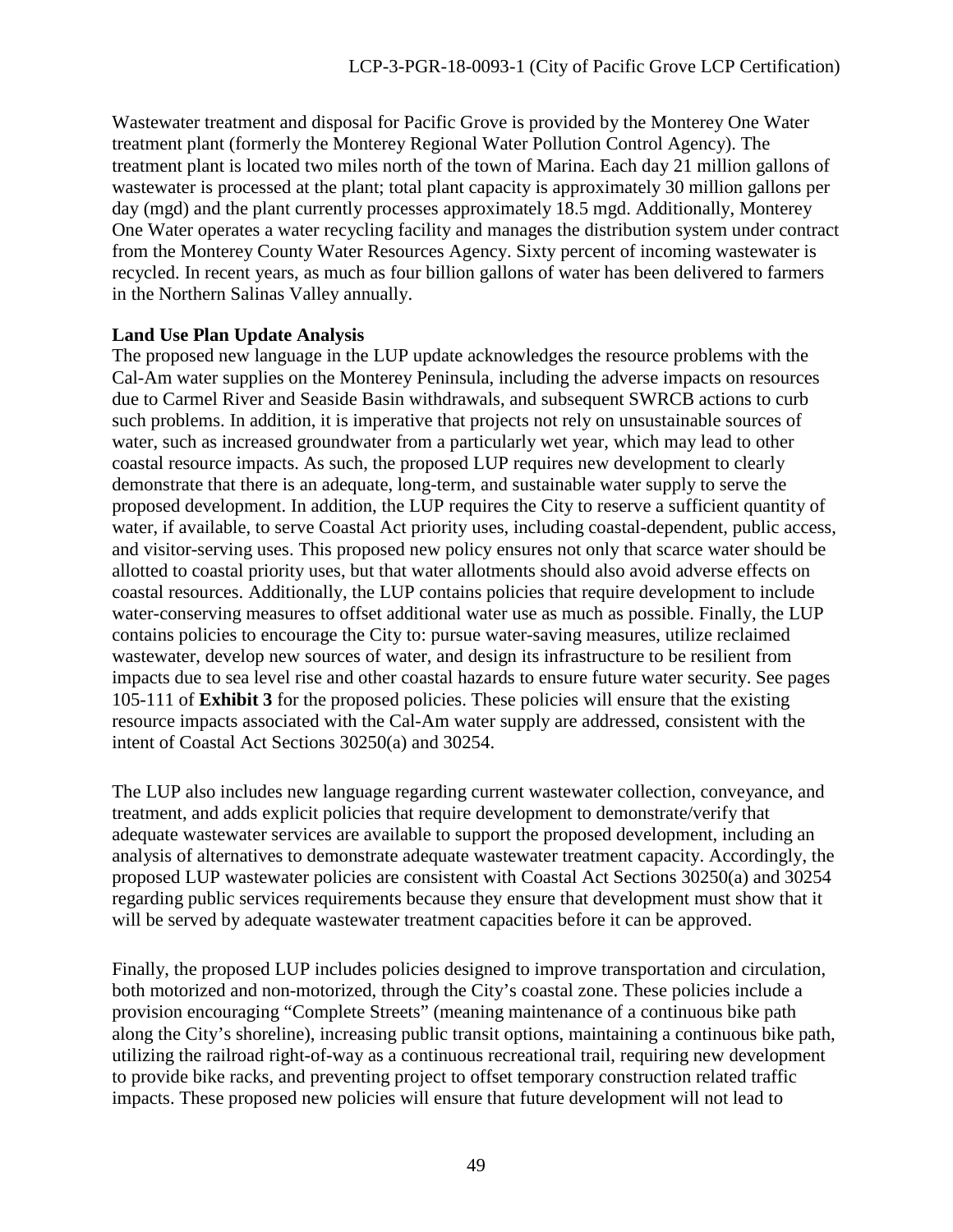additional circulation impacts or concerns. As proposed, the LUP is consistent with Coastal Act Sections 30250(a) and 30254 regarding circulation and transportation.

## **Implementation Plan Analysis**

The submitted IP also includes requirements necessary to carry out these LUP policies, including the specific information that proposed development must submit in order to determine and ensure that a proposed project will not adversely impact public infrastructure. Specifically, applications for development that has the potential to impact public infrastructure must submit a Water Supply and Conservation Plan that includes documentation that there are adequate public services, including both water and wastewater service, to serve the proposed development and includes a water conservation plan that identifies and maximizes the water-conserving fixtures, equipment, and landscaping that will be incorporated into the project. Regarding transportation, the submitted IP also requires proposed development to submit information to ensure that projects will not adversely impact traffic and circulation, including submitting plans that provide for adequate parking and temporary traffic handling plans for construction impacts. As proposed, the City's IP is consistent with and adequate to carry out the water supply, wastewater supply, and transportation policies of the LUP, as amended.

## <span id="page-49-0"></span>**K. CDP REQUIREMENTS, PROCEDURES, AND ANALYSIS OF PROPOSED IP SUBMITTAL**

The Commission may only reject a proposed IP submittal if it does not conform with or is inadequate to carry out the Land Use Plan (Section 30513). When the Commission is considering both an LUP and an IP amendment at the same hearing, and the Commission approves the LUP amendment, the standard of review is whether the IP conforms with and is adequate to carry out the newly certified LUP.

In this case and as explained in more detail in the sections above, the proposed IP elements are similar to the proposed LUP, with the exception of several implementing standards that are not in the LUP, including the necessary findings, application requirements, and specific reports that must be included when applying for and processing a CDP (for ESHA, wetlands, hazards, public viewshed identification, archaeological resources, public access management, etc.). Although IP documents often include separate zoning requirements, in this case the LUP includes robust and detailed land use designation policies and standards that are adequate to address issues that typically would need greater specificity in IP zoning ordinances. Additionally, the City's current municipal code ordinance is subject to certain voter initiatives that are inconsistent with the 1989 LUP's land use designations and the land use designations as currently proposed. For example, the City's municipal code ordinance allows for residential uses in areas of the City that are currently designated exclusively for visitor-serving and visitor-accommodation uses. If the existing code were included in the IP, the zoning ordinance could not be found consistent with the LUP and the City would be unable to modify certain sections of the zoning ordinance without a vote of the people. Therefore, if a modified zoning ordinance were included in the LCP, the LCP likely could not be fully certified without a public vote.

Thus the most feasible option for full certification is to utilize the proposed land use designations and keep the City's existing municipal code outside of the LCP context. In other words, projects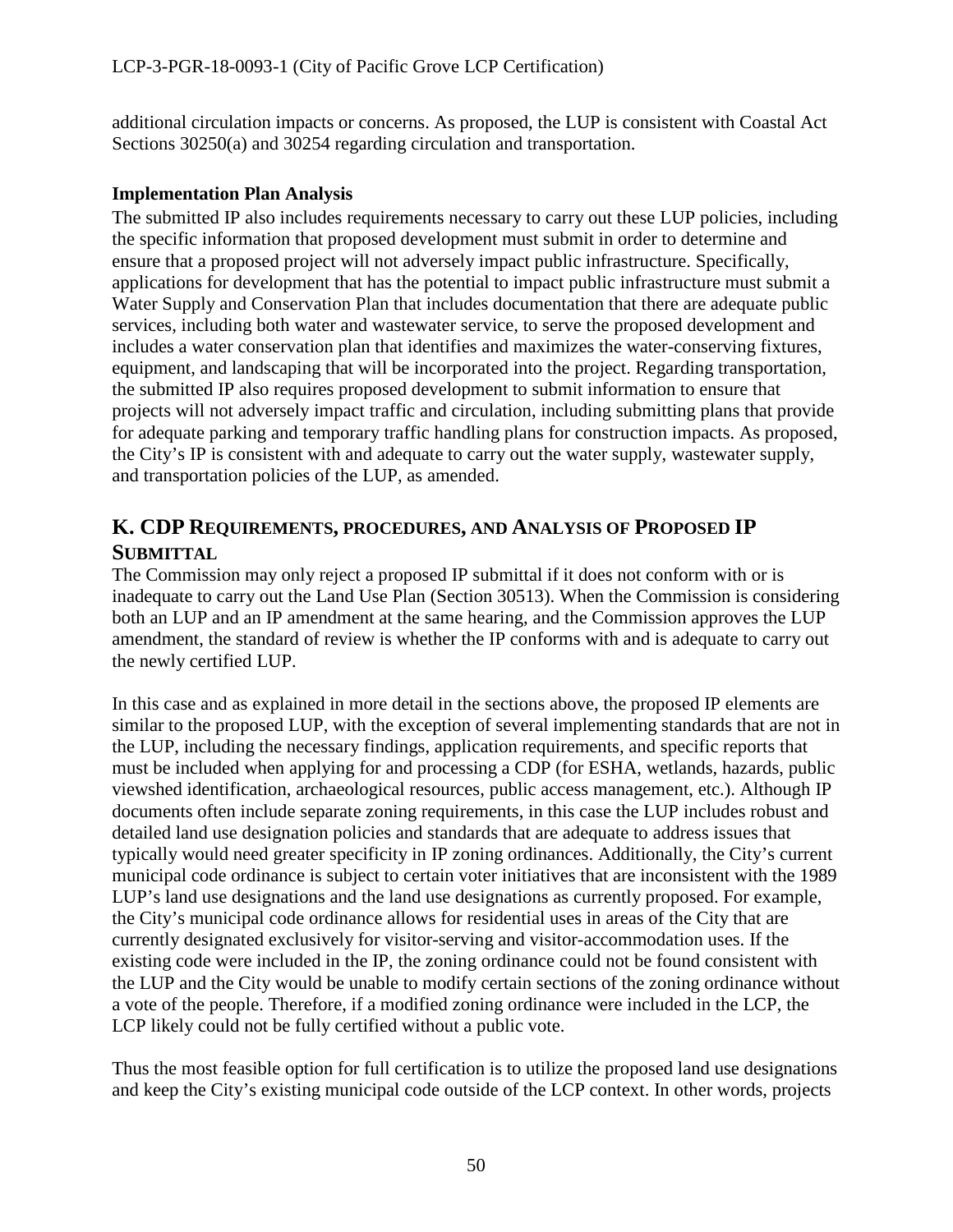proposed within the Coastal Zone would be subject to both LCP requirements for the issuance of CDPs and municipal code requirements for other local discretionary permit purposes, much the same way projects have been analyzed since the Coastal Act was passed (except that such projects were subject to Coastal Act Chapter 3 requirements, rather than LCP requirements since the City has no certified LCP yet). The City has previously analyzed projects for municipal code consistency when issuing local permits and the Commission has analyzed projects for Coastal Act and LUP consistency when issuing CDPs. The main difference moving forward is that the City would now be responsible for ensuring consistency when issuing both local permits and CDPs.

The only remaining issue is the adequacy of the implementing details in the IP with respect to CDP procedures and requirements. The IP as proposed is largely consistent with the procedures, requirements, and CDP exemptions detailed in the Coastal Act and its implementing regulations. Minor modifications to ensure full consistency with respect to CDP exemptions, required public notice, ensuring the Commission's Executive Director concurs with proposed de minimis CDP waivers, and clarifying the Commission's continued role in enforcing the requirements of LCP and Coastal Act are necessary. See pages 124, 129-139 of **Exhibit 3** for the proposed modifications.

Because the proposed IP, as modified, mostly mirrors the proposed LUP update, it does not raise issues of consistency with the new LUP as amended. The additional standards included in the IP are intended to add detail and specificity that will guide implementation of the policies in the LUP, and will include the procedures for processing CDPs. In other words, the proposed IP, if modified as suggested, does not introduce any standards or requirements that are different and/or that did not emanate from the new LUP as amended. As such, the IP, if modified as suggested, is in conformance with and adequate to carry out the new LUP as amended.

## <span id="page-50-0"></span>**L. CALIFORNIA ENVIRONMENTAL QUALITY ACT (CEQA)**

The Coastal Commission's review and development process for LCPs and LCP amendments has been certified by the Secretary of Resources as being the functional equivalent of the environmental review required by CEQA. (14 CCR Section 15251(f).) Local governments are not required to undertake environmental analysis of proposed LCP amendments, although the Commission can and does use any environmental information that the local government has developed. CEQA requires that alternatives to the proposed action be reviewed and considered for their potential impact on the environment and that the least damaging feasible alternative be chosen as the alternative to undertake.

The City, acting as lead CEQA agency, found the proposed LUP amendment and IP submittal to be statutorily exempt under Public Resources Code 21080.5 for the development of a state agency required regulatory program. This staff report has discussed the relevant coastal resource issues with the proposal, including: coastal hazards, biological resources and environmentally sensitive habitat areas, water quality and marine resources, land uses and development standards, archeological and historic resources, visual and scenic resources, public services and circulation, and public access and recreation. All above findings are incorporated herein in their entirety by reference.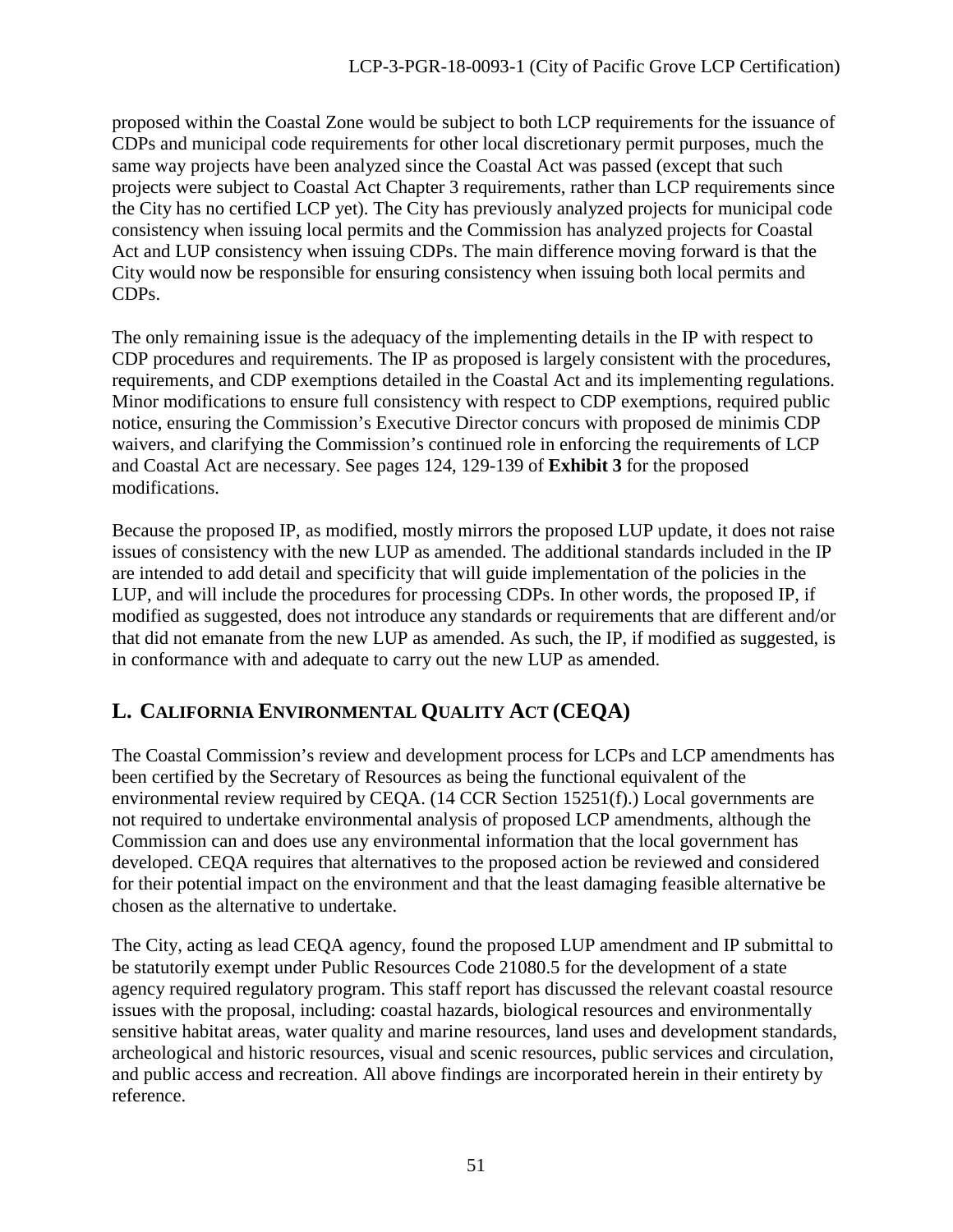The Commission has included suggested modifications to the LUP Amendment and IP submittal that would ensure that they are each consistent with Coastal Act requirements. There are no additional feasible alternatives or feasible mitigation measures available which would substantially lessen any significant adverse environmental effects which approval of the amendment would have on the environment within the meaning of CEQA. Thus, the proposed LUP amendment and IP submittal, if modified as suggested, will not result in any significant environmental effects for which feasible mitigation measures have not been employed consistent with CEQA Section 21080.5(d)(2)(A).